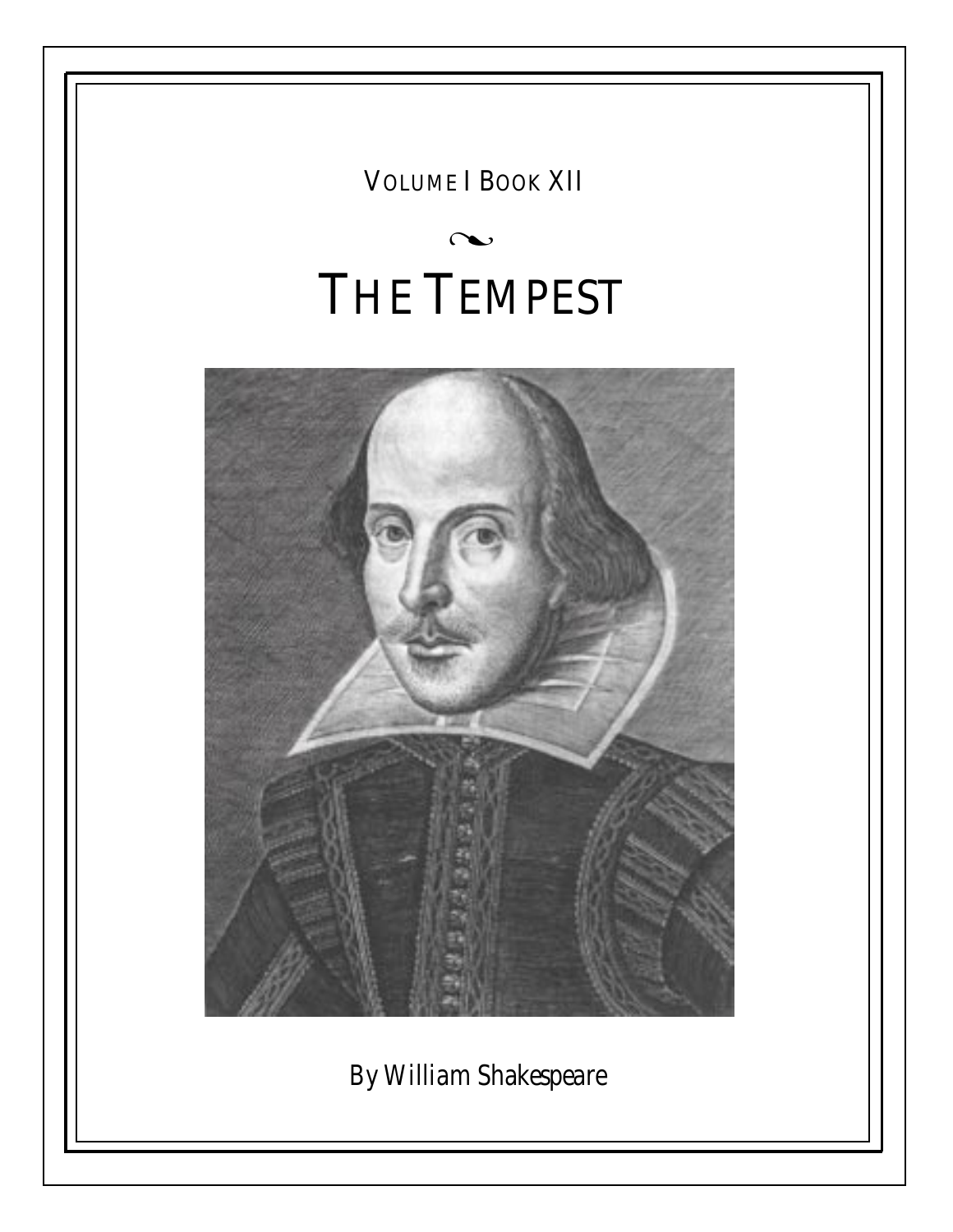# *Dramatis Personae*



ALONSO *King of Naples.* SEBASTIAN *his brother.* PROSPERO *the rightful Duke of Milan.* ANTONIO *his brother, the usurping Duke of Milan.* FERDINAND *son to the King of Naples.* GONZALO *an honest old Counsellor.* CALIBAN *a savage and deformed Slave.* ADRIAN *Lords.* FRANCISCO

TRINCULO *a Jester.* STEPHANO *a drunken Butler.*

*Master of a Ship. (MASTER) Boatswain. (BOATSWAIN) Mariners. (MARINERS)* MIRANDA *daughter to Prospero.* ARIEL *an airy Spirit.*

IRIS *presented by Spirits.* **CERES** JUNO *Nymphs Reapers*

*Other Spirits attending on Prospero.*

SCENE *A ship at Sea: an island.*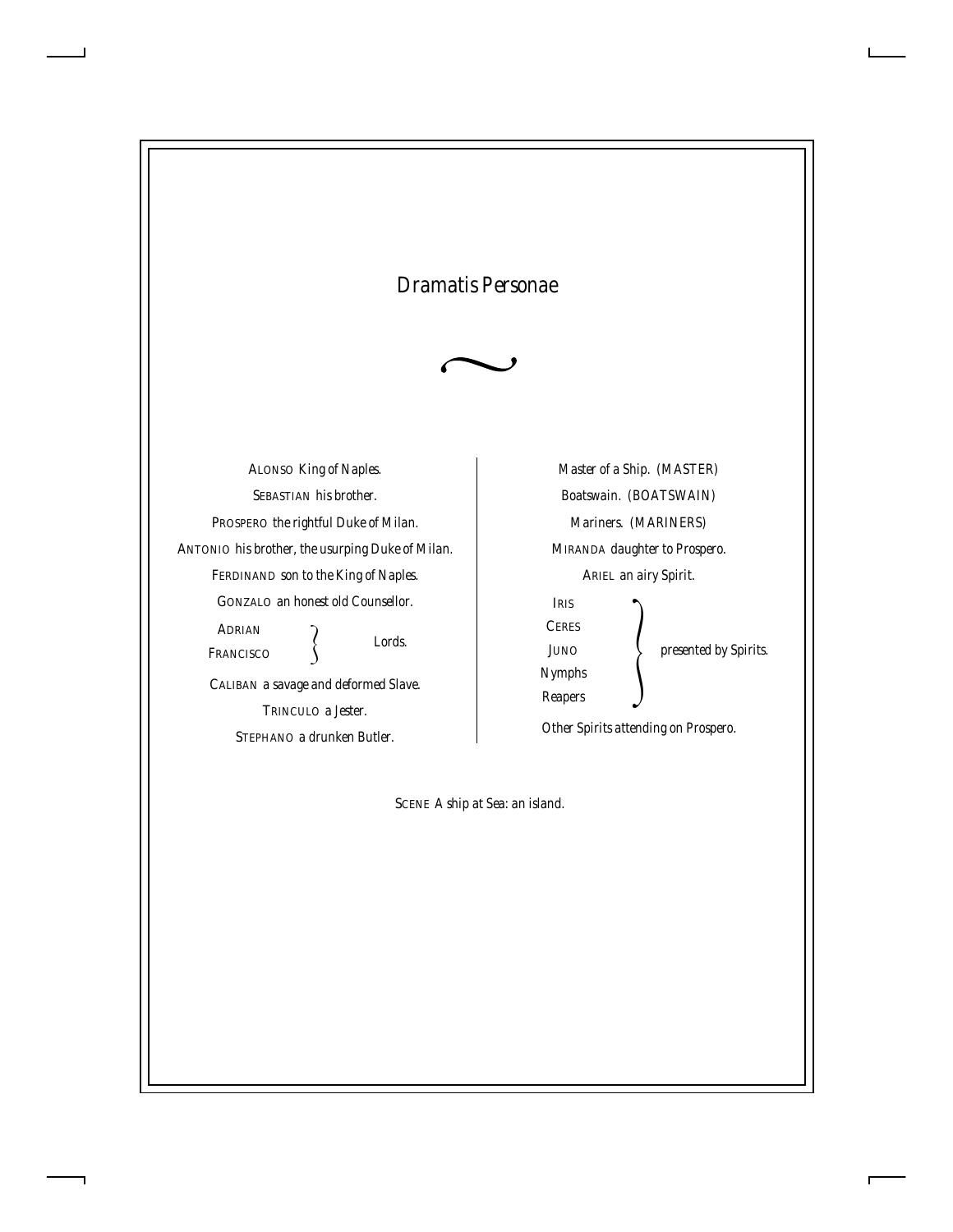# *The Tempest*



# ACT I

#### SCENE I

*On a ship at sea: a tempestuous noise of thunder and lightning heard.*

*[Enter a Master and a Boatswain]*

*MASTER* Boatswain!

*BOATSWAIN* Here, master: what cheer?

*MASTER* Good, speak to the mariners: fall to't, yarely, or we run ourselves aground: bestir, bestir.

*[Exit]*

# *[Enter Mariners]*

*BOATSWAIN* Heigh, my hearts! Cheerly, cheerly, my hearts! yare, yare! Take in the topsail. Tend to the master's whistle. Blow, till thou burst thy wind, if room enough!

*[Enter ALONSO, SEBASTIAN, ANTONIO, FERDINAND, GONZALO, and others]*

*ALONSO* Good boatswain, have care. Where's the master? Play the men.

*BOATSWAIN* I pray now, keep below.

*ANTONIO* Where is the master, boatswain?

*BOATSWAIN* Do you not hear him? You mar our labour: keep your cabins: you do assist the storm.

*GONZALO* Nay, good, be patient.

*BOATSWAIN* When the sea is. Hence! What cares these roarers for the name of king? To cabin: silence! Trouble us not.

*GONZALO* Good, yet remember whom thou hast aboard.

*BOATSWAIN* None that I more love than myself. You are a counsellor; if you can command these elements to silence, and work the peace of the present, we will not hand a rope more; use your authority: if you cannot, give thanks you have lived so long, and make yourself ready in your cabin for the mischance of the hour, if it so hap. Cheerly, good hearts! Out of our way, I say.

*[Exit]*

*GONZALO* I have great comfort from this fellow: methinks he hath no drowning mark upon him; his complexion is perfect gallows. Stand fast, good Fate, to his hanging: make the rope of his destiny our cable, for our own doth little advantage. If he be not born to be hanged, our case is miserable.

*[Exeunt]*

*[Re-enter Boatswain]*

*BOATSWAIN* Down with the topmast! Yare! Lower, lower! Bring her to try with main-course.

*[A cry within]*

A plague upon this howling! They are louder than the weather or our office.

*[Re-enter SEBASTIAN, ANTONIO, and GONZALO]*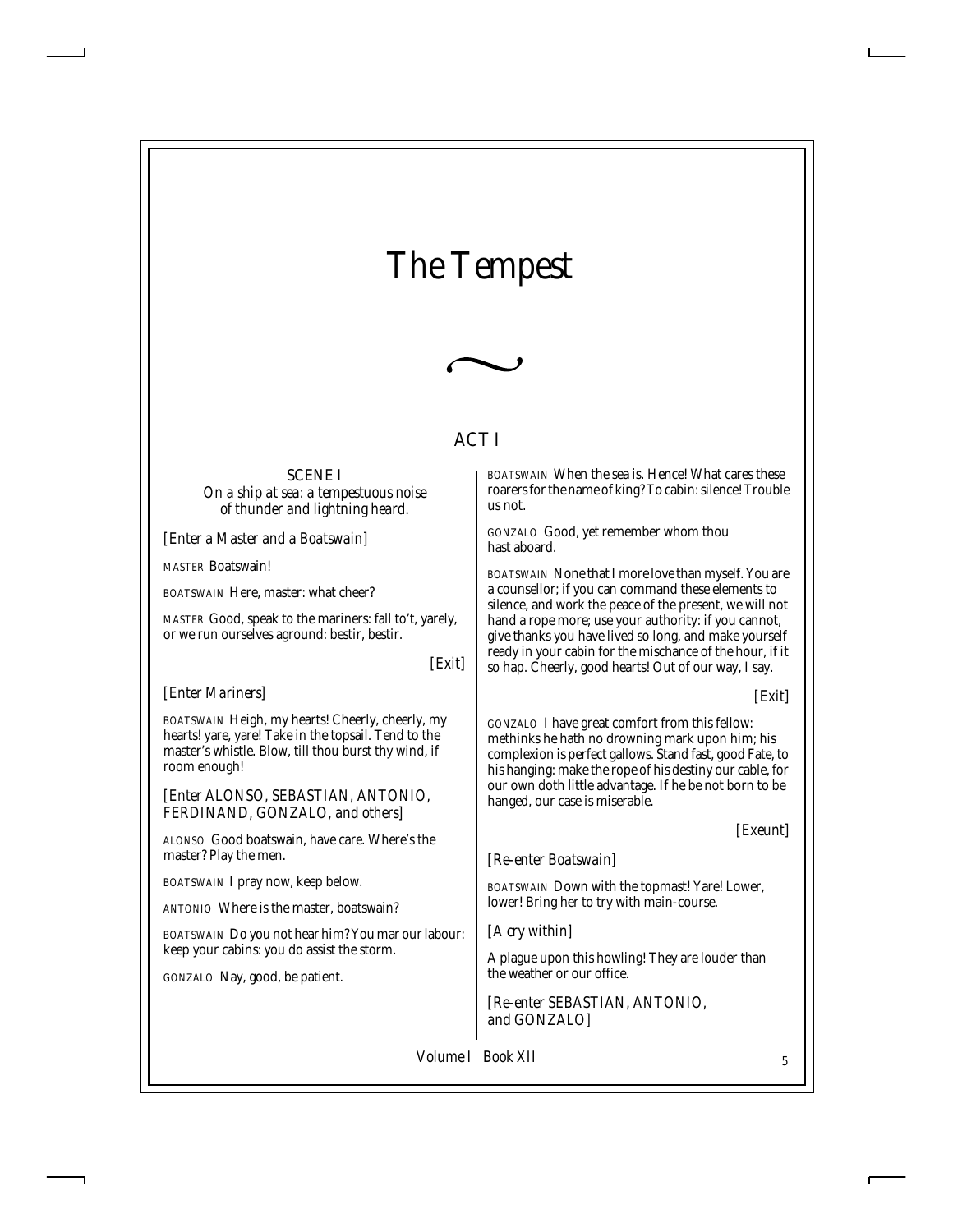Yet again! What do you here? Shall we give o'er and drown? Have you a mind to sink?

*SEBASTIAN* A pox o' your throat, you bawling, blasphemous, incharitable dog!

*BOATSWAIN* Work you then.

*ANTONIO* Hang, cur! Hang, you whoreson, insolent noisemaker! We are less afraid to be drowned than thou art.

*GONZALO* I'll warrant him for drowning; though the ship were no stronger than a nutshell and as leaky as an unstanched wench.

*BOATSWAIN* Lay her a-hold, a-hold! Set her two courses off to sea again; lay her off.

*[Enter Mariners wet]*

*MARINERS* All lost! To prayers, to prayers! All lost!

*BOATSWAIN* What, must our mouths be cold?

*GONZALO* The king and prince at prayers! Let's assist them, For our case is as theirs.

*SEBASTIAN* I'm out of patience.

*ANTONIO* We are merely cheated of our lives by drunkards: This wide-chapp'd rascal—would thou mightst lie drowning The washing of ten tides!

*GONZALO* He'll be hang'd yet, Though every drop of water swear against it And gape at widest to glut him.

*[A confused noise within: "Mercy on us!"— "We split, we split!"—"Farewell, my wife and children!"—"Farewell, brother!"—'We split, we split, we split!"]*

*ANTONIO* Let's all sink with the king.

*SEBASTIAN* Let's take leave of him.

#### *[Exeunt ANTONIO and SEBASTIAN]*

*GONZALO* Now would I give a thousand furlongs of sea for an acre of barren ground, long heath, brown furze, any thing. The wills above be done! But I would fain die a dry death.

*[Exeunt]*

#### SCENE II *The island. Before PROSPERO's cell.*

# *[Enter PROSPERO and MIRANDA]*

*MIRANDA* If by your art, my dearest father, you have Put the wild waters in this roar, allay them. The sky, it seems, would pour down stinking pitch, But that the sea, mounting to the welkin's cheek, Dashes the fire out. O, I have suffered With those that I saw suffer: a brave vessel, Who had, no doubt, some noble creature in her, Dash'd all to pieces. O, the cry did knock Against my very heart. Poor souls, they perish'd. Had I been any god of power, I would Have sunk the sea within the earth or ere It should the good ship so have swallow'd and The fraughting souls within her.

*PROSPERO* Be collected: No more amazement: tell your piteous heart There's no harm done.

*MIRANDA* O, woe the day!

*PROSPERO* No harm.

I have done nothing but in care of thee, Of thee, my dear one, thee, my daughter, who Art ignorant of what thou art, nought knowing Of whence I am, nor that I am more better Than Prospero, master of a full poor cell, And thy no greater father.

*MIRANDA* More to know Did never meddle with my thoughts.

*PROSPERO* 'Tis time I should inform thee farther. Lend thy hand, And pluck my magic garment from me. So:

#### *[Lays down his mantle]*

Lie there, my art. Wipe thou thine eyes; have comfort. The direful spectacle of the wreck, which touch'd The very virtue of compassion in thee, I have with such provision in mine art So safely ordered that there is no soul— No, not so much perdition as an hair Betid to any creature in the vessel Which thou heard'st cry, which thou saw'st sink. Sit down; For thou must now know farther.

*MIRANDA* You have often Begun to tell me what I am, but stopp'd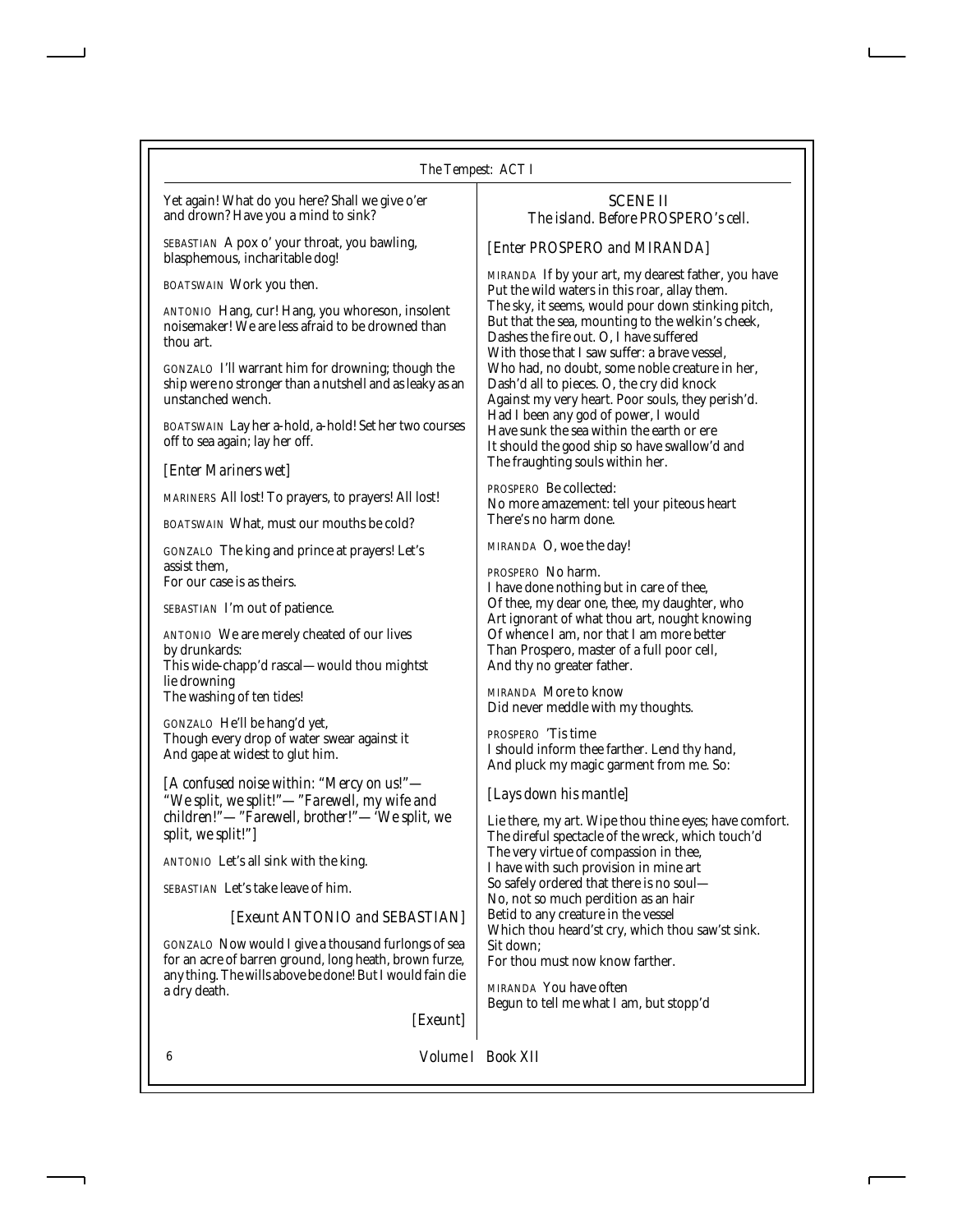| And left me to a bootless inquisition, |  |
|----------------------------------------|--|
| Concluding "Stay: not yet."            |  |

*PROSPERO* The hour's now come; The very minute bids thee ope thine ear; Obey and be attentive. Canst thou remember A time before we came unto this cell? I do not think thou canst, for then thou wast not Out three years old.

*MIRANDA* Certainly, sir, I can.

*PROSPERO* By what? By any other house or person? Of any thing the image tell me that Hath kept with thy remembrance.

*MIRANDA* 'Tis far off And rather like a dream than an assurance That my remembrance warrants. Had I not Four or five women once that tended me?

*PROSPERO* Thou hadst, and more, Miranda. But how is it That this lives in thy mind? What seest thou else In the dark backward and abysm of time? If thou remember'st aught ere thou camest here, How thou camest here thou mayst.

*MIRANDA* But that I do not.

*PROSPERO* Twelve year since, Miranda, twelve year since, Thy father was the Duke of Milan and

A prince of power.

*MIRANDA* Sir, are not you my father?

*PROSPERO* Thy mother was a piece of virtue, and She said thou wast my daughter; and thy father Was Duke of Milan; and thou his only heir And princess no worse issued.

*MIRANDA* O the heavens! What foul play had we, that we came from thence? Or blessed was't we did?

*PROSPERO* Both, both, my girl: By foul play, as thou say'st, were we heaved thence, But blessedly holp hither.

*MIRANDA* O, my heart bleeds To think o' the teen that I have turn'd you to, Which is from my remembrance! Please you, farther.

*PROSPERO* My brother and thy uncle, call'd Antonio— I pray thee, mark me—that a brother should Be so perfidious!—He whom next thyself

Of all the world I loved and to him put The manage of my state; as at that time Through all the signories it was the first And Prospero the prime duke, being so reputed In dignity, and for the liberal arts Without a parallel; those being all my study, The government I cast upon my brother And to my state grew stranger, being transported And rapt in secret studies. Thy false uncle— Dost thou attend me?

*MIRANDA* Sir, most heedfully.

*PROSPERO* Being once perfected how to grant suits, How to deny them, who to advance and who To trash for over-topping, new created The creatures that were mine, I say, or changed 'em, Or else new form'd 'em; having both the key Of officer and office, set all hearts i' the state To what tune pleased his ear; that now he was The ivy which had hid my princely trunk, And suck'd my verdure out on't. Thou attend'st not.

*MIRANDA* O, good sir, I do.

*PROSPERO* I pray thee, mark me. I, thus neglecting worldly ends, all dedicated To closeness and the bettering of my mind With that which, but by being so retired, O'er-prized all popular rate, in my false brother Awaked an evil nature; and my trust, Like a good parent, did beget of him A falsehood in its contrary as great As my trust was; which had indeed no limit, A confidence sans bound. He being thus lorded, Not only with what my revenue yielded, But what my power might else exact, like one Who having into truth, by telling of it, Made such a sinner of his memory, To credit his own lie, he did believe He was indeed the duke; out o' the substitution And executing the outward face of royalty, With all prerogative: hence his ambition growing— Dost thou hear?

*MIRANDA* Your tale, sir, would cure deafness.

*PROSPERO* To have no screen between this part he play'd

And him he play'd it for, he needs will be Absolute Milan. Me, poor man, my library Was dukedom large enough: of temporal royalties He thinks me now incapable; confederates— So dry he was for sway—wi' the King of Naples To give him annual tribute, do him homage,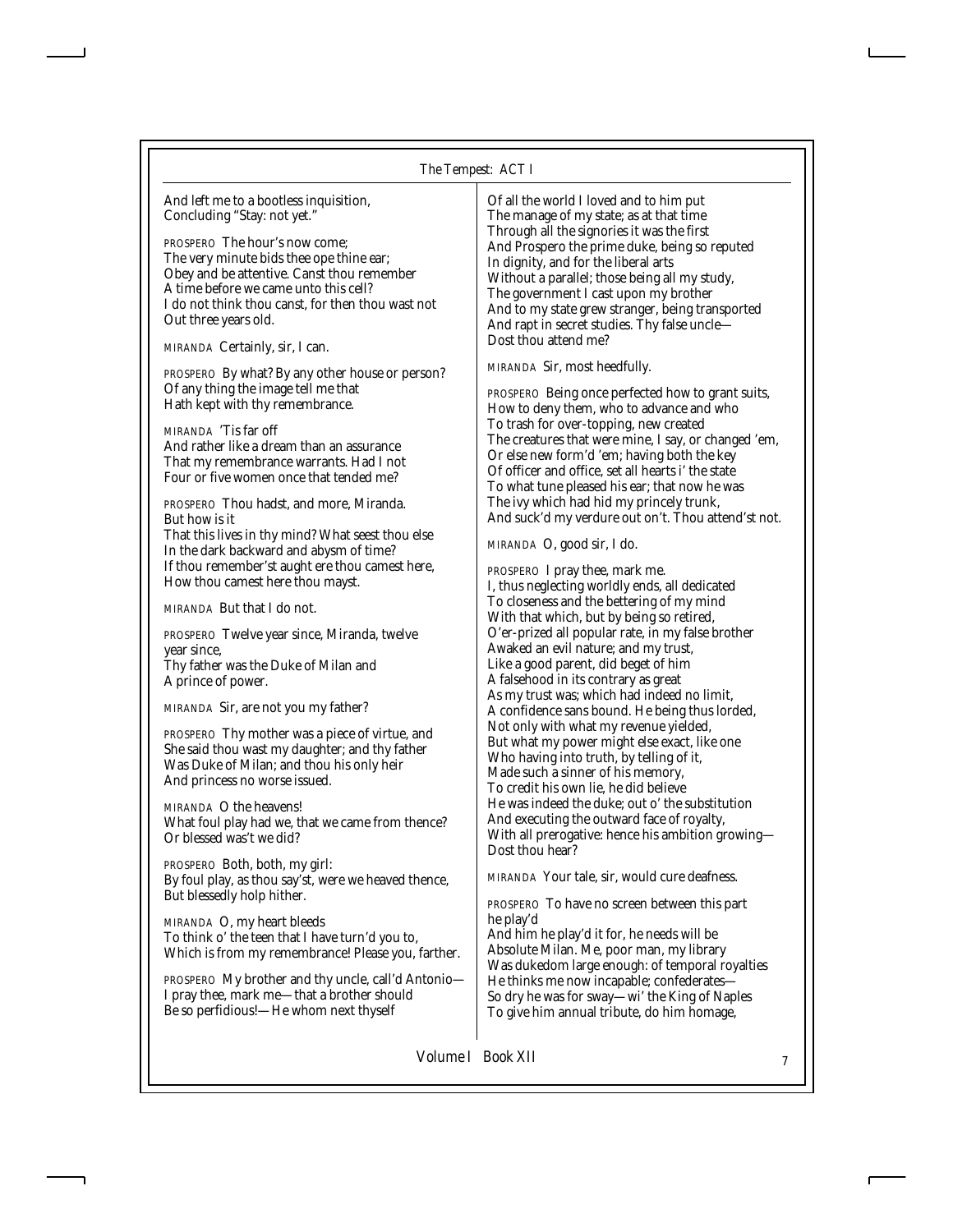Subject his coronet to his crown and bend The dukedom yet unbow'd—alas, poor Milan!— To most ignoble stooping.

*MIRANDA* O the heavens!

*PROSPERO* Mark his condition and the event; then tell me If this might be a brother.

*MIRANDA* I should sin To think but nobly of my grandmother: Good wombs have borne bad sons.

*PROSPERO* Now the condition. The King of Naples, being an enemy To me inveterate, hearkens my brother's suit; Which was, that he, in lieu o' the premises Of homage and I know not how much tribute, Should presently extirpate me and mine Out of the dukedom and confer fair Milan With all the honours on my brother: whereon, A treacherous army levied, one midnight Fated to the purpose did Antonio open The gates of Milan, and, i' the dead of darkness, The ministers for the purpose hurried thence Me and thy crying self.

*MIRANDA* Alack, for pity! I, not remembering how I cried out then, Will cry it o'er again: it is a hint That wrings mine eyes to't.

*PROSPERO* Hear a little further And then I'll bring thee to the present business Which now's upon's; without the which this story Were most impertinent.

*MIRANDA* Wherefore did they not That hour destroy us?

*PROSPERO* Well demanded, wench: My tale provokes that question. Dear, they durst not, So dear the love my people bore me, nor set A mark so bloody on the business, but With colours fairer painted their foul ends. In few, they hurried us aboard a bark, Bore us some leagues to sea; where they prepared A rotten carcass of a boat, not rigg'd, Nor tackle, sail, nor mast; the very rats Instinctively had quit it: there they hoist us, To cry to the sea that roar'd to us, to sigh To the winds whose pity, sighing back again, Did us but loving wrong.

*MIRANDA* Alack, what trouble Was I then to you!

*PROSPERO* O, a cherubim Thou wast that did preserve me. Thou didst smile. Infused with a fortitude from heaven, When I have deck'd the sea with drops full salt, Under my burthen groan'd; which raised in me An undergoing stomach, to bear up Against what should ensue.

*MIRANDA* How came we ashore?

*PROSPERO* By Providence divine. Some food we had and some fresh water that A noble Neapolitan, Gonzalo, Out of his charity, being then appointed Master of this design, did give us, with Rich garments, linens, stuffs and necessaries, Which since have steaded much; so, of his gentleness, Knowing I loved my books, he furnish'd me From mine own library with volumes that I prize above my dukedom.

*MIRANDA* Would I might But ever see that man!

*PROSPERO* Now I arise:

*[Resumes his mantle]*

Sit still, and hear the last of our sea-sorrow. Here in this island we arrived; and here Have I, thy schoolmaster, made thee more profit Than other princesses can that have more time For vainer hours and tutors not so careful.

*MIRANDA* Heavens thank you for't! And now, I pray you, sir, For still 'tis beating in my mind, your reason For raising this sea-storm?

*PROSPERO* Know thus far forth. By accident most strange, bountiful Fortune, Now my dear lady, hath mine enemies Brought to this shore; and by my prescience I find my zenith doth depend upon A most auspicious star, whose influence If now I court not but omit, my fortunes Will ever after droop. Here cease more questions: Thou art inclined to sleep; 'tis a good dulness, And give it way: I know thou canst not choose.

#### *[MIRANDA sleeps]*

Come away, servant, come. I am ready now. Approach, my Ariel, come.

*[Enter ARIEL]*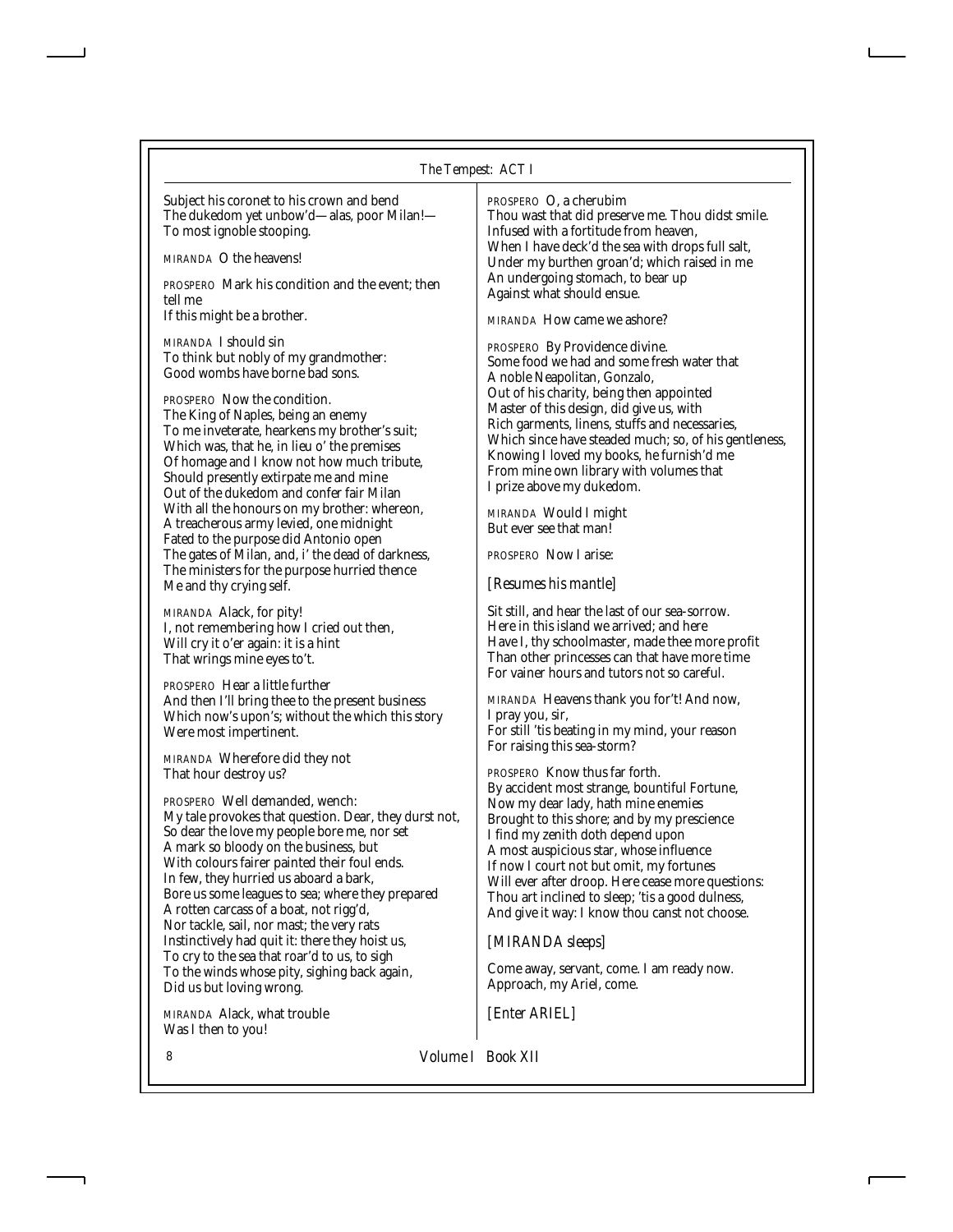# *The Tempest: ACT I*

| ARIEL All hail, great master! Grave sir, hail! I come<br>To answer thy best pleasure; be't to fly,<br>To swim, to dive into the fire, to ride<br>On the curl'd clouds, to thy strong bidding task<br>Ariel and all his quality.<br>PROSPERO Hast thou, spirit,<br>Perform'd to point the tempest that I bade thee?<br><i>ARIEL</i> To every article.<br>I boarded the king's ship; now on the beak, | Thou call'dst me up at midnight to fetch dew<br>From the still-vex'd Bermoothes, there she's hid:<br>The mariners all under hatches stow'd;<br>Who, with a charm join'd to their suffer'd labour,<br>I have left as leep; and for the rest o' the fleet<br>Which I dispersed, they all have met again<br>And are upon the Mediterranean flote,<br>Bound sadly home for Naples,<br>Supposing that they saw the king's ship wreck'd<br>And his great person perish. |
|-----------------------------------------------------------------------------------------------------------------------------------------------------------------------------------------------------------------------------------------------------------------------------------------------------------------------------------------------------------------------------------------------------|-------------------------------------------------------------------------------------------------------------------------------------------------------------------------------------------------------------------------------------------------------------------------------------------------------------------------------------------------------------------------------------------------------------------------------------------------------------------|
| Now in the waist, the deck, in every cabin,<br>I flamed amazement: sometime I'ld divide,<br>And burn in many places; on the topmast,<br>The yards and bowsprit, would I flame distinctly,                                                                                                                                                                                                           | PROSPERO Ariel, thy charge<br>Exactly is perform'd: but there's more work.<br>What is the time o' the day?                                                                                                                                                                                                                                                                                                                                                        |
| Then meet and join. Jove's lightnings, the precursors                                                                                                                                                                                                                                                                                                                                               | <i>ARIEL</i> Past the mid season.                                                                                                                                                                                                                                                                                                                                                                                                                                 |
| O' the dreadful thunder-claps, more momentary<br>And sight-outrunning were not; the fire and cracks<br>Of sulphurous roaring the most mighty Neptune                                                                                                                                                                                                                                                | PROSPERO At least two glasses. The time 'twixt six<br>and now<br>Must by us both be spent most preciously.                                                                                                                                                                                                                                                                                                                                                        |
| Seem to besiege and make his bold waves tremble,<br>Yea, his dread trident shake.                                                                                                                                                                                                                                                                                                                   | ARIEL Is there more toil? Since thou dost give me pains,                                                                                                                                                                                                                                                                                                                                                                                                          |
| <i>PROSPERO</i> My brave spirit!<br>Who was so firm, so constant, that this coil                                                                                                                                                                                                                                                                                                                    | Let me remember thee what thou hast promised,<br>Which is not yet perform'd me.                                                                                                                                                                                                                                                                                                                                                                                   |
| Would not infect his reason?                                                                                                                                                                                                                                                                                                                                                                        | PROSPERO How now? Moody?                                                                                                                                                                                                                                                                                                                                                                                                                                          |
| <b>ARIEL</b> Not a soul<br>But felt a fever of the mad and play'd<br>Some tricks of desperation. All but mariners                                                                                                                                                                                                                                                                                   | What is't thou canst demand?<br><i>ARIEL</i> My liberty.                                                                                                                                                                                                                                                                                                                                                                                                          |
| Plunged in the foaming brine and quit the vessel,                                                                                                                                                                                                                                                                                                                                                   | PROSPERO Before the time be out? No more!                                                                                                                                                                                                                                                                                                                                                                                                                         |
| Then all afire with me: the king's son, Ferdinand,<br>With hair up-staring,-then like reeds, not hair,-<br>Was the first man that leap'd; cried, "Hell is empty<br>And all the devils are here."                                                                                                                                                                                                    | <i>ARIEL</i> I prithee,<br>Remember I have done thee worthy service;<br>Told thee no lies, made thee no mistakings, served<br>Without or grudge or grumblings: thou didst promise                                                                                                                                                                                                                                                                                 |
| PROSPERO Why that's my spirit!<br>But was not this nigh shore?                                                                                                                                                                                                                                                                                                                                      | To bate me a full year.                                                                                                                                                                                                                                                                                                                                                                                                                                           |
| ARIEL Close by, my master.                                                                                                                                                                                                                                                                                                                                                                          | <b>PROSPERO</b> Dost thou forget<br>From what a torment I did free thee?                                                                                                                                                                                                                                                                                                                                                                                          |
| PROSPERO But are they, Ariel, safe?                                                                                                                                                                                                                                                                                                                                                                 | <i>ARIEL</i> No.                                                                                                                                                                                                                                                                                                                                                                                                                                                  |
| <i>ARIEL</i> Not a hair perish'd;<br>On their sustaining garments not a blemish,<br>But fresher than before: and, as thou badest me,<br>In troops I have dispersed them 'bout the isle.<br>The king's son have I landed by himself;<br>Whom I left cooling of the air with sighs<br>In an odd angle of the isle and sitting,                                                                        | PROSPERO Thou dost, and think'st it much to tread<br>the ooze<br>Of the salt deep,<br>To run upon the sharp wind of the north,<br>To do me business in the veins o' the earth<br>When it is baked with frost.                                                                                                                                                                                                                                                     |
| His arms in this sad knot.                                                                                                                                                                                                                                                                                                                                                                          | <i>ARIEL</i> I do not, sir.                                                                                                                                                                                                                                                                                                                                                                                                                                       |
| <i>PROSPERO</i> Of the king's ship<br>The mariners say how thou hast disposed<br>And all the rest o' the fleet.                                                                                                                                                                                                                                                                                     | PROSPERO Thou liest, malignant thing! Hast<br>thou forgot<br>The foul witch Sycorax, who with age and envy<br>Was grown into a hoop? Hast thou forgot her?                                                                                                                                                                                                                                                                                                        |
| <b>ARIEL</b> Safely in harbour<br>Is the king's ship; in the deep nook, where once                                                                                                                                                                                                                                                                                                                  | ARIEL No, sir.                                                                                                                                                                                                                                                                                                                                                                                                                                                    |
|                                                                                                                                                                                                                                                                                                                                                                                                     |                                                                                                                                                                                                                                                                                                                                                                                                                                                                   |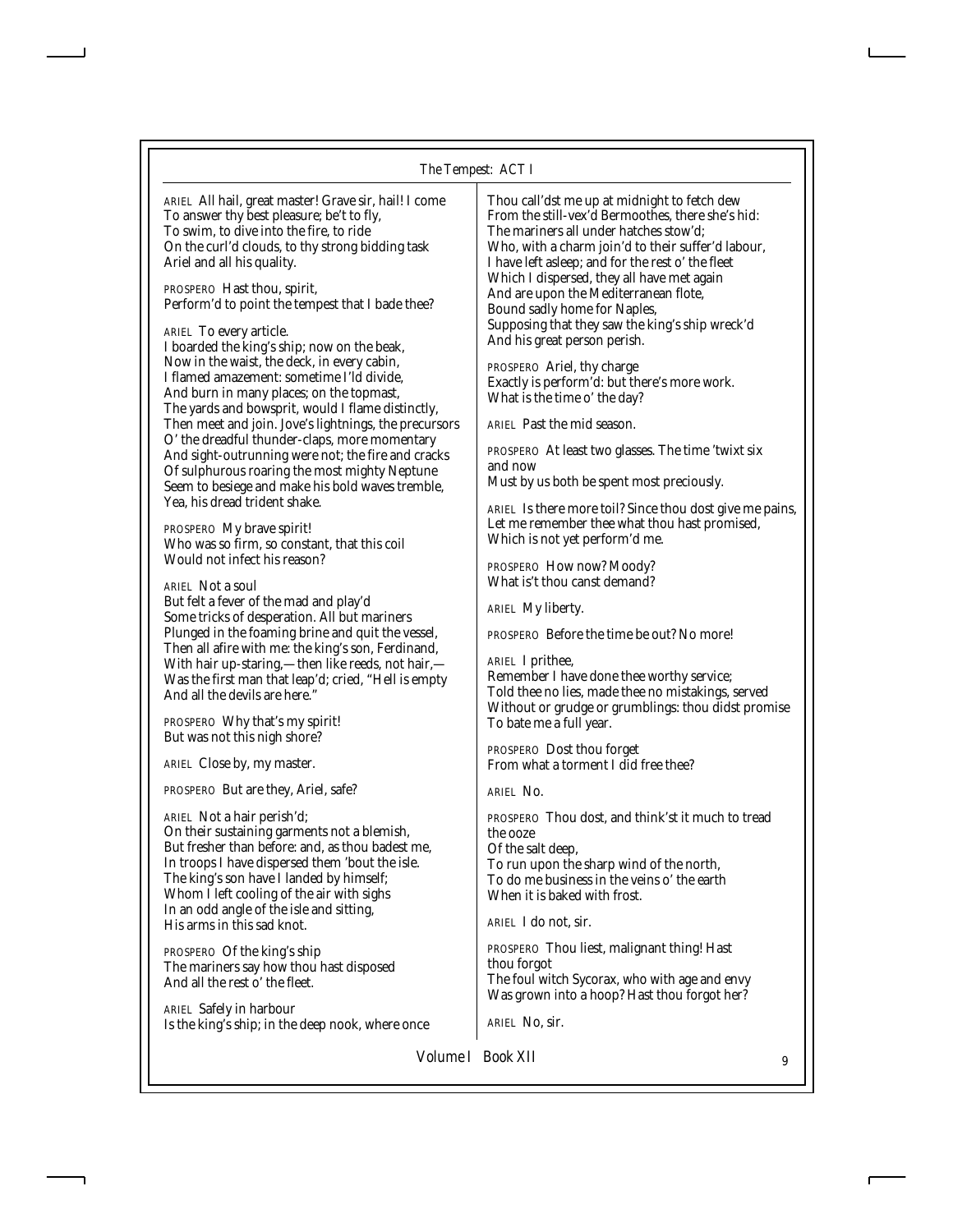| The Tempest: ACT I |  |
|--------------------|--|
|--------------------|--|

*PROSPERO* Thou hast. Where was she born? Speak; tell me.

*ARIEL* Sir, in Argier.

*PROSPERO* O, was she so? I must Once in a month recount what thou hast been, Which thou forget'st. This damn'd witch Sycorax, For mischiefs manifold and sorceries terrible To enter human hearing, from Argier, Thou know'st, was banish'd: for one thing she did They would not take her life. Is not this true?

*ARIEL* Ay, sir.

*PROSPERO* This blue-eyed hag was hither brought with child

And here was left by the sailors. Thou, my slave, As thou report'st thyself, wast then her servant; And, for thou wast a spirit too delicate To act her earthy and abhorr'd commands, Refusing her grand hests, she did confine thee, By help of her more potent ministers And in her most unmitigable rage, Into a cloven pine; within which rift Imprison'd thou didst painfully remain A dozen years; within which space she died And left thee there; where thou didst vent thy groans As fast as mill-wheels strike. Then was this island— Save for the son that she did litter here, A freckled whelp hag-born—not honour'd with A human shape.

*ARIEL* Yes, Caliban her son.

*PROSPERO* Dull thing, I say so; he, that Caliban Whom now I keep in service. Thou best know'st What torment I did find thee in; thy groans Did make wolves howl and penetrate the breasts Of ever angry bears: it was a torment To lay upon the damn'd, which Sycorax Could not again undo: it was mine art, When I arrived and heard thee, that made gape The pine and let thee out.

*ARIEL* I thank thee, master.

*PROSPERO* If thou more murmur'st, I will rend an oak And peg thee in his knotty entrails till Thou hast howl'd away twelve winters.

*ARIEL* Pardon, master; I will be correspondent to command And do my spiriting gently.

*PROSPERO* Do so, and after two days I will discharge thee.

*ARIEL* That's my noble master! What shall I do? Say what; what shall I do?

*PROSPERO* Go make thyself like a nymph o' the sea: be subject To no sight but thine and mine, invisible To every eyeball else. Go take this shape

And hither come in't: go, hence with diligence!

*[Exit ARIEL]*

Awake, dear heart, awake! Thou hast slept well; Awake!

*MIRANDA* The strangeness of your story put Heaviness in me.

*PROSPERO* Shake it off. Come on; We'll visit Caliban my slave, who never Yields us kind answer.

*MIRANDA* 'Tis a villain, sir, I do not love to look on.

*PROSPERO* But, as 'tis, We cannot miss him: he does make our fire, Fetch in our wood and serves in offices That profit us. What, ho! Slave! Caliban! Thou earth, thou! Speak.

*CALIBAN [Within]* There's wood enough within.

*PROSPERO* Come forth, I say! There's other business for thee: Come, thou tortoise! When?

*[Re-enter ARIEL like a water-nymph]*

Fine apparition! My quaint Ariel, Hark in thine ear.

*ARIEL* My lord it shall be done.

#### *[Exit]*

*PROSPERO* Thou poisonous slave, got by the devil himself Upon thy wicked dam, come forth!

#### *[Enter CALIBAN]*

*CALIBAN* As wicked dew as e'er my mother brush'd With raven's feather from unwholesome fen Drop on you both! A south-west blow on ye And blister you all o'er!

*PROSPERO* For this, be sure, to-night thou shalt have cramps, Side-stitches that shall pen thy breath up; urchins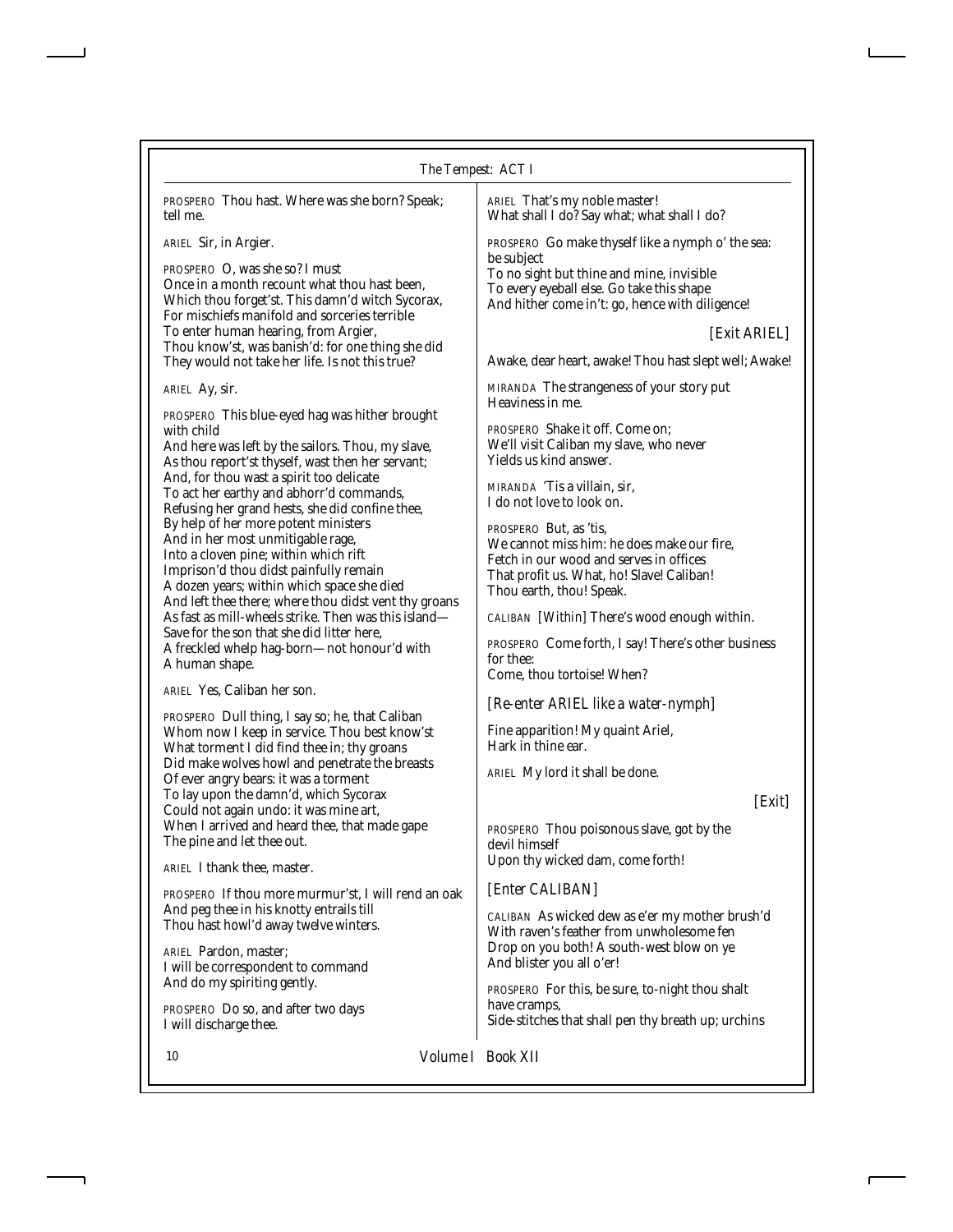Shall, for that vast of night that they may work, All exercise on thee; thou shalt be pinch'd As thick as honeycomb, each pinch more stinging Than bees that made 'em.

*CALIBAN* I must eat my dinner. This island's mine, by Sycorax my mother, Which thou takest from me. When thou camest first, Thou strokedst me and madest much of me, wouldst give me

Water with berries in't, and teach me how To name the bigger light, and how the less, That burn by day and night: and then I loved thee And show'd thee all the qualities o' the isle, The fresh springs, brine-pits, barren place and fertile: Cursed be I that did so! All the charms Of Sycorax, toads, beetles, bats, light on you! For I am all the subjects that you have, Which first was mine own king: and here you sty me In this hard rock, whiles you do keep from me The rest o' the island.

*PROSPERO* Thou most lying slave, Whom stripes may move, not kindness! I have used thee,

Filth as thou art, with human care, and lodged thee In mine own cell, till thou didst seek to violate The honour of my child.

*CALIBAN* O ho, O ho! Would't had been done! Thou didst prevent me; I had peopled else This isle with Calibans.

*PROSPERO* Abhorred slave, Which any print of goodness wilt not take, Being capable of all ill! I pitied thee, Took pains to make thee speak, taught thee each hour One thing or other: when thou didst not, savage, Know thine own meaning, but wouldst gabble like A thing most brutish, I endow'd thy purposes With words that made them known. But thy vile race, Though thou didst learn, had that in't which good natures

Could not abide to be with; therefore wast thou Deservedly confined into this rock, Who hadst deserved more than a prison.

*CALIBAN* You taught me language; and my profit on't Is, I know how to curse. The red plague rid you For learning me your language!

*PROSPERO* Hag-seed, hence! Fetch us in fuel; and be quick, thou'rt best, To answer other business. Shrug'st thou, malice? If thou neglect'st or dost unwillingly What I command, I'll rack thee with old cramps, Fill all thy bones with aches, make thee roar That beasts shall tremble at thy din.

*CALIBAN* No, pray thee.

*[Aside]*

I must obey: his art is of such power, It would control my dam's god, Setebos, and make a vassal of him.

*PROSPERO* So, slave; hence!

# *[Exit CALIBAN]*

## *[Re-enter ARIEL, invisible, playing and singing; FERDINAND following]*

*ARIEL* (Sings) Come unto these yellow sands, And then take hands: Courtsied when you have and kiss'd The wild waves whist, Foot it featly here and there; And, sweet sprites, the burthen bear. Hark, hark!

### *[Burthen dispersedly, within Bow-wow]*

The watch-dogs bark!

*[Burthen Bow-wow]*

Hark, hark! I hear The strain of strutting chanticleer Cry, Cock-a-diddle-dow.

*FERDINAND* Where should this music be? I' the air or the earth?

It sounds no more: and sure, it waits upon Some god o' the island. Sitting on a bank, Weeping again the king my father's wreck, This music crept by me upon the waters, Allaying both their fury and my passion With its sweet air: thence I have follow'd it, Or it hath drawn me rather. But 'tis gone. No, it begins again.

*ARIEL* (Sings) Full fathom five thy father lies; Of his bones are coral made; Those are pearls that were his eyes: Nothing of him that doth fade But doth suffer a sea-change Into something rich and strange. Sea-nymphs hourly ring his knell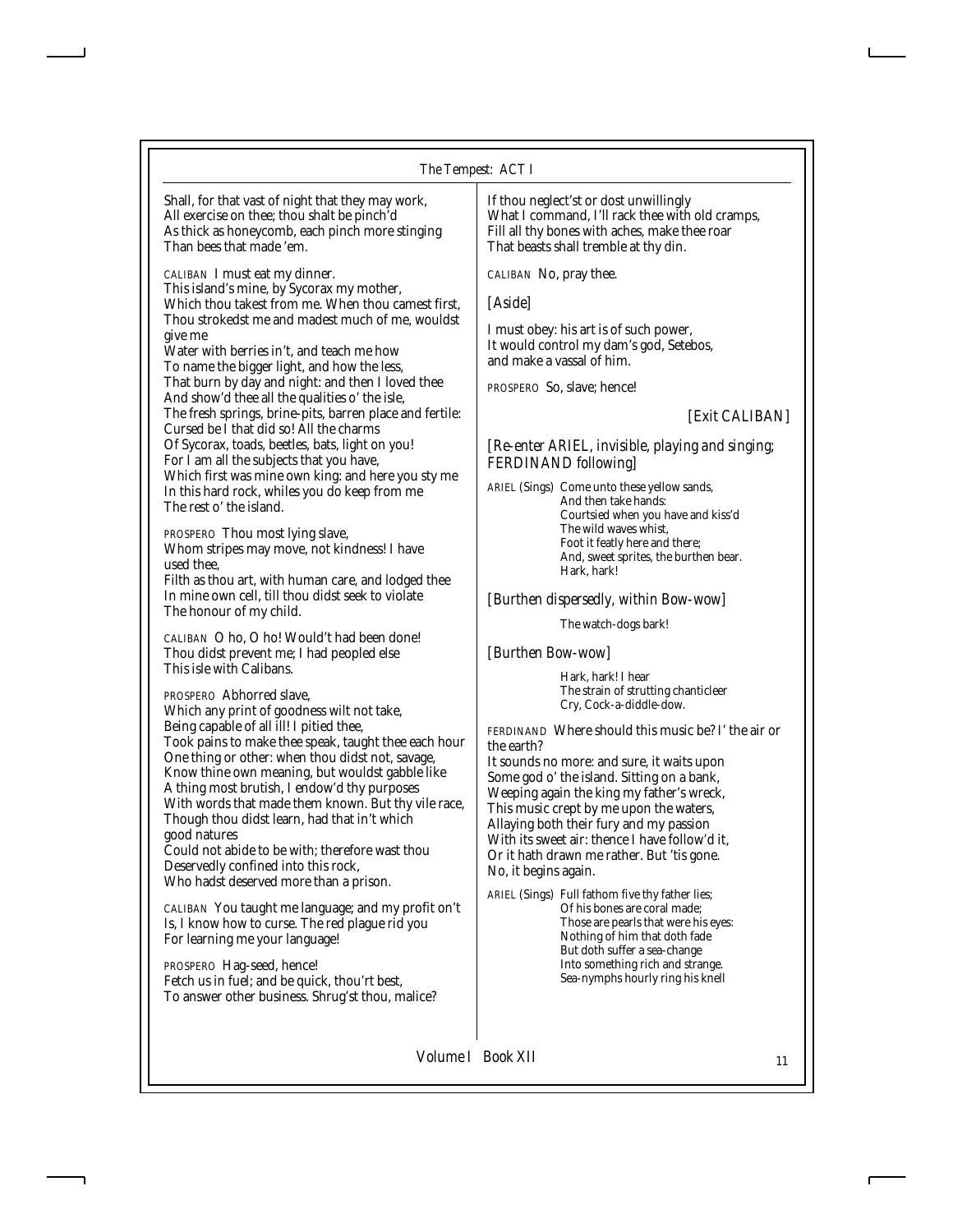#### *The Tempest: ACT I*

## *[Burthen Ding-dong]*

Hark! now I hear them,—Ding-dong, bell.

*FERDINAND* The ditty does remember my drown'd father. This is no mortal business, nor no sound That the earth owes. I hear it now above me.

*PROSPERO* The fringed curtains of thine eye advance And say what thou seest yond.

*MIRANDA* What is't? Aspirit? Lord, how it looks about! Believe me, sir, It carries a brave form. But 'tis a spirit.

*PROSPERO* No, wench; it eats and sleeps and hath such senses As we have, such. This gallant which thou seest Was in the wreck; and, but he's something stain'd With grief that's beauty's canker, thou mightst call him A goodly person: he hath lost his fellows And strays about to find 'em.

*MIRANDA* I might call him A thing divine, for nothing natural I ever saw so noble.

*PROSPERO [Aside]* It goes on, I see, As my soul prompts it. Spirit, fine spirit! I'll free thee Within two days for this.

*FERDINAND* Most sure, the goddess On whom these airs attend! Vouchsafe my prayer May know if you remain upon this island; And that you will some good instruction give How I may bear me here: my prime request, Which I do last pronounce, is, O you wonder! If you be maid or no?

*MIRANDA* No wonder, sir; But certainly a maid.

*FERDINAND* My language! Heavens! I am the best of them that speak this speech, Were I but where 'tis spoken.

*PROSPERO* How? The best? What wert thou, if the King of Naples heard thee?

*FERDINAND* A single thing, as I am now, that wonders To hear thee speak of Naples. He does hear me; And that he does I weep: myself am Naples, Who with mine eyes, never since at ebb, beheld The king my father wreck'd.

*MIRANDA* Alack, for mercy!

*FERDINAND* Yes, faith, and all his lords; the Duke of Milan

And his brave son being twain.

*PROSPERO [Aside]* The Duke of Milan And his more braver daughter could control thee, If now 'twere fit to do't. At the first sight They have changed eyes. Delicate Ariel, I'll set thee free for this.

#### *[To FERDINAND]*

A word, good sir; I fear you have done yourself some wrong: a word.

*MIRANDA* Why speaks my father so ungently? This Is the third man that e'er I saw, the first That e'er I sigh'd for: pity move my father To be inclined my way!

*FERDINAND* O, if a virgin, And your affection not gone forth, I'll make you The queen of Naples.

*PROSPERO* Soft, sir! One word more.

#### *[Aside]*

They are both in either's powers; but this swift business I must uneasy make, lest too light winning Make the prize light.

#### *[To FERDINAND]*

One word more; I charge thee That thou attend me: thou dost here usurp The name thou owest not; and hast put thyself Upon this island as a spy, to win it From me, the lord on't.

*FERDINAND* No, as I am a man.

*MIRANDA* There's nothing ill can dwell in such a temple: If the ill spirit have so fair a house, Good things will strive to dwell with't.

*PROSPERO* Follow me. Speak not you for him; he's a traitor. Come; I'll manacle thy neck and feet together: Sea-water shalt thou drink; thy food shall be The fresh-brook muscles, wither'd roots and husks Wherein the acorn cradled. Follow.

*FERDINAND* No; I will resist such entertainment till Mine enemy has more power.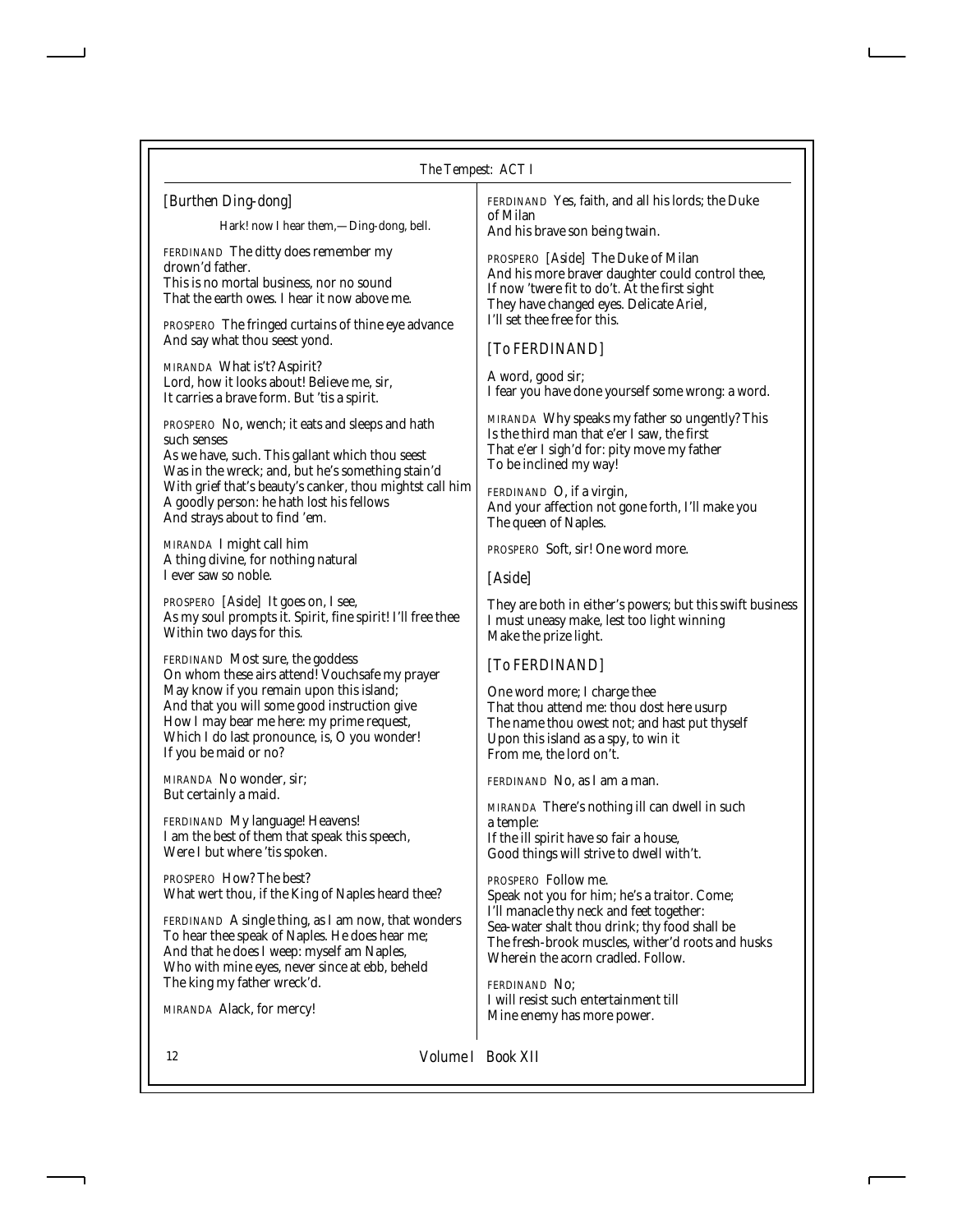#### *The Tempest: ACT II*

| [Draws, and is charmed from moving]<br>MIRANDA O dear father,<br>Make not too rash a trial of him, for<br>He's gentle and not fearful.<br>PROSPERO What? I say,<br>My foot my tutor? Put thy sword up, traitor;<br>Who makest a show but darest not strike.<br>thy conscience<br>Is so possess'd with guilt: come from thy ward,<br>For I can here disarm thee with this stick<br>And make thy weapon drop.<br>MIRANDA Beseech you, father.<br>PROSPERO Hence! Hang not on my garments.<br>MIRANDA Sir, have pity;<br>I'll be his surety.<br>PROSPERO Silence! One word more<br>Shall make me chide thee, if not hate thee. What! | My father's loss, the weakness which I feel,<br>The wreck of all my friends, nor this man's threats,<br>To whom I am subdued, are but light to me,<br>Might I but through my prison once a day<br>Behold this maid: all corners else o' the earth<br>Let liberty make use of; space enough<br>Have I in such a prison.<br>PROSPERO [Aside] It works.<br>[To FERDINAND]<br>Come on.<br>Thou hast done well, fine Ariel!<br>[To FERDINAND]<br>Follow me.<br>[To ARIEL]<br>Hark what thou else shalt do me. |
|-----------------------------------------------------------------------------------------------------------------------------------------------------------------------------------------------------------------------------------------------------------------------------------------------------------------------------------------------------------------------------------------------------------------------------------------------------------------------------------------------------------------------------------------------------------------------------------------------------------------------------------|----------------------------------------------------------------------------------------------------------------------------------------------------------------------------------------------------------------------------------------------------------------------------------------------------------------------------------------------------------------------------------------------------------------------------------------------------------------------------------------------------------|
| To the most of men this is a Caliban<br>And they to him are angels.<br>MIRANDA My affections<br>Are then most humble; I have no ambition<br>To see a goodlier man.<br>PROSPERO Come on; obey:<br>Thy nerves are in their infancy again                                                                                                                                                                                                                                                                                                                                                                                            | Which now came from him.<br>PROSPERO Thou shalt be free<br>As mountain winds: but then exactly do<br>All points of my command.<br>ARIEL To the syllable.<br><i>PROSPERO</i> Come, follow. Speak not for him.                                                                                                                                                                                                                                                                                             |
| And have no vigour in them.<br><b>FERDINAND</b> So they are;<br>My spirits, as in a dream, are all bound up.                                                                                                                                                                                                                                                                                                                                                                                                                                                                                                                      | [Exeunt]                                                                                                                                                                                                                                                                                                                                                                                                                                                                                                 |

# ACT II

#### SCENE I *Another part of the island.*

*[Enter ALONSO, SEBASTIAN, ANTONIO, GONZALO, ADRIAN, FRANCISCO, and others]*

*GONZALO* Beseech you, sir, be merry; you have cause, So have we all, of joy; for our escape Is much beyond our loss. Our hint of woe Is common; every day some sailor's wife,

The masters of some merchant and the merchant Have just our theme of woe; but for the miracle, I mean our preservation, few in millions Can speak like us: then wisely, good sir, weigh Our sorrow with our comfort.

*ALONSO* Prithee, peace.

*SEBASTIAN* He receives comfort like cold porridge.

*ANTONIO* The visitor will not give him o'er so.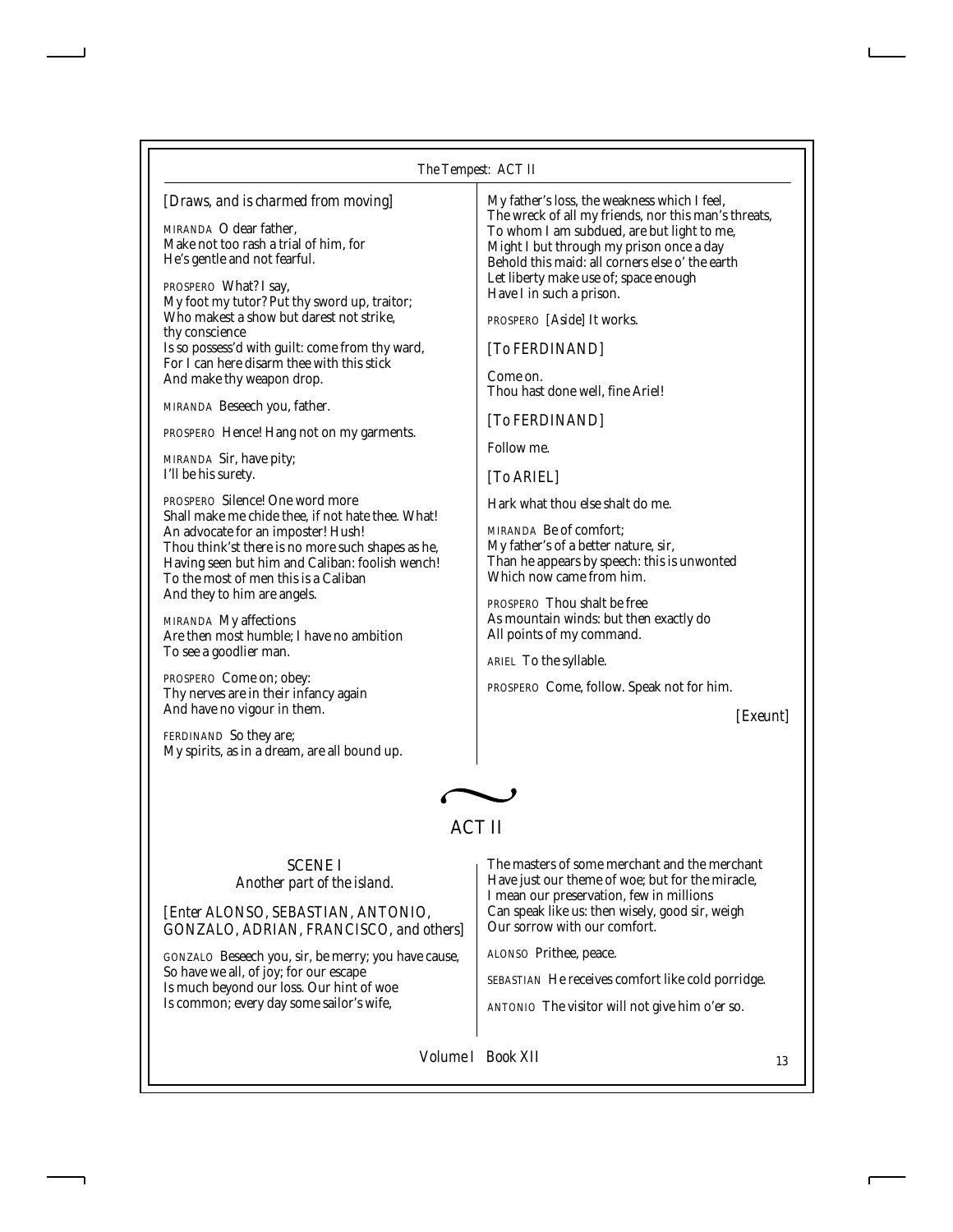| The Tempest: ACT II                                                                  |                                                                                                                    |  |
|--------------------------------------------------------------------------------------|--------------------------------------------------------------------------------------------------------------------|--|
| SEBASTIAN Look he's winding up the watch of his wit;                                 | SEBASTIAN As if it had lungs and rotten ones.                                                                      |  |
| by and by it will strike.                                                            | ANTONIO Or as 'twere perfumed by a fen.                                                                            |  |
| $GONZALO$ Sir,—<br><i>SEBASTIAN</i> One: tell.                                       | GONZALO Here is everything advantageous to life.                                                                   |  |
|                                                                                      | ANTONIO True; save means to live.                                                                                  |  |
| GONZALO When every grief is entertain'd that's offer'd,<br>Comes to the entertainer- | SEBASTIAN Of that there's none, or little.                                                                         |  |
| <i>SEBASTIAN</i> A dollar.                                                           | GONZALO How lush and lusty the grass looks!<br>How green!                                                          |  |
| GONZALO Dolour comes to him, indeed: you<br>have spoken truer than you purposed.     | ANTONIO The ground indeed is tawny.                                                                                |  |
| SEBASTIAN You have taken it wiselier than I meant                                    | SEBASTIAN With an eye of green in't.                                                                               |  |
| you should.                                                                          | <b>ANTONIO</b> He misses not much.                                                                                 |  |
| <i>GONZALO</i> Therefore, my lord,—                                                  | SEBASTIAN No; he doth but mistake the truth totally.                                                               |  |
| ANTONIO Fie, what a spendthrift is he of his tongue!                                 | GONZALO But the rarity of it is,—which is indeed<br>almost beyond credit,-                                         |  |
| ALONSO I prithee, spare.                                                             | SEBASTIAN As many vouched rarities are.                                                                            |  |
| GONZALO Well, I have done: but yet,-                                                 | GONZALO That our garments, being, as they were,                                                                    |  |
| SEBASTIAN He will be talking.<br>ANTONIO Which, of he or Adrian, for a good          | drenched in the sea, hold notwithstanding their<br>freshness and glosses, being rather new-dyed than               |  |
| wager, first begins to crow?                                                         | stained with salt water.                                                                                           |  |
| <i>SEBASTIAN</i> The old cock.                                                       | ANTONIO If but one of his pockets could speak, would                                                               |  |
| <i>ANTONIO</i> The cockerel.                                                         | it not say he lies?                                                                                                |  |
| SEBASTIAN Done. The wager?                                                           | SEBASTIAN Ay, or very falsely pocket up his report                                                                 |  |
| <b>ANTONIO</b> A laughter.                                                           | <b>GONZALO</b> Methinks our garments are now as fresh as<br>when we put them on first in Afric, at the marriage of |  |
| <i>SEBASTIAN</i> A match!                                                            | the king's fair daughter Claribel to the King of Tunis.                                                            |  |
| ADRIAN Though this island seem to be desert,-                                        | SEBASTIAN 'Twas a sweet marriage, and we prosper well<br>in our return.                                            |  |
| SEBASTIAN Ha, ha, ha! So, you're paid.                                               | ADRIAN Tunis was never graced before with such a                                                                   |  |
| ADRIAN Uninhabitable and almost inaccessible,-                                       | paragon to their queen.                                                                                            |  |
| <i>SEBASTIAN</i> Yet,—                                                               | GONZALO Not since widow Dido's time.                                                                               |  |
| ADRIAN Yet,-                                                                         | ANTONIO Widow! Apox o' that! How came that widow<br>in? Widow Dido!                                                |  |
| ANTONIO He could not miss't.                                                         | SEBASTIAN What if he had said "widower Æneas" too?                                                                 |  |
| ADRIAN It must needs be of subtle, tender and<br>delicate temperance.                | Good Lord, how you take it!                                                                                        |  |
| ANTONIO Temperance was a delicate wench.                                             | ADRIAN "Widow Dido" said you? You make me study<br>of that: she was of Carthage, not of Tunis.                     |  |
| SEBASTIAN Ay, and a subtle; as he most<br>learnedly delivered.                       | GONZALO This Tunis, sir, was Carthage.                                                                             |  |
| ADRIAN The air breathes upon us here most sweetly.                                   | <b>ADRIAN</b> Carthage?                                                                                            |  |

14 *Volume I Book XII*

Ï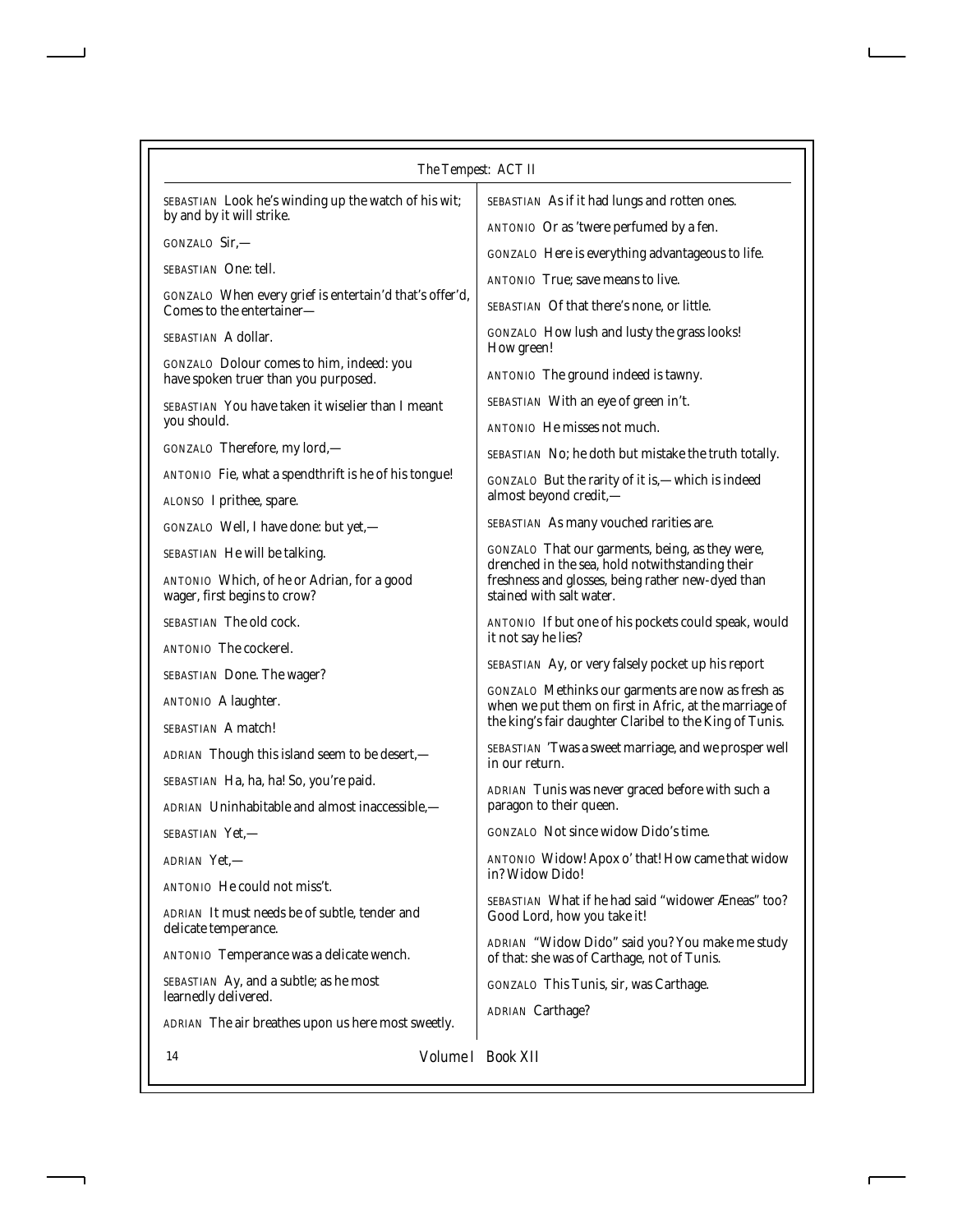Ï

| GONZALO I assure you, Carthage.                                                                                                                                                                                                                                                                                                                                           | That would not bless our Europe with your daughter,                                                                                                                                                                                                                                                                                                                                                                   |
|---------------------------------------------------------------------------------------------------------------------------------------------------------------------------------------------------------------------------------------------------------------------------------------------------------------------------------------------------------------------------|-----------------------------------------------------------------------------------------------------------------------------------------------------------------------------------------------------------------------------------------------------------------------------------------------------------------------------------------------------------------------------------------------------------------------|
| <i>SEBASTIAN</i> His word is more than the miraculous harp;<br>he hath raised the wall and houses too.                                                                                                                                                                                                                                                                    | But rather lose her to an African;<br>Where she at least is banish'd from your eye,<br>Who hath cause to wet the grief on't.                                                                                                                                                                                                                                                                                          |
| ANTONIO What impossible matter will he make<br>easy next?                                                                                                                                                                                                                                                                                                                 | ALONSO Prithee, peace.                                                                                                                                                                                                                                                                                                                                                                                                |
| SEBASTIAN I think he will carry this island home in his<br>pocket and give it his son for an apple.                                                                                                                                                                                                                                                                       | <b>SEBASTIAN</b> You were kneel'd to and<br>importuned otherwise<br>By all of us, and the fair soul herself                                                                                                                                                                                                                                                                                                           |
| ANTONIO And, sowing the kernels of it in the sea, bring<br>forth more islands.                                                                                                                                                                                                                                                                                            | Weigh'd between loathness and obedience, at<br>Which end o' the beam should bow. We have lost<br>your son,                                                                                                                                                                                                                                                                                                            |
| GONZALO Ay.                                                                                                                                                                                                                                                                                                                                                               | I fear, for ever: Milan and Naples have                                                                                                                                                                                                                                                                                                                                                                               |
| ANTONIO Why, in good time.                                                                                                                                                                                                                                                                                                                                                | More widows in them of this business' making<br>Than we bring men to comfort them:                                                                                                                                                                                                                                                                                                                                    |
| GONZALO Sir, we were talking that our garments seem<br>now as fresh as when we were at Tunis at the marriage<br>of your daughter, who is now queen.                                                                                                                                                                                                                       | The fault's your own.<br>ALONSO So is the dear'st o' the loss.                                                                                                                                                                                                                                                                                                                                                        |
| ANTONIO And the rarest that e'er came there.                                                                                                                                                                                                                                                                                                                              | GONZALO My lord Sebastian,<br>The truth you speak doth lack some gentleness                                                                                                                                                                                                                                                                                                                                           |
| SEBASTIAN Bate, I beseech you, widow Dido.                                                                                                                                                                                                                                                                                                                                | And time to speak it in: you rub the sore,<br>When you should bring the plaster.                                                                                                                                                                                                                                                                                                                                      |
| ANTONIO O, widow Dido! Ay, widow Dido.                                                                                                                                                                                                                                                                                                                                    | SEBASTIAN Very well.                                                                                                                                                                                                                                                                                                                                                                                                  |
| <i>GONZALO</i> Is not, sir, my doublet as fresh as the first day<br>I wore it? I mean, in a sort.                                                                                                                                                                                                                                                                         | ANTONIO And most chirurgeonly.                                                                                                                                                                                                                                                                                                                                                                                        |
| ANTONIO That sort was well fished for.                                                                                                                                                                                                                                                                                                                                    | GONZALO It is foul weather in us all, good sir,<br>When you are cloudy.                                                                                                                                                                                                                                                                                                                                               |
| GONZALO When I wore it at your daughter's marriage?                                                                                                                                                                                                                                                                                                                       | <b>SEBASTIAN Foul weather?</b>                                                                                                                                                                                                                                                                                                                                                                                        |
| ALONSO You cram these words into mine ears against<br>The stomach of my sense. Would I had never                                                                                                                                                                                                                                                                          | ANTONIO Very foul.                                                                                                                                                                                                                                                                                                                                                                                                    |
| Married my daughter there! For, coming thence,                                                                                                                                                                                                                                                                                                                            | GONZALO Had I plantation of this isle, my lord,-                                                                                                                                                                                                                                                                                                                                                                      |
| My son is lost and, in my rate, she too,<br>Who is so far from Italy removed                                                                                                                                                                                                                                                                                              | ANTONIO He'ld sow't with nettle-seed.                                                                                                                                                                                                                                                                                                                                                                                 |
| I ne'er again shall see her. O thou mine heir<br>Of Naples and of Milan, what strange fish                                                                                                                                                                                                                                                                                | <b>SEBASTIAN</b> Or docks, or mallows.                                                                                                                                                                                                                                                                                                                                                                                |
| Hath made his meal on thee?                                                                                                                                                                                                                                                                                                                                               | GONZALO And were the king on't, what would I do?                                                                                                                                                                                                                                                                                                                                                                      |
| <i>FRANCISCO</i> Sir, he may live:<br>I saw him beat the surges under him,                                                                                                                                                                                                                                                                                                | SEBASTIAN 'Scape being drunk for want of wine.                                                                                                                                                                                                                                                                                                                                                                        |
| And ride upon their backs; he trod the water,<br>Whose enmity he flung aside, and breasted<br>The surge most swoln that met him; his bold head<br>'Bove the contentious waves he kept, and oar'd<br>Himself with his good arms in lusty stroke<br>To the shore, that o'er his wave-worn basis bow'd,<br>As stooping to relieve him: I not doubt<br>He came alive to land. | GONZALO I' the commonwealth I would by contraries<br>Execute all things; for no kind of traffic<br>Would I admit; no name of magistrate;<br>Letters should not be known; riches, poverty,<br>And use of service, none; contract, succession,<br>Bourn, bound of land, tilth, vineyard, none;<br>No use of metal, corn, or wine, or oil;<br>No occupation; all men idle, all;<br>And women too, but innocent and pure; |
| <i>ALONSO</i> No, no, he's gone.                                                                                                                                                                                                                                                                                                                                          | No sovereignty;—                                                                                                                                                                                                                                                                                                                                                                                                      |
| SEBASTIAN Sir, you may thank yourself for this<br>great loss,                                                                                                                                                                                                                                                                                                             | SEBASTIAN Yet he would be king on't.                                                                                                                                                                                                                                                                                                                                                                                  |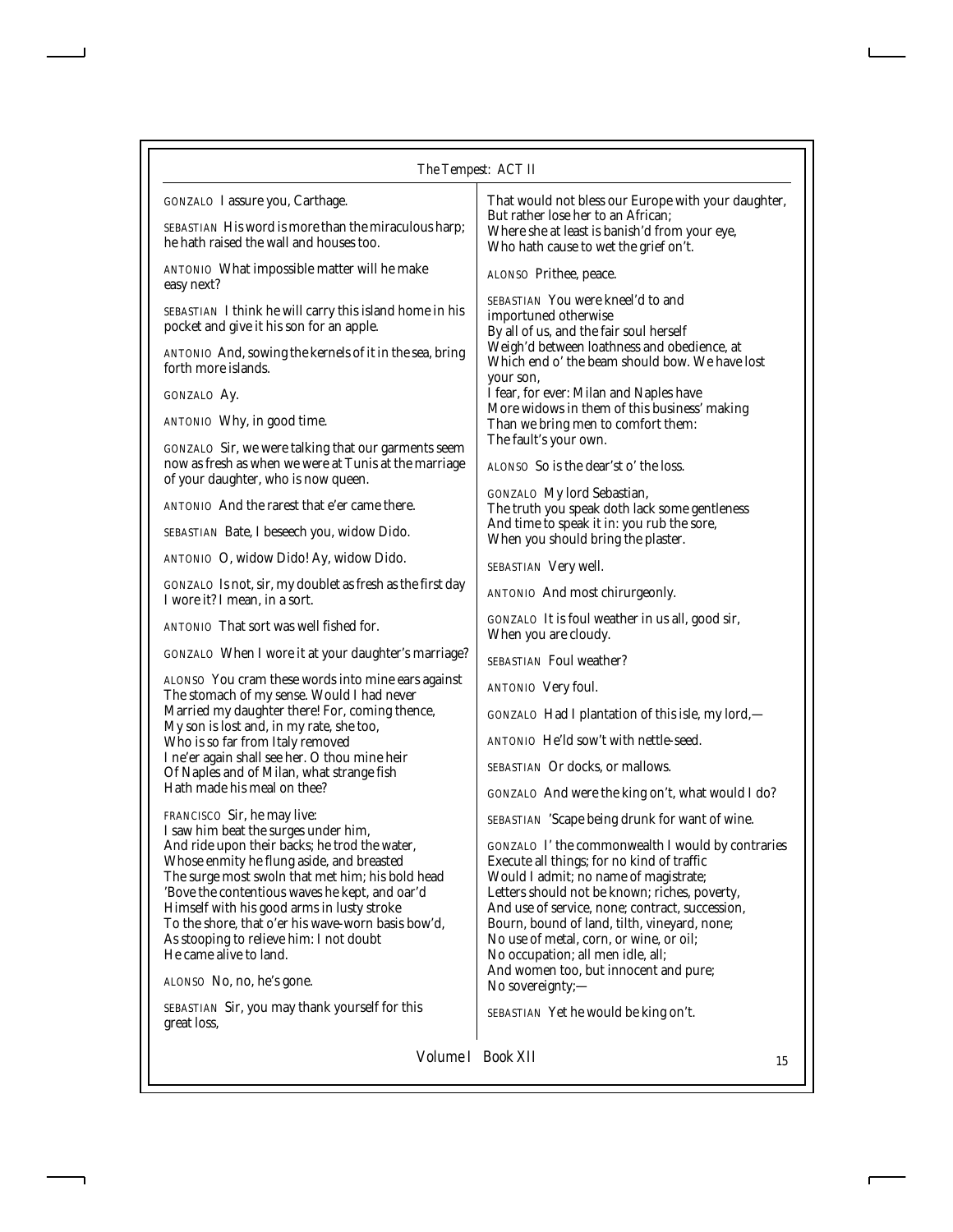| The Tempest: ACT II                                                                                                                                                                                                                                                                                                                                                                                                                                                                                                                                                                           |                                                                                                                                                                                                                                                                                                                                                                                                                                                                                                                  |  |
|-----------------------------------------------------------------------------------------------------------------------------------------------------------------------------------------------------------------------------------------------------------------------------------------------------------------------------------------------------------------------------------------------------------------------------------------------------------------------------------------------------------------------------------------------------------------------------------------------|------------------------------------------------------------------------------------------------------------------------------------------------------------------------------------------------------------------------------------------------------------------------------------------------------------------------------------------------------------------------------------------------------------------------------------------------------------------------------------------------------------------|--|
| ANTONIO The latter end of his commonwealth forgets<br>the beginning.<br>GONZALO All things in common nature<br>should produce<br>Without sweat or endeavour: treason, felony,<br>Sword, pike, knife, gun, or need of any engine,<br>Would I not have; but nature should bring forth,<br>Of its own kind, all foison, all abundance,<br>To feed my innocent people.<br>SEBASTIAN No marrying 'mong his subjects?<br><b>ANTONIO</b> None, man; all idle: whores and knaves.<br>GONZALO I would with such perfection govern, sir,<br>To excel the golden age.<br>SEBASTIAN God save his majesty! | ALONSO What, all so soon asleep! I wish mine eyes<br>Would, with themselves, shut up my thoughts: I find<br>They are inclined to do so.<br>SEBASTIAN Please you, sir,<br>Do not omit the heavy offer of it:<br>It seldom visits sorrow; when it doth,<br>It is a comforter.<br>ANTONIO We two, my lord,<br>Will guard your person while you take your rest,<br>And watch your safety.<br>ALONSO Thank you. Wondrous heavy.<br>[ALONSO sleeps. Exit ARIEL]<br>SEBASTIAN What a strange drowsiness possesses them! |  |
|                                                                                                                                                                                                                                                                                                                                                                                                                                                                                                                                                                                               | ANTONIO It is the quality o' the climate.                                                                                                                                                                                                                                                                                                                                                                                                                                                                        |  |
| <b>ANTONIO</b> Long live Gonzalo!<br>GONZALO And,-do you mark me, sir?<br>ALONSO Prithee, no more: thou dost talk nothing                                                                                                                                                                                                                                                                                                                                                                                                                                                                     | SEBASTIAN Why<br>Doth it not then our eyelids sink? I find not<br>Myself disposed to sleep.                                                                                                                                                                                                                                                                                                                                                                                                                      |  |
| to me.<br>GONZALO I do well believe your highness; and<br>did it to minister occasion to these gentlemen,<br>who are of such sensible and nimble lungs that<br>they always use to laugh at nothing.<br>ANTONIO 'Twas you we laughed at.<br>GONZALO Who in this kind of merry fooling am                                                                                                                                                                                                                                                                                                       | ANTONIO Nor I; my spirits are nimble.<br>They fell together all, as by consent;<br>They dropp'd, as by a thunder-stroke. What might,<br>Worthy Sebastian? O, what might?-No more:-<br>And yet me thinks I see it in thy face,<br>What thou shouldst be: the occasion speaks thee, and<br>My strong imagination sees a crown<br>Dropping upon thy head.                                                                                                                                                           |  |
| nothing to you: so you may continue and laugh at<br>nothing still.<br>ANTONIO What a blow was there given!<br>SEBASTIAN An it had not fallen flat-long.<br>GONZALO You are gentlemen of brave metal; you<br>would lift the moon out of her sphere, if she would<br>continue in it five weeks without changing.                                                                                                                                                                                                                                                                                | SEBASTIAN What, art thou waking?<br>ANTONIO Do you not hear me speak?<br><i>SEBASTIAN</i> I do; and surely<br>It is a sleepy language and thou speak'st<br>Out of thy sleep. What is it thou didst say?<br>This is a strange repose, to be asleep<br>With eyes wide open; standing, speaking, moving,<br>And yet so fast asleep.                                                                                                                                                                                 |  |
| [Enter ARIEL, invisible, playing solemn music]<br>SEBASTIAN We would so, and then go a bat-fowling.<br>ANTONIO Nay, good my lord, be not angry.<br>GONZALO No, I warrant you; I will not adventure<br>my discretion so weakly. Will you laugh<br>me asleep, for I am very heavy?<br>ANTONIO Go sleep, and hear us.                                                                                                                                                                                                                                                                            | <b>ANTONIO</b> Noble Sebastian,<br>Thou let'st thy fortune sleep-die, rather; wink'st<br>Whiles thou art waking.<br>SEBASTIAN Thou dost snore distinctly;<br>There's meaning in thy snores.<br><i>ANTONIO</i> I am more serious than my custom: you<br>Must be so too, if heed me; which to do<br>Trebles thee o'er.                                                                                                                                                                                             |  |
| [All sleep except ALONSO, SEBASTIAN,<br>and ANTONIO]                                                                                                                                                                                                                                                                                                                                                                                                                                                                                                                                          | SEBASTIAN Well, I am standing water.                                                                                                                                                                                                                                                                                                                                                                                                                                                                             |  |

16 *Volume I Book XII*

Ï

*and ANTONIO]*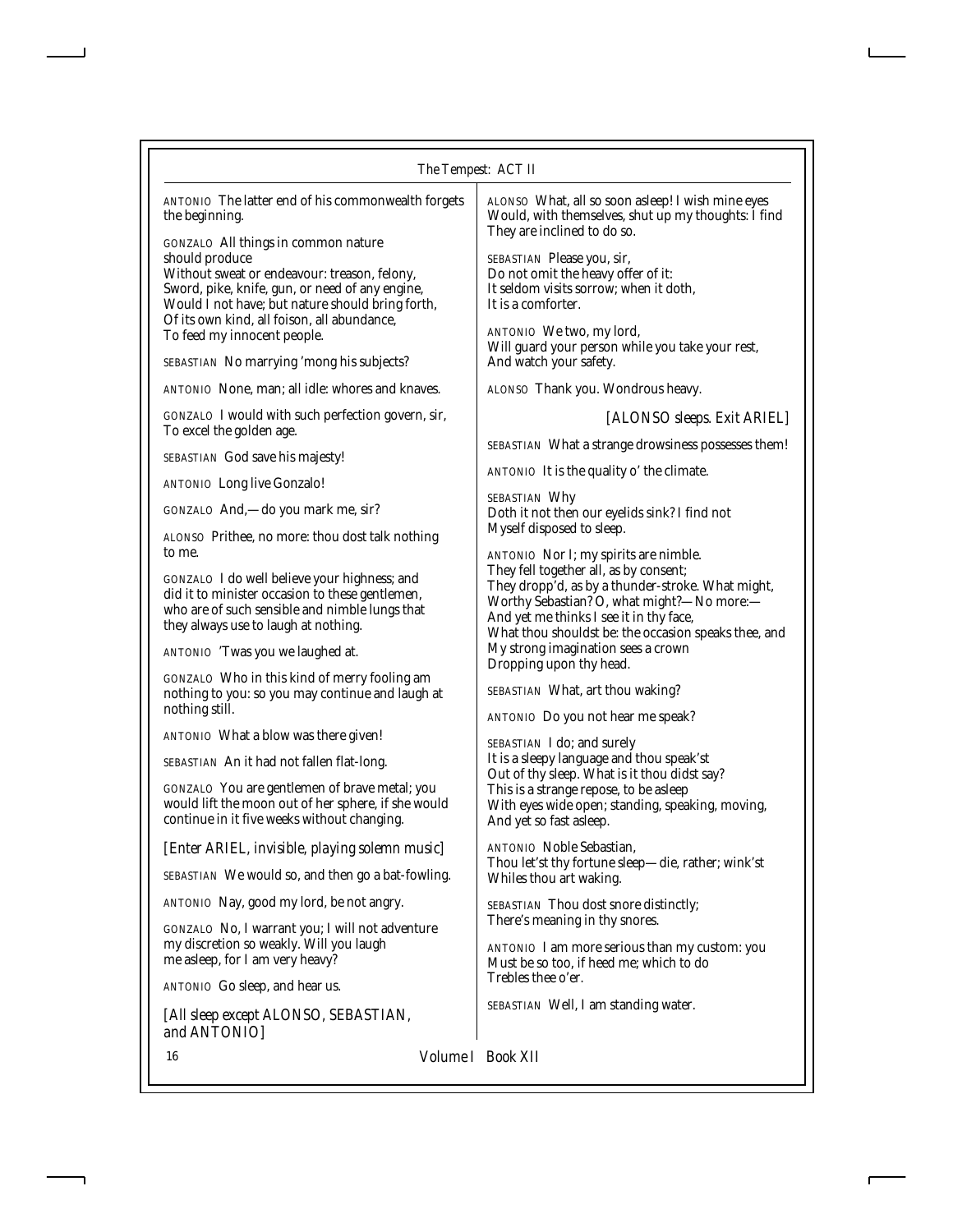# *The Tempest: ACT II*

| ANTONIO I'll teach you how to flow.<br><i>SEBASTIAN</i> Do so: to ebb<br>Hereditary sloth instructs me.<br>ANTONIO O,<br>If you but knew how you the purpose cherish<br>Whiles thus you mock it! How, in stripping it,<br>You more invest it! Ebbing men, indeed,<br>Most often do so near the bottom run<br>By their own fear or sloth.<br>SEBASTIAN Prithee, say on:<br>The setting of thine eye and cheek proclaim<br>A matter from thee, and a birth indeed<br>Which throes thee much to yield. | ANTONIO A space whose every cubit<br>Seems to cry out, "How shall that Claribel<br>Measure us back to Naples? Keep in Tunis,<br>And let Sebastian wake." Say, this were death<br>That now hath seized them; why, they were no worse<br>Than now they are. There be that can rule Naples<br>As well as he that sleeps; lords that can prate<br>As amply and unnecessarily<br>As this Gonzalo; I myself could make<br>A chough of as deep chat. O, that you bore<br>The mind that I do! What a sleep were this<br>For your advancement! Do you understand me?<br>SEBASTIAN Methinks I do.<br><b>ANTONIO</b> And how does your content |
|-----------------------------------------------------------------------------------------------------------------------------------------------------------------------------------------------------------------------------------------------------------------------------------------------------------------------------------------------------------------------------------------------------------------------------------------------------------------------------------------------------|-------------------------------------------------------------------------------------------------------------------------------------------------------------------------------------------------------------------------------------------------------------------------------------------------------------------------------------------------------------------------------------------------------------------------------------------------------------------------------------------------------------------------------------------------------------------------------------------------------------------------------------|
| ANTONIO Thus, sir:<br>Although this lord of weak remembrance, this,<br>Who shall be of as little memory<br>When he is earth'd, hath here almost persuade,—<br>For he's a spirit of persuasion, only<br>Professes to persuade,—the king his son's alive,<br>'Tis as impossible that he's undrown'd<br>And he that sleeps here swims.                                                                                                                                                                 | Tender your own good fortune?<br><i>SEBASTIAN</i> I remember<br>You did supplant your brother Prospero.<br>ANTONIO True:<br>And look how well my garments sit upon me;<br>Much feater than before: my brother's servants<br>Were then my fellows; now they are my men.                                                                                                                                                                                                                                                                                                                                                              |
| <i>SEBASTIAN</i> I have no hope<br>That he's undrown'd.<br>ANTONIO O, out of that "no hope"<br>What great hope have you! No hope that way is<br>Another way so high a hope that even<br>Ambition cannot pierce a wink beyond,<br>But doubt discovery there. Will you grant with me<br>That Ferdinand is drown'd?<br><i>SEBASTIAN</i> He's gone.                                                                                                                                                     | SEBASTIAN But, for your conscience?<br>ANTONIO Ay, sir; where lies that? if 'twere a kibe,<br>'Twould put me to my slipper: but I feel not<br>This deity in my bosom: twenty consciences,<br>That stand 'twixt me and Milan, candied be they<br>And melt ere they molest! Here lies your brother,<br>No better than the earth he lies upon,<br>If he were that which now he's like, that's dead;<br>Whom I, with this obedient steel, three inches of it,<br>Can lay to bed for ever; whiles you, doing thus,                                                                                                                       |
| <i>ANTONIO</i> Then, tell me,<br>Who's the next heir of Naples?<br><b>SEBASTIAN Claribel.</b><br>ANTONIO She that is queen of Tunis; she that dwells<br>Ten leagues beyond man's life; she that from Naples                                                                                                                                                                                                                                                                                         | To the perpetual wink for aye might put<br>This ancient morsel, this Sir Prudence, who<br>Should not upbraid our course. For all the rest,<br>They'll take suggestion as a cat laps milk;<br>They'll tell the clock to any business that<br>We say befits the hour.                                                                                                                                                                                                                                                                                                                                                                 |
| Can have no note, unless the sun were post-<br>The man i' the moon's too slow-till new-born chins<br>Be rough and razorable; she that-from whom?<br>We all were sea-swallow'd, though some cast again,<br>And by that destiny to perform an act<br>Whereof what's past is prologue, what to come<br>In yours and my discharge.                                                                                                                                                                      | SEBASTIAN Thy case, dear friend,<br>Shall be my precedent; as thou got's Milan,<br>I'll come by Naples. Draw thy sword: one stroke<br>Shall free thee from the tribute which thou payest;<br>And I the king shall love thee.<br>ANTONIO Draw together;<br>And when I rear my hand, do you the like,                                                                                                                                                                                                                                                                                                                                 |
| <i>SEBASTIAN</i> What stuff is this! How say you?<br>'Tis true, my brother's daughter's queen of Tunis;<br>So is she heir of Naples; 'twixt which regions<br>There is some space.                                                                                                                                                                                                                                                                                                                   | To fall it on Gonzalo.<br>SEBASTIAN O, but one word.                                                                                                                                                                                                                                                                                                                                                                                                                                                                                                                                                                                |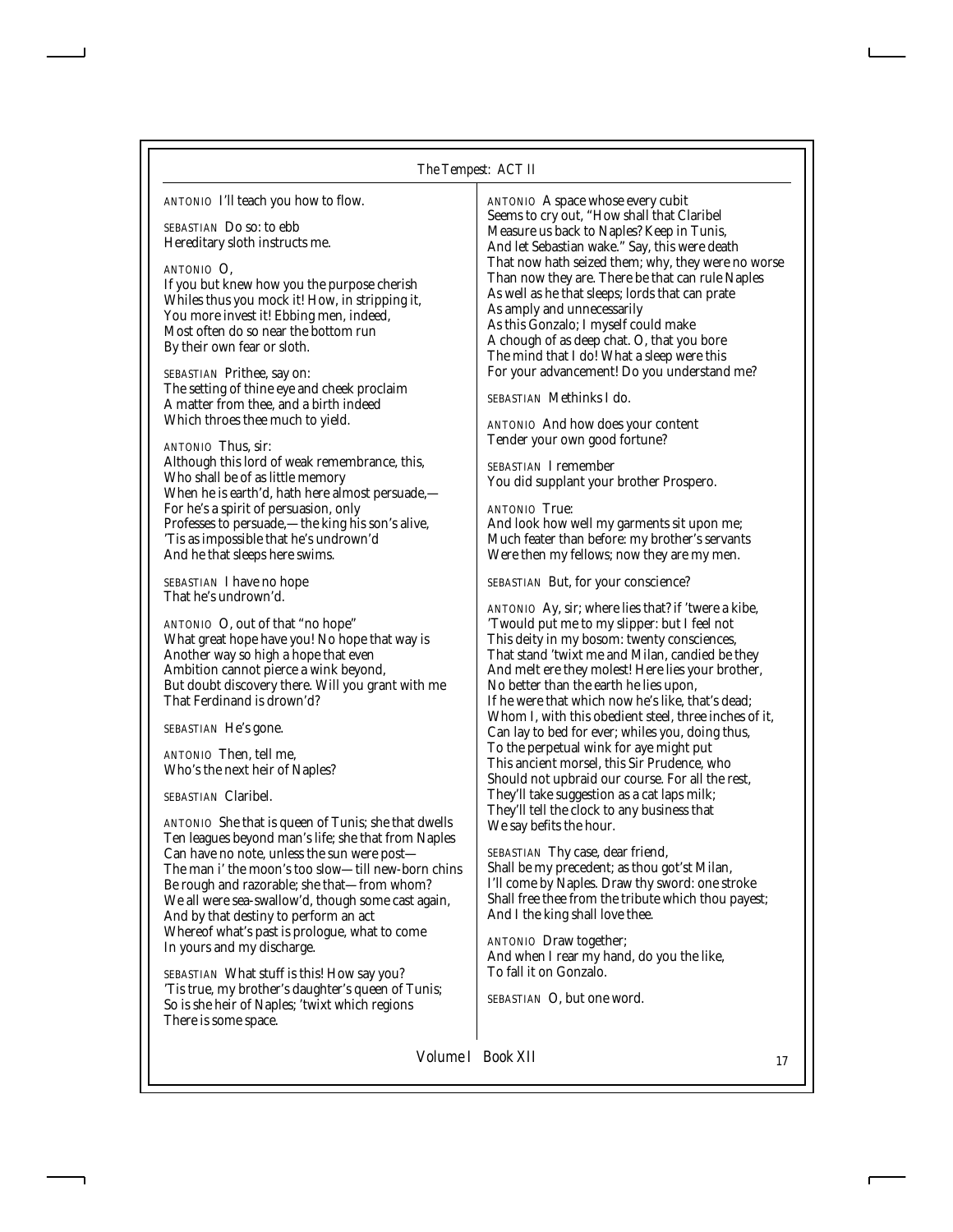# *[They talk apart]*

#### *[Re-enter ARIEL, invisible]*

*ARIEL* My master through his art foresees the danger That you, his friend, are in; and sends me forth— For else his project dies—to keep them living.

# *[Sings in GONZALO's ear]*

While you here do snoring lie, Open-eyed conspiracy His time doth take. If of life you keep a care, Shake off slumber, and beware: Awake, awake!

*ANTONIO* Then let us both be sudden.

*GONZALO* Now, good angels Preserve the king.

*[They wake]*

*ALONSO* Why, how now? Ho, awake! Why are you drawn? Wherefore this ghastly looking?

*GONZALO* What's the matter?

*SEBASTIAN* Whiles we stood here securing your repose, Even now, we heard a hollow burst of bellowing Like bulls, or rather lions: did't not wake you? It struck mine ear most terribly.

*ALONSO* I heard nothing.

*ANTONIO* O, 'twas a din to fright a monster's ear, To make an earthquake! Sure, it was the roar Of a whole herd of lions.

*ALONSO* Heard you this, Gonzalo?

*GONZALO* Upon mine honour, sir, I heard a humming, And that a strange one too, which did awake me. I shaked you, sir, and cried: as mine eyes open'd, I saw their weapons drawn: there was a noise, That's verily. 'Tis best we stand upon our guard, Or that we quit this place; let's draw our weapons.

*ALONSO* Lead off this ground; and let's make further search For my poor son.

*GONZALO* Heavens keep him from these beasts! For he is, sure, i' the island.

*ALONSO* Lead away.

*ARIEL* Prospero my lord shall know what I have done: So, king, go safely on to seek thy son.

*[Exeunt]*

## SCENE II *Another part of the island.*

*[Enter CALIBAN with a burden of wood. A noise of thunder heard]*

*CALIBAN* All the infections that the sun sucks up From bogs, fens, flats, on Prosper fall and make him By inch-meal a disease! His spirits hear me And yet I needs must curse. But they'll nor pinch, Fright me with urchin—shows, pitch me i' the mire, Nor lead me, like a firebrand, in the dark Out of my way, unless he bid 'em; but For every trifle are they set upon me; Sometime like apes that mow and chatter at me And after bite me, then like hedgehogs which Lie tumbling in my barefoot way and mount Their pricks at my footfall; sometime am I All wound with adders who with cloven tongues Do hiss me into madness.

*[Enter TRINCULO]*

Lo, now, lo!

Here comes a spirit of his, and to torment me For bringing wood in slowly. I'll fall flat; Perchance he will not mind me.

*TRINCULO* Here's neither bush nor shrub, to bear off any weather at all, and another storm brewing; I hear it sing i' the wind: yond same black cloud, yond huge one, looks like a foul bombard that would shed his liquor. If it should thunder as it did before, I know not where to hide my head: yond same cloud cannot choose but fall by pailfuls. What have we here? A man or a fish? Dead or alive? A fish: he smells like a fish; a very ancient and fish- like smell; a kind of not of the newest Poor- John. A strange fish! Were I in England now, as once I was, and had but this fish painted, not a holiday fool there but would give a piece of silver: there would this monster make a man; any strange beast there makes a man: when they will not give a doit to relieve a lame beggar, they will lazy out ten to see a dead Indian. Legged like a man and his fins like arms! Warm o' my troth! I do now let loose my opinion; hold it no longer: this is no fish, but an islander, that hath lately suffered by a thunderbolt.

*[Thunder]*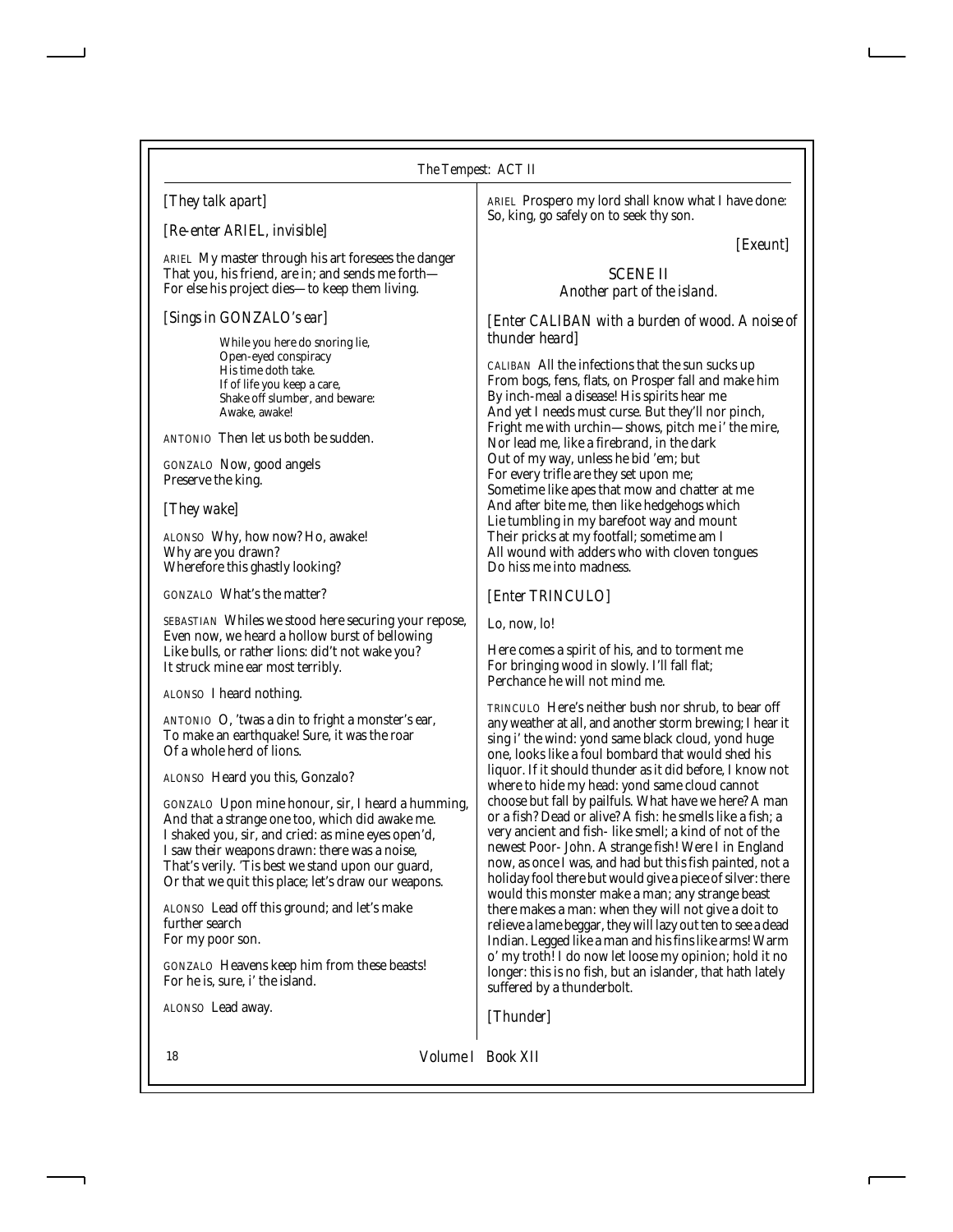#### *The Tempest: ACT II*

Alas, the storm is come again! My best way is to creep under his gaberdine; there is no other shelter hereabouts: misery acquaints a man with strange bed-fellows. I will here shroud till the dregs of the storm be past.

*[Enter STEPHANO, singing: a bottle in his hand]*

*STEPHANO* I shall no more to sea, to sea, Here shall I die ashore—

This is a very scurvy tune to sing at a man's funeral: well, here's my comfort. *[Drinks]*

#### *[Sings]*

The master, the swabber, the boatswain and I, The gunner and his mate Loved Mall, Meg and Marian and Margery, But none of us cared for Kate; For she had a tongue with a tang, Would cry to a sailor, "Go hang!" She loved not the savour of tar nor of pitch, Yet a tailor might scratch her where'er she did itch: Then to sea, boys, and let her go hang!

This is a scurvy tune too: but here's my comfort.

# *[Drinks]*

*CALIBAN* Do not torment me: Oh!

*STEPHANO* What's the matter? Have we devils here? Do you put tricks upon's with savages and men of Ind, ha? I have not scaped drowning to be afeard now of your four legs; for it hath been said, As proper a man as ever went on four legs cannot make him give ground; and it shall be said so again while Stephano breathes at's nostrils.

*CALIBAN* The spirit torments me; Oh!

*STEPHANO* This is some monster of the isle with four legs, who hath got, as I take it, an ague. Where the devil should he learn our language? I will give him some relief, if it be but for that. if I can recover him and keep him tame and get to Naples with him, he's a present for any emperor that ever trod on neat's leather.

*CALIBAN* Do not torment me, prithee; I'll bring my wood home faster.

*STEPHANO* He's in his fit now and does not talk after the wisest. He shall taste of my bottle: if he have never drunk wine afore will go near to remove his fit. If I can recover him and keep him tame, I will not take too much for him; he shall pay for him that hath him, and that soundly.

*CALIBAN* Thou dost me yet but little hurt; thou wilt anon, I know it by thy trembling: now Prosper works upon thee.

*STEPHANO* Come on your ways; open your mouth; here is that which will give language to you, cat: open your mouth; this will shake your shaking, I can tell you, and that soundly: you cannot tell who's your friend: open your chaps again.

*TRINCULO* I should know that voice: it should be—but he is drowned; and these are devils: O defend me!

*STEPHANO* Four legs and two voices: a most delicate monster! His forward voice now is to speak well of his friend; his backward voice is to utter foul speeches and to detract. If all the wine in my bottle will recover him, I will help his ague. Come. Amen! I will pour some in thy other mouth.

*TRINCULO* Stephano!

*STEPHANO* Doth thy other mouth call me? Mercy, mercy! This is a devil, and no monster: I will leave him; I have no long spoon.

*TRINCULO* Stephano! If thou beest Stephano, touch me and speak to me: for I am Trinculo—be not afeard—thy good friend Trinculo.

*STEPHANO* If thou beest Trinculo, come forth: I'll pull thee by the lesser legs: if any be Trinculo's legs, these are they. Thou art very Trinculo indeed! How camest thou to be the siege of this moon-calf? Can he vent Trinculos?

*TRINCULO* I took him to be killed with a thunder-stroke. But art thou not drowned, Stephano? I hope now thou art not drowned. Is the storm overblown? I hid me under the dead moon-calf's gaberdine for fear of the storm. And art thou living, Stephano? O Stephano, two Neapolitans 'scaped!

*STEPHANO* Prithee, do not turn me about; my stomach is not constant.

*CALIBAN [Aside]* These be fine things, an if they be not sprites. That's a brave god and bears celestial liquor.

I will kneel to him.

*STEPHANO* How didst thou 'scape? How camest thou hither? Swear by this bottle how thou camest hither. I escaped upon a butt of sack which the sailors heaved o'erboard, by this bottle; which I made of the bark of a tree with mine own hands since I was cast ashore.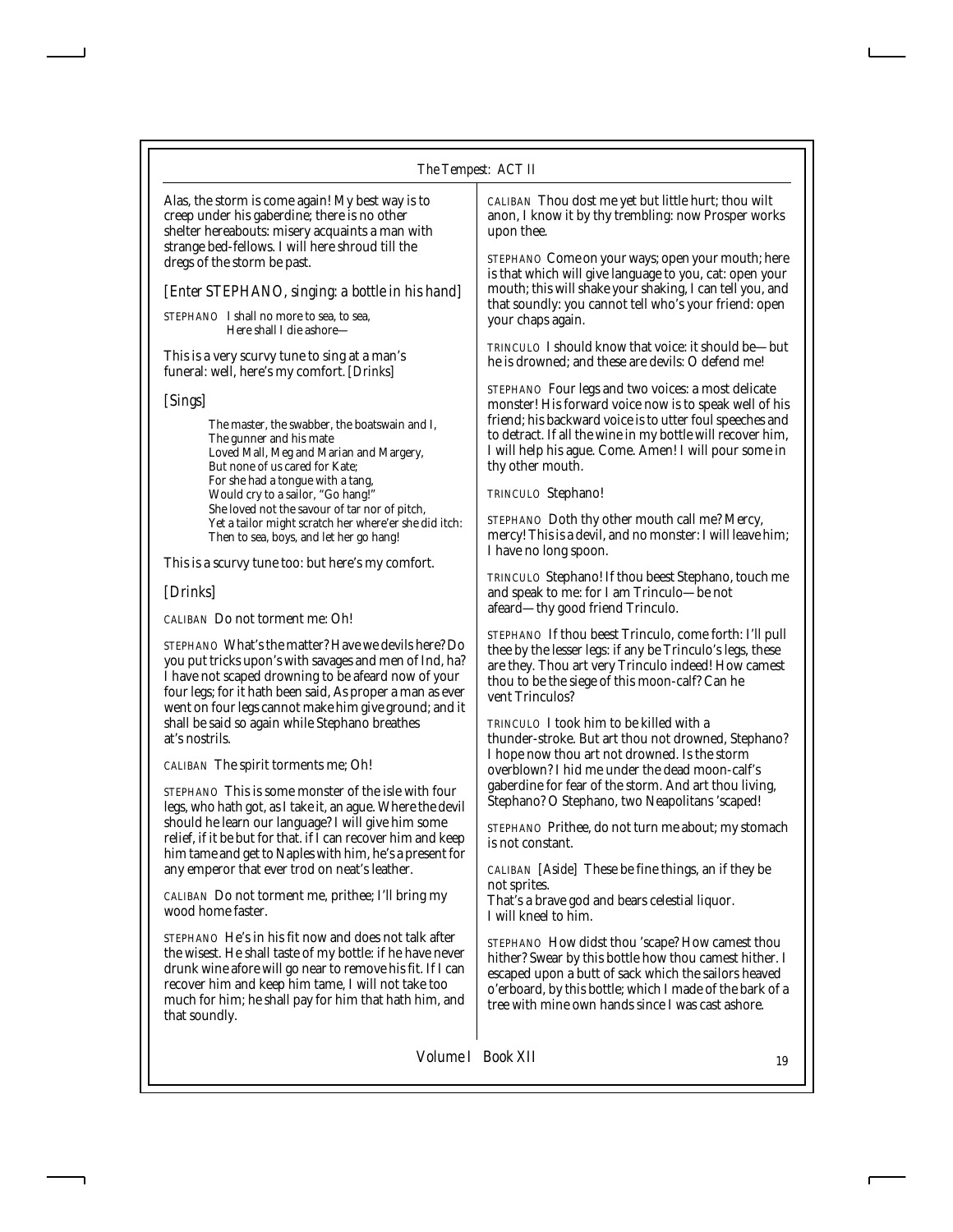| CALIBAN I'll swear upon that bottle to be thy true |  |
|----------------------------------------------------|--|
| subject; for the liquor is not earthly.            |  |

*STEPHANO* Here; swear then how thou escapedst.

*TRINCULO* Swum ashore. man, like a duck: I can swim like a duck, I'll be sworn.

*STEPHANO* Here, kiss the book. Though thou canst swim like a duck, thou art made like a goose.

*TRINCULO* O Stephano. hast any more of this?

*STEPHANO* The whole butt, man: my cellar is in a rock by the sea-side where my wine is hid. How now, moon-calf! How does thine ague?

*CALIBAN* Hast thou not dropp'd from heaven?

*STEPHANO* Out o' the moon, I do assure thee: I was the man i' the moon when time was.

*CALIBAN* I have seen thee in her and I do adore thee: My mistress show'd me thee and thy dog and thy bush.

*STEPHANO* Come, swear to that; kiss the book: I will furnish it anon with new contents swear.

*TRINCULO* By this good light, this is a very shallow monster! I afeard of him! A very weak monster! The man i' the moon! A most poor credulous monster! Well drawn, monster, in good sooth!

*CALIBAN* I'll show thee every fertile inch o' th' island; And I will kiss thy foot: I prithee, be my god.

*TRINCULO* By this light, a most perfidious and drunken monster! When 's god's asleep, he'll rob his bottle.

*CALIBAN* I'll kiss thy foot; I'll swear myself thy subject.

*STEPHANO* Come on then; down, and swear.

*TRINCULO* I shall laugh myself to death at this puppy-headed monster. A most scurvy monster! I could find in my heart to beat him,—

*STEPHANO* Come, kiss.

*TRINCULO* But that the poor monster's in drink: an abominable monster!

*CALIBAN* I'll show thee the best springs; I'll pluck thee berries; I'll fish for thee and get thee wood enough. A plague upon the tyrant that I serve! I'll bear him no more sticks, but follow thee, Thou wondrous man.

*TRINCULO* A most ridiculous monster, to make a wonder of a Poor drunkard!

*CALIBAN* I prithee, let me bring thee where crabs grow; And I with my long nails will dig thee pignuts; Show thee a jay's nest and instruct thee how To snare the nimble marmoset; I'll bring thee To clustering filberts and sometimes I'll get thee Young scamels from the rock. Wilt thou go with me?

*STEPHANO* I prithee now, lead the way without any more talking. Trinculo, the king and all our company else being drowned, we will inherit here: here; bear my bottle: fellow Trinculo, we'll fill him by and by again.

*CALIBAN [Sings drunkenly]* Farewell master; farewell, farewell!

*TRINCULO* A howling monster: a drunken monster!

*CALIBAN* No more dams I'll make for fish Nor fetch in firing At requiring; Nor scrape trencher, nor wash dish 'Ban, 'Ban, Cacaliban Has a new master: get a new man.

Freedom, hey-day! Hey-day, freedom! Freedom, hey-day, freedom!

*STEPHANO* O brave monster! Lead the way.

*[Exeunt]*

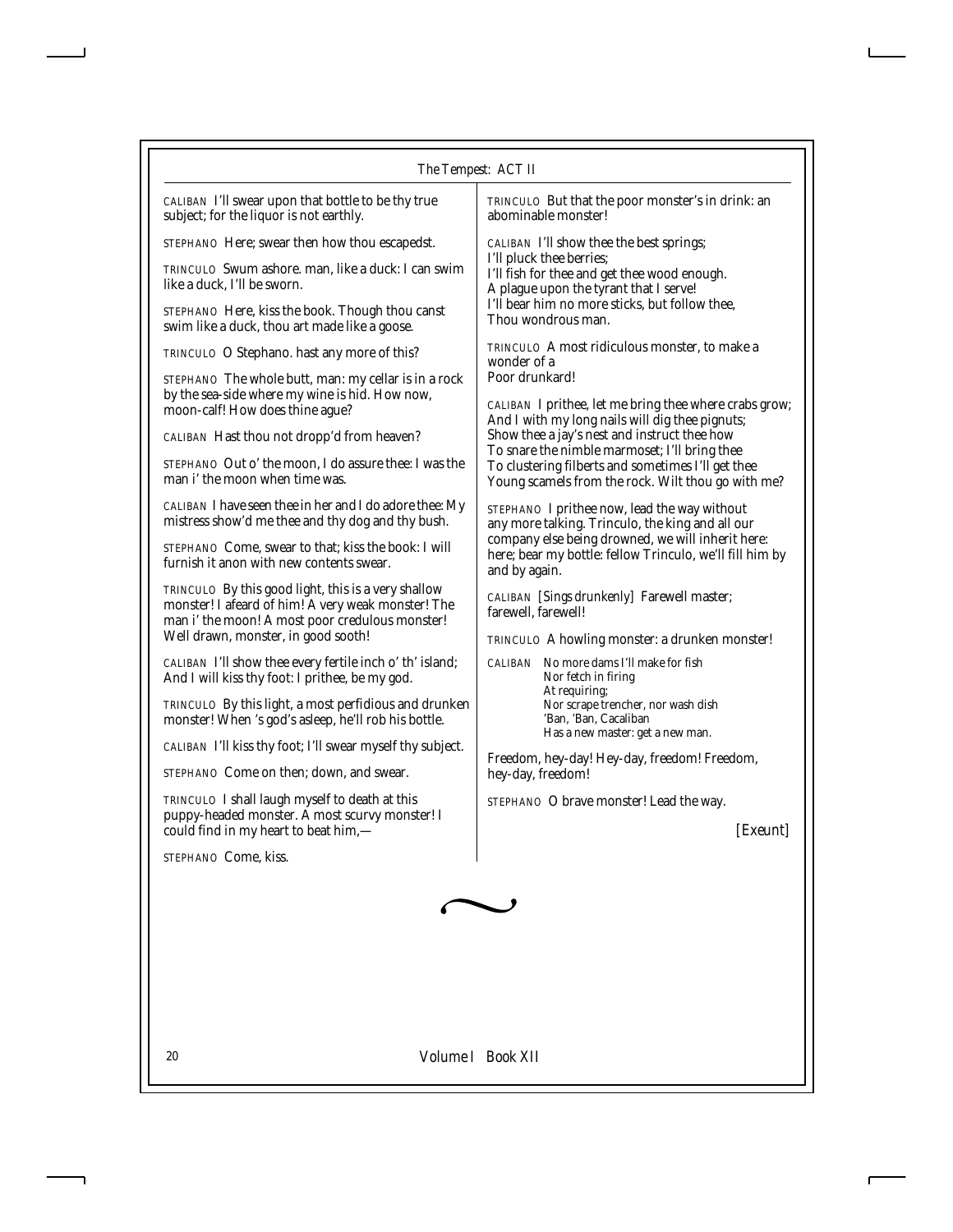# ACT III

#### SCENE I *Before PROSPERO's Cell.*

*[Enter FERDINAND, bearing a log]*

*FERDINAND* There be some sports are painful, and their labour

Delight in them sets off: some kinds of baseness Are nobly undergone and most poor matters Point to rich ends. This my mean task Would be as heavy to me as odious, but The mistress which I serve quickens what's dead And makes my labours pleasures: O, she is Ten times more gentle than her father's crabbed, And he's composed of harshness. I must remove Some thousands of these logs and pile them up, Upon a sore injunction: my sweet mistress Weeps when she sees me work, and says, such baseness Had never like executor. I forget: But these sweet thoughts do even refresh my labours, Most busy lest, when I do it.

#### *[Enter MIRANDA; and PROSPERO at a distance, unseen]*

*MIRANDA* Alas, now, pray you, Work not so hard: I would the lightning had Burnt up those logs that you are enjoin'd to pile! Pray, set it down and rest you: when this burns, 'Twill weep for having wearied you. My father Is hard at study; pray now, rest yourself; He's safe for these three hours.

*FERDINAND* O most dear mistress, The sun will set before I shall discharge What I must strive to do.

*MIRANDA* If you'll sit down, I'll bear your logs the while: pray, give me that; I'll carry it to the pile.

*FERDINAND* No, precious creature; I had rather crack my sinews, break my back, Than you should such dishonour undergo, While I sit lazy by.

*MIRANDA* It would become me As well as it does you: and I should do it With much more ease; for my good will is to it, And yours it is against.

*PROSPERO* Poor worm, thou art infected! This visitation shows it.

*MIRANDA* You look wearily.

*FERDINAND* No, noble mistress;'tis fresh morning with me

When you are by at night. I do beseech you— Chiefly that I might set it in my prayers— What is your name?

*MIRANDA* Miranda.—O my father, I have broke your hest to say so!

*FERDINAND* Admired Miranda! Indeed the top of admiration! Worth What's dearest to the world! Full many a lady I have eyed with best regard and many a time The harmony of their tongues hath into bondage Brought my too diligent ear: for several virtues Have I liked several women; never any With so fun soul, but some defect in her Did quarrel with the noblest grace she owed And put it to the foil: but you, O you, So perfect and so peerless, are created Of every creature's best!

#### *MIRANDA* I do not know

One of my sex; no woman's face remember, Save, from my glass, mine own; nor have I seen More that I may call men than you, good friend, And my dear father: how features are abroad, I am skilless of; but, by my modesty, The jewel in my dower, I would not wish Any companion in the world but you, Nor can imagination form a shape, Besides yourself, to like of. But I prattle Something too wildly and my father's precepts I therein do forget.

*FERDINAND* I am in my condition A prince, Miranda; I do think, a king; I would, not so!—And would no more endure This wooden slavery than to suffer The flesh-fly blow my mouth. Hear my soul speak: The very instant that I saw you, did My heart fly to your service; there resides, To make me slave to it; and for your sake Am I this patient log—man.

*MIRANDA* Do you love me?

*FERDINAND* O heaven, O earth, bear witness to this sound And crown what I profess with kind event If I speak true! If hollowly, invert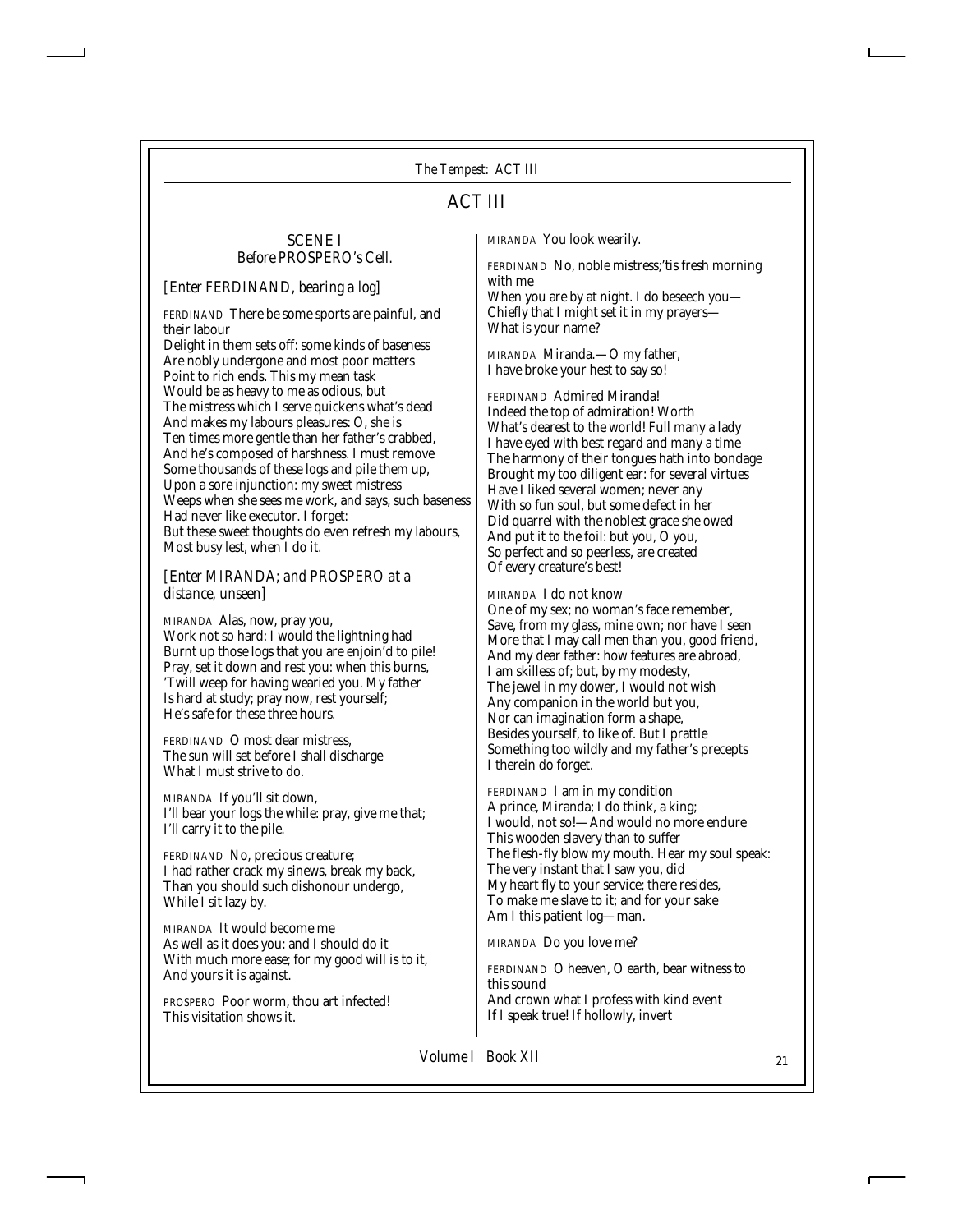#### *The Tempest: ACT III*

| What best is boded me to mischief! I       |
|--------------------------------------------|
| Beyond all limit of what else i' the world |
| Do love, prize, honour you.                |

*MIRANDA* I am a fool To weep at what I am glad of.

*PROSPERO* Fair encounter Of two most rare affections! Heavens rain grace On that which breeds between 'em!

*FERDINAND* Wherefore weep you?

*MIRANDA* At mine unworthiness that dare not offer What I desire to give, and much less take What I shall die to want. But this is trifling; And all the more it seeks to hide itself, The bigger bulk it shows. Hence, bashful cunning! And prompt me, plain and holy innocence! I am your wife, it you will marry me; If not, I'll die your maid: to be your fellow You may deny me; but I'll be your servant, Whether you will or no.

*FERDINAND* My mistress, dearest; And I thus humble ever.

*MIRANDA* My husband, then?

*FERDINAND* Ay, with a heart as willing As bondage e'er of freedom: here's my hand.

*MIRANDA* And mine, with my heart in't; and now farewell Till half an hour hence.

*FERDINAND* A thousand thousand!

#### *[Exeunt FERDINAND and MIRANDA severally]*

*PROSPERO* So glad of this as they I cannot be, Who are surprised withal; but my rejoicing At nothing can be more. I'll to my book, For yet ere supper-time must I perform Much business appertaining.

#### *[Exit]*

SCENE II *Another part of the island.*

*[Enter CALIBAN, STEPHANO, and TRINCULO]*

*STEPHANO* Tell not me; when the butt is out, we will drink water; not a drop before: therefore bear up, and board 'em. Servant-monster, drink to me.

*TRINCULO* Servant-monster! The folly of this island! They say there's but five upon this isle: we are three of them; if th' other two be brained like us, the state totters.

*STEPHANO* Drink, servant-monster, when I bid thee: thy eyes are almost set in thy head.

*TRINCULO* Where should they be set else? He were a brave monster indeed, if they were set in his tail.

*STEPHANO* My man-monster hath drown'd his tongue in sack: for my part, the sea cannot drown me; I swam, ere I could recover the shore, five and thirty leagues off and on. By this light, thou shalt be my lieutenant, monster, or my standard.

*TRINCULO* Your lieutenant, if you list; he's no standard.

*STEPHANO* We'll not run, Monsieur Monster.

*TRINCULO* Nor go neither; but you'll lie like dogs and yet say nothing neither.

*STEPHANO* Moon-calf, speak once in thy life, if thou beest a good moon-calf.

*CALIBAN* How does thy honour? Let me lick thy shoe. I'll not serve him; he's not valiant.

*TRINCULO* Thou liest, most ignorant monster: I am in case to justle a constable. Why, thou deboshed fish thou, was there ever man a coward that hath drunk so much sack as I to-day? Wilt thou tell a monstrous lie, being but half a fish and half a monster?

*CALIBAN* Lo, how he mocks me! Wilt thou let him, my lord?

*TRINCULO* "Lord" quoth he! That a monster should be such a natural!

*CALIBAN* Lo, lo, again! Bite him to death, I prithee.

*STEPHANO* Trinculo, keep a good tongue in your head: if you prove a mutineer,—the next tree! The poor monster's my subject and he shall not suffer indignity.

*CALIBAN* I thank my noble lord. Wilt thou be pleased to hearken once again to the suit I made to thee?

*STEPHANO* Marry, will I kneel and repeat it; I will stand, and so shall Trinculo.

#### *[Enter ARIEL, invisible]*

*CALIBAN* As I told thee before, I am subject to a tyrant, a sorcerer, that by his cunning hath cheated me of the island.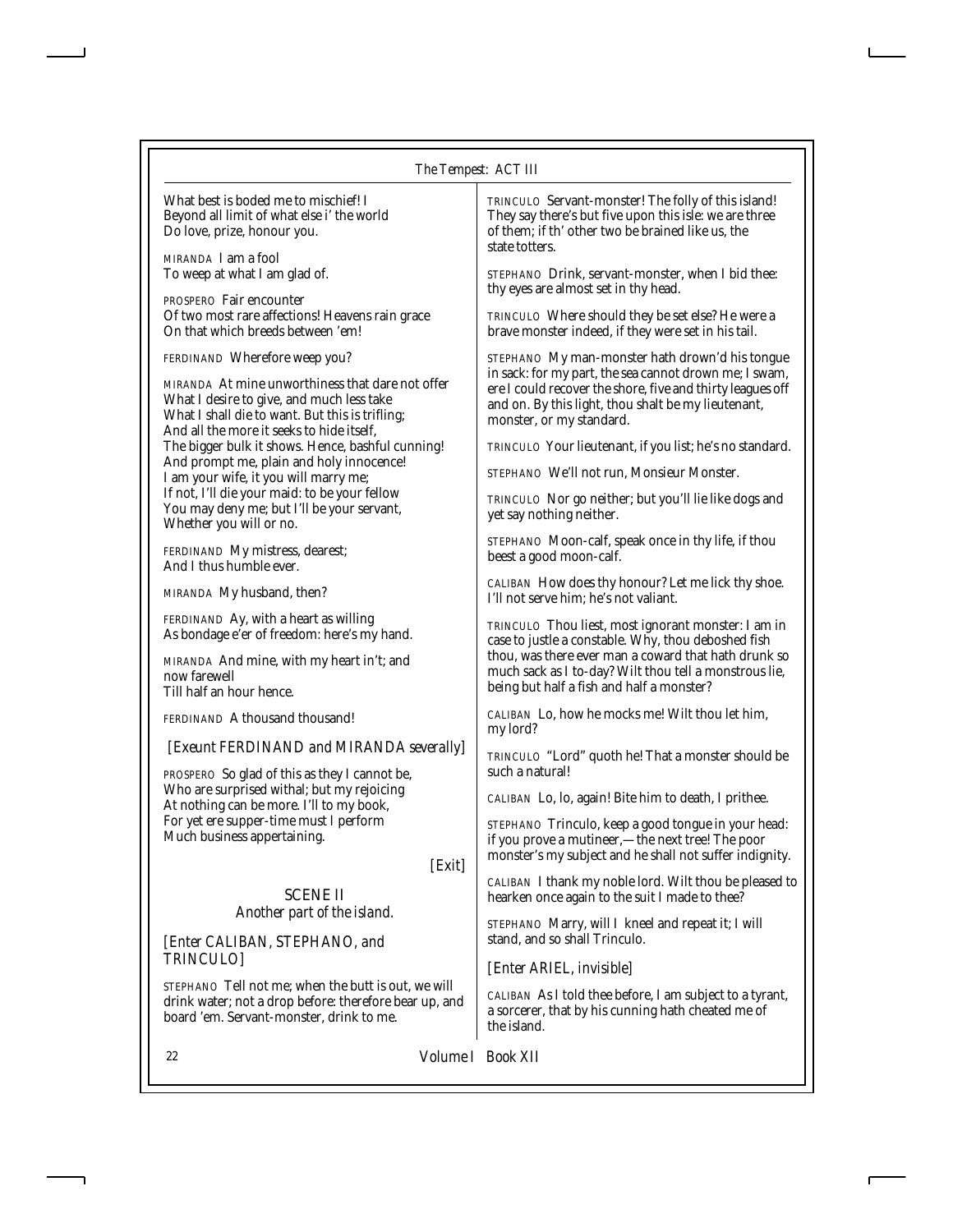I

| <i>ARIEL</i> Thou liest.                                                                                                                                                                                       | CALIBAN Ha, ha, ha!                                                                                                                                                                                                                  |
|----------------------------------------------------------------------------------------------------------------------------------------------------------------------------------------------------------------|--------------------------------------------------------------------------------------------------------------------------------------------------------------------------------------------------------------------------------------|
| CALIBAN Thou liest, thou jesting monkey, thou: I<br>would my valiant master would destroy thee! I do<br>not lie.                                                                                               | STEPHANO Now, forward with your tale. Prithee, stand<br>farther off.                                                                                                                                                                 |
| STEPHANO Trinculo, if you trouble him any more in's<br>tale, by this hand, I will supplant some of your teeth.                                                                                                 | CALIBAN Beat him enough: after a little time<br>I'll beat him too.                                                                                                                                                                   |
| TRINCULO Why, I said nothing.                                                                                                                                                                                  | STEPHANO Stand farther. Come, proceed.                                                                                                                                                                                               |
| STEPHANO Mum, then, and no more. Proceed.                                                                                                                                                                      | <i>CALIBAN</i> Why, as I told thee, 'tis a custom with him,<br>I' th' afternoon to sleep: there thou mayst brain him,                                                                                                                |
| CALIBAN I say, by sorcery he got this isle;<br>From me he got it. if thy greatness will<br>Revenge it on him,-for I know thou darest,<br>But this thing dare not,-                                             | Having first seized his books, or with a log<br>Batter his skull, or paunch him with a stake,<br>Or cut his wezand with thy knife. Remember<br>First to possess his books; for without them<br>He's but a sot, as I am, nor hath not |
| STEPHANO That's most certain.                                                                                                                                                                                  | One spirit to command: they all do hate him                                                                                                                                                                                          |
| CALIBAN Thou shalt be lord of it and I'll serve thee.                                                                                                                                                          | As rootedly as I. Burn but his books.<br>He has brave utensils,—for so he calls them—                                                                                                                                                |
| STEPHANO How now shall this be compassed?<br>Canst thou bring me to the party?                                                                                                                                 | Which when he has a house, he'll deck withal<br>And that most deeply to consider is<br>The beauty of his daughter; he himself                                                                                                        |
| <i>CALIBAN</i> Yea, yea, my lord: I'll yield him thee asleep,<br>Where thou mayst knock a nail into his bead.                                                                                                  | Calls her a nonpareil: I never saw a woman,<br>But only Sycorax my dam and she;<br>But she as far surpasseth Sycorax                                                                                                                 |
| ARIEL Thou liest: thou canst not.                                                                                                                                                                              | As great'st does least.                                                                                                                                                                                                              |
| CALIBAN What a pied ninny's this! Thou scurvy patch!<br>I do beseech thy greatness, give him blows<br>And take his bottle from him: when that's gone<br>He shall drink nought but brine; for I'll not show him | STEPHANO Is it so brave a lass?<br>CALIBAN Ay, lord; she will become thy bed, I warrant.<br>And bring thee forth brave brood.                                                                                                        |
| Where the quick freshes are.<br>STEPHANO Trinculo, run into no further danger:<br>interrupt the monster one word further, and,<br>by this hand, I'll turn my mercy out o' doors                                | STEPHANO Monster, I will kill this man: his daughter<br>and I will be king and queen-save our graces!-And<br>Trinculo and thyself shall be viceroys. Dost thou like<br>the plot, Trinculo?                                           |
| and make a stock-fish of thee.                                                                                                                                                                                 | TRINCULO Excellent.                                                                                                                                                                                                                  |
| TRINCULO Why, what did I? I did nothing. I'll go<br>farther off.                                                                                                                                               | STEPHANO Give me thy hand: I am sorry I beat thee;<br>but, while thou livest, keep a good tongue in thy head.                                                                                                                        |
| STEPHANO Didst thou not say he lied?                                                                                                                                                                           | CALIBAN Within this half hour will he be asleep:                                                                                                                                                                                     |
| ARIEL Thou liest.                                                                                                                                                                                              | Wilt thou destroy him then?                                                                                                                                                                                                          |
| STEPHANO Do I so? Take thou that.                                                                                                                                                                              | STEPHANO Ay, on mine honour.                                                                                                                                                                                                         |
| [Beats TRINCULO]                                                                                                                                                                                               | ARIEL This will I tell my master.                                                                                                                                                                                                    |
| As you like this, give me the lie another time.                                                                                                                                                                | CALIBAN Thou makest me merry; I am full of pleasure:<br>Let us be jocund: will you troll the catch                                                                                                                                   |
| TRINCULO I did not give the lie. Out o' your<br>wits and bearing too? A pox o' your bottle!<br>This can sack and drinking do. A murrain on<br>your monster, and the devil take your fingers!                   | You taught me but while-ere?<br>STEPHANO At thy request, monster, I will do reason,<br>any reason. Come on, Trinculo, let us sing.                                                                                                   |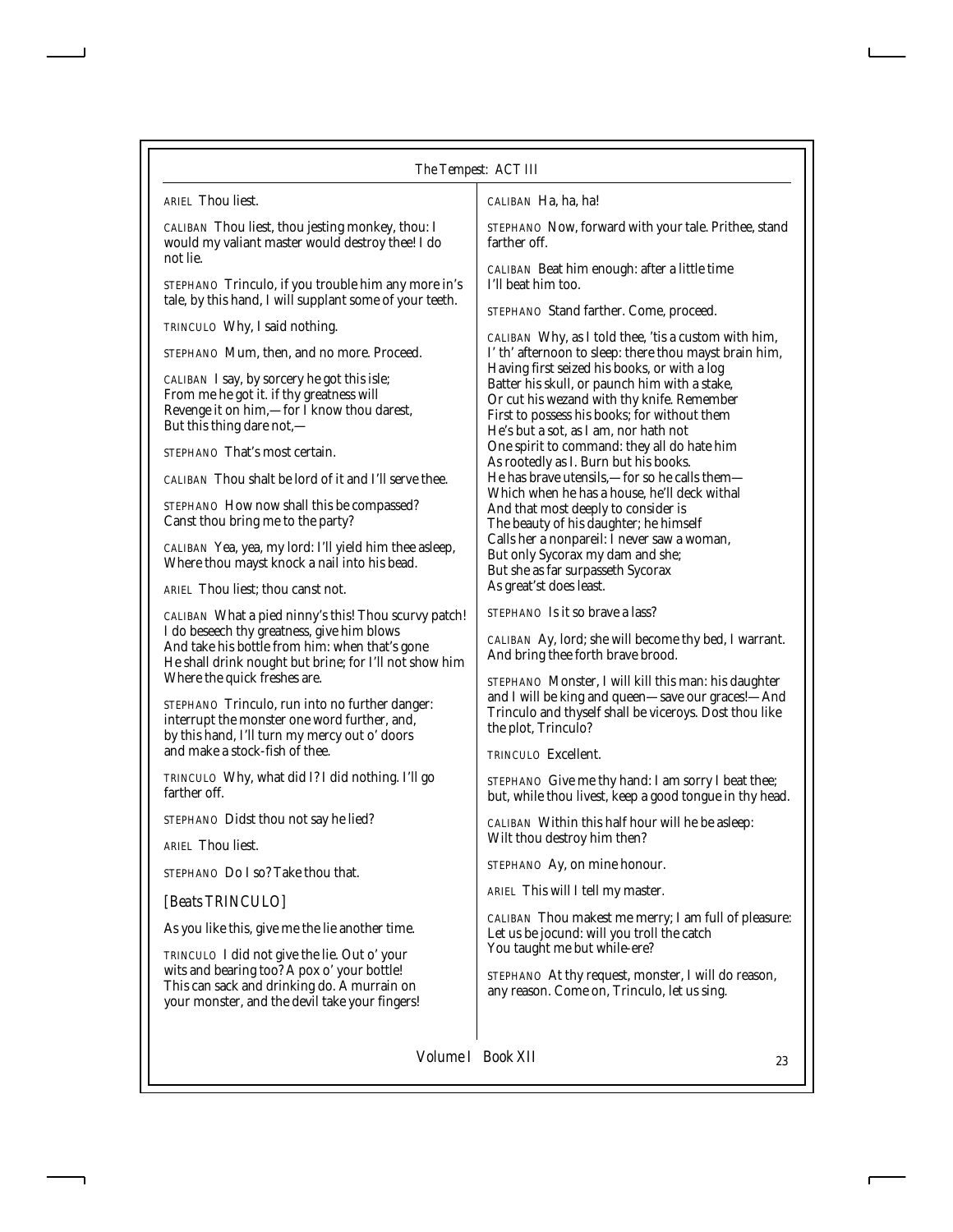*[Sings]*

Flout 'em and scout 'em And scout 'em and flout 'em Thought is free.

*CALIBAN* That's not the tune.

*[Ariel plays the tune on a tabour and pipe]*

*STEPHANO* What is this same?

*TRINCULO* This is the tune of our catch, played by the picture of Nobody.

*STEPHANO* If thou beest a man, show thyself in thy likeness: if thou beest a devil, take't as thou list.

*TRINCULO* O, forgive me my sins!

*STEPHANO* He that dies pays all debts: I defy thee. Mercy upon us!

*CALIBAN* Art thou afeard?

*STEPHANO* No, monster, not I.

*CALIBAN* Be not afeard; the isle is full of noises, Sounds and sweet airs, that give delight and hurt not. Sometimes a thousand twangling instruments Will hum about mine ears, and sometime voices That, if I then had waked after long sleep, Will make me sleep again: and then, in dreaming, The clouds methought would open and show riches Ready to drop upon me that, when I waked, I cried to dream again.

*STEPHANO* This will prove a brave kingdom to me, where I shall have my music for nothing.

*CALIBAN* When Prospero is destroyed.

*STEPHANO* That shall be by and by: I remember the story.

*TRINCULO* The sound is going away; let's follow it, and after do our work.

*STEPHANO* Lead, monster; we'll follow. I would I could see this tabourer; he lays it on.

*TRINCULO* Wilt come? I'll follow, Stephano.

*[Exeunt]*

#### SCENE III *Another part of the island.*

*[Enter ALONSO, SEBASTIAN, ANTONIO, GONZALO, ADRIAN, FRANCISCO, and others]*

*GONZALO* By'r lakin, I can go no further, sir; My old bones ache: here's a maze trod indeed Through forth-rights and meanders! By your patience, I needs must rest me.

*ALONSO* Old lord, I cannot blame thee, Who am myself attach'd with weariness, To the dulling of my spirits: sit down, and rest. Even here I will put off my hope and keep it No longer for my flatterer: he is drown'd Whom thus we stray to find, and the sea mocks Our frustrate search on land. Well, let him go.

*ANTONIO [Aside to SEBASTIAN]* I am right glad that he's so out of hope. Do not, for one repulse, forego the purpose That you resolved to effect.

*SEBASTIAN [Aside to ANTONIO]* The next advantage Will we take throughly.

*ANTONIO [Aside to SEBASTIAN]* Let it be to-night; For, now they are oppress'd with travel, they Will not, nor cannot, use such vigilance As when they are fresh.

*SEBASTIAN [Aside to ANTONIO]* I say, to-night: no more.

*[Solemn and strange music]*

*ALONSO* What harmony is this? My good friends, hark!

*GONZALO* Marvellous sweet music!

*[Enter PROSPERO above, invisible. Enter several strange Shapes, bringing in a banquet; they dance about it with gentle actions of salutation; and, inviting the King, &c. to eat, they depart]*

*ALONSO* Give us kind keepers, heavens! What were these?

*SEBASTIAN* A living drollery. Now I will believe That there are unicorns, that in Arabia There is one tree, the phoenix' throne, one phoenix At this hour reigning there.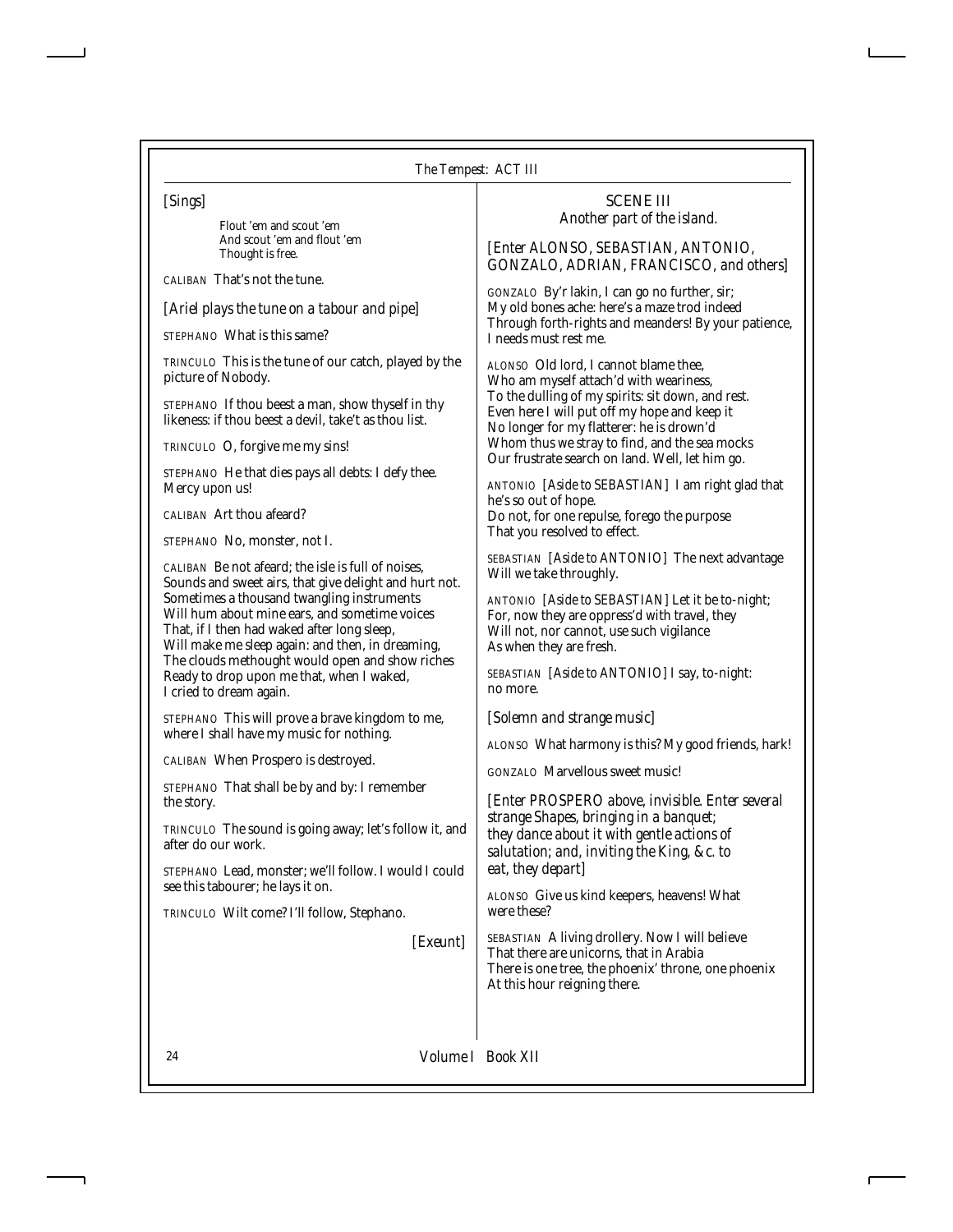*ANTONIO* I'll believe both; And what does else want credit, come to me, And I'll be sworn 'tis true: travellers ne'er did lie, Though fools at home condemn 'em.

*GONZALO* If in Naples I should report this now, would they believe me? If I should say, I saw such islanders-For, certes, these are people of the island— Who, though they are of monstrous shape, yet, note, Their manners are more gentle-kind than of Our human generation you shall find Many, nay, almost any.

*PROSPERO [Aside]* Honest lord, Thou hast said well; for some of you there present Are worse than devils.

*ALONSO* I cannot too much muse Such shapes, such gesture and such sound, expressing, Although they want the use of tongue, a kind Of excellent dumb discourse.

*PROSPERO [Aside]* Praise in departing.

*FRANCISCO* They vanish'd strangely.

*SEBASTIAN* No matter, since They have left their viands behind; for we have stomachs. Will't please you taste of what is here?

*ALONSO* Not I.

*GONZALO* Faith, sir, you need not fear. When we were boys,

Who would believe that there were mountaineers Dew-lapp'd like bulls, whose throats had hanging at 'em

Wallets of flesh? Or that there were such men Whose heads stood in their breasts? Which now we find

Each putter-out of five for one will bring us Good warrant of.

*ALONSO* I will stand to and feed, Although my last: no matter, since I feel The best is past. Brother, my lord the duke, Stand to and do as we.

*[Thunder and lightning. Enter ARIEL, like a harpy; claps his wings upon the table; and, with a quaint device, the banquet vanishes]*

*ARIEL* You are three men of sin, whom Destiny, That hath to instrument this lower world

And what is in't, the never-surfeited sea Hath caused to belch up you; and on this island Where man doth not inhabit; you 'mongst men Being most unfit to live. I have made you mad; And even with such-like valour men hang and drown Their proper selves.

# *[ALONSO, SEBASTIAN &c. draw their swords]*

You fools! I and my fellows Are ministers of Fate: the elements, Of whom your swords are temper'd, may as well Wound the loud winds, or with bemock'd-at stabs Kill the still-closing waters, as diminish One dowle that's in my plume: my fellow-ministers Are like invulnerable. If you could hurt, Your swords are now too massy for your strengths And will not be uplifted. But remember— For that's my business to you—that you three From Milan did supplant good Prospero; Exposed unto the sea, which hath requit it, Him and his innocent child: for which foul deed The powers, delaying, not forgetting, have Incensed the seas and shores, yea, all the creatures, Against your peace. Thee of thy son, Alonso, They have bereft; and do pronounce by me: Lingering perdition, worse than any death Can be at once, shall step by step attend You and your ways; whose wraths to guard you from— Which here, in this most desolate isle, else falls Upon your heads—is nothing but heart-sorrow And a clear life ensuing.

# *[He vanishes in thunder; then, to soft music enter the Shapes again, and dance, with mocks and mows, and carrying out the table]*

*PROSPERO* Bravely the figure of this harpy hast thou Perform'd, my Ariel; a grace it had, devouring: Of my instruction hast thou nothing bated In what thou hadst to say: so, with good life And observation strange, my meaner ministers Their several kinds have done. My high charms work And these mine enemies are all knit up In their distractions; they now are in my power; And in these fits I leave them, while I visit Young Ferdinand, whom they suppose is drown'd, And his and mine loved darling.

*[Exit above]*

*GONZALO* I' the name of something holy, sir, why stand you In this strange stare?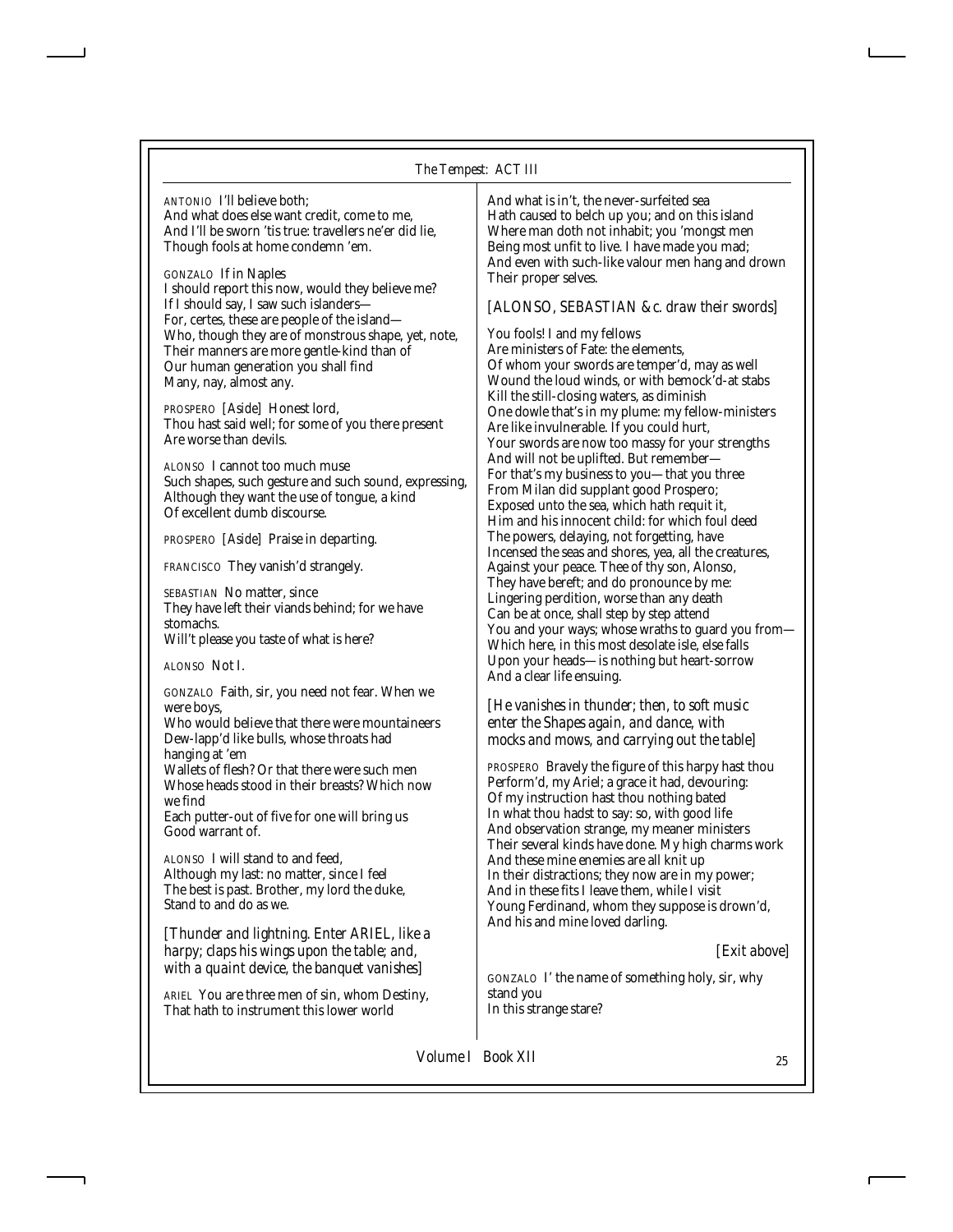ALONSO O, it is monstrous, monstrous: Methought the billows spoke and told me of it; The winds did sing it to me, and the thunder, That deep and dreadful organ-pipe, pronounced The name of Prosper: it did bass my trespass. Therefore my son i' the ooze is bedded, and I'll seek him deeper than e'er plummet sounded And with him there lie mudded.

*[Exit]*

*SEBASTIAN* But one fiend at a time, I'll fight their legions o'er.

#### *ANTONIO* I'll be thy second.

*[Exeunt SEBASTIAN, and ANTONIO]*

*GONZALO* All three of them are desperate: their great guilt,

Like poison given to work a great time after, Now 'gins to bite the spirits. I do beseech you That are of suppler joints, follow them swiftly And hinder them from what this ecstasy May now provoke them to.

*ADRIAN* Follow, I pray you.

*[Exeunt]*



# ACT IV

#### SCENE I *Before PROSPERO's cell.*

#### *[Enter PROSPERO, FERDINAND, and MIRANDA]*

*PROSPERO* If I have too austerely punish'd you, Your compensation makes amends, for I Have given you here a third of mine own life, Or that for which I live; who once again I tender to thy hand: all thy vexations Were but my trials of thy love and thou Hast strangely stood the test here, afore Heaven, I ratify this my rich gift. O Ferdinand, Do not smile at me that I boast her off, For thou shalt find she will outstrip all praise And make it halt behind her.

*FERDINAND* I do believe it Against an oracle.

*PROSPERO* Then, as my gift and thine own acquisition Worthily purchased take my daughter: but If thou dost break her virgin-knot before All sanctimonious ceremonies may With full and holy rite be minister'd, No sweet aspersion shall the heavens let fall To make this contract grow: but barren hate, Sour-eyed disdain and discord shall bestrew The union of your bed with weeds so loathly That you shall hate it both: therefore take heed, As Hymen's lamps shall light you.

*FERDINAND* As I hope For quiet days, fair issue and long life, With such love as 'tis now, the murkiest den, The most opportune place, the strong'st suggestion. Our worser genius can, shall never melt Mine honour into lust, to take away The edge of that day's celebration When I shall think, or Phoebus' steeds are founder'd, Or Night kept chain'd below.

*PROSPERO* Fairly spoke. Sit then and talk with her; she is thine own. What, Ariel! My industrious servant, Ariel!

*[Enter ARIEL]*

*ARIEL* What would my potent master? Here I am.

*PROSPERO* Thou and thy meaner fellows your last service

Did worthily perform; and I must use you In such another trick. Go bring the rabble, O'er whom I give thee power, here to this place: Incite them to quick motion; for I must Bestow upon the eyes of this young couple Some vanity of mine art: it is my promise, And they expect it from me.

*ARIEL* Presently?

*PROSPERO* Ay, with a twink.

*ARIEL* Before you can say "come" and "go," And breathe twice and cry "so, so," Each one, tripping on his toe,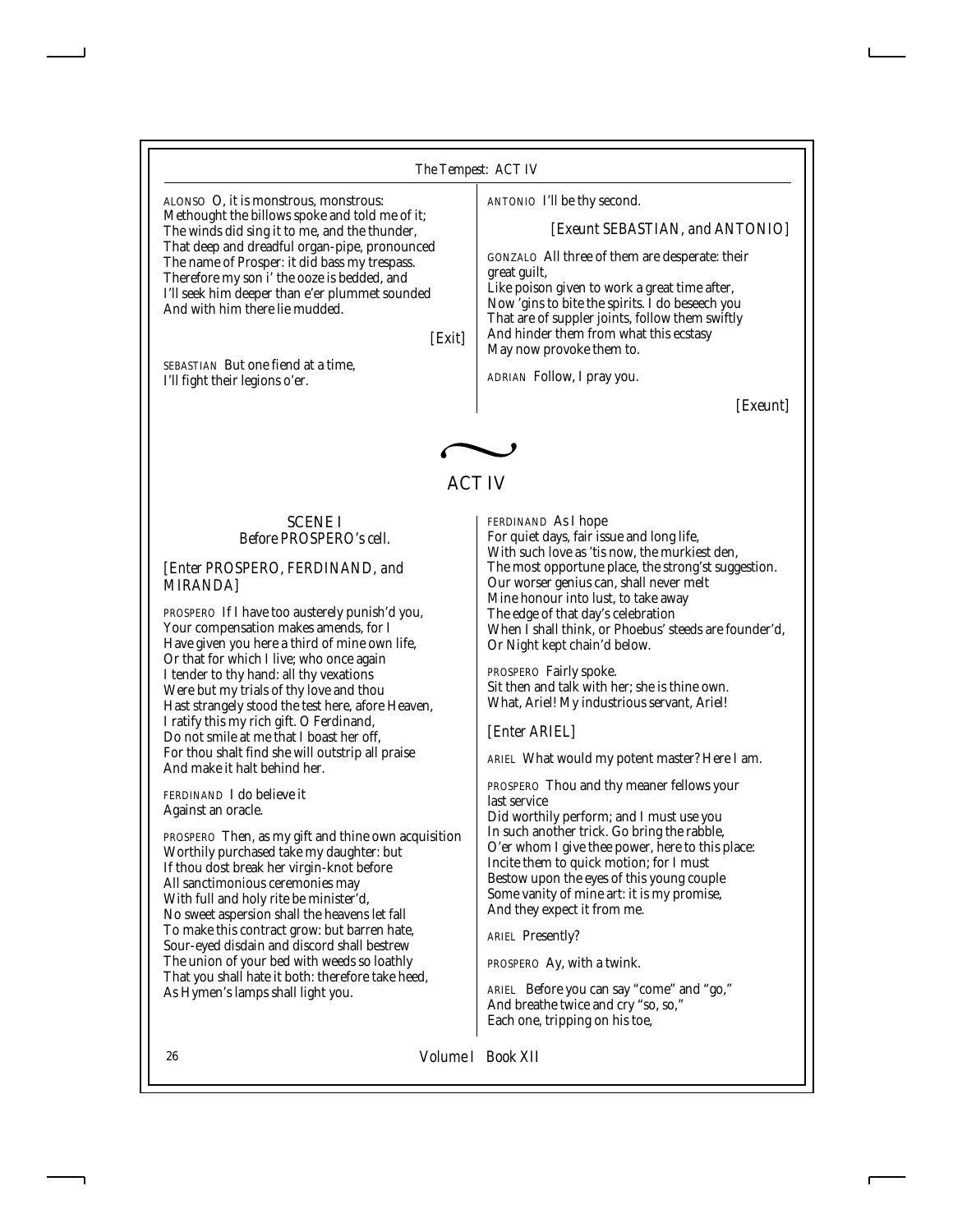Will be here with mop and mow. Do you love me, master? No?

*PROSPERO* Dearly my delicate Ariel. Do not approach Till thou dost hear me call.

*ARIEL* Well, I conceive.

## *[Exit]*

*PROSPERO* Look thou be true; do not give dalliance Too much the rein: the strongest oaths are straw To the fire i' the blood: be more abstemious, Or else, good night your vow!

*FERDINAND* I warrant you sir; The white cold virgin snow upon my heart Abates the ardour of my liver.

#### *PROSPERO* Well.

Now come, my Ariel! Bring a corollary, Rather than want a spirit: appear and pertly! No tongue! All eyes! Be silent.

#### *[Soft music]*

### *[Enter IRIS]*

*IRIS* Ceres, most bounteous lady, thy rich leas Of wheat, rye, barley, vetches, oats and pease; Thy turfy mountains, where live nibbling sheep, And flat meads thatch'd with stover, them to keep; Thy banks with pioned and twilled brims, Which spongy April at thy hest betrims, To make cold nymphs chaste crowns; and thy broom -groves,

Whose shadow the dismissed bachelor loves, Being lass-lorn: thy pole-clipt vineyard; And thy sea-marge, sterile and rocky-hard, Where thou thyself dost air;—the queen o' the sky, Whose watery arch and messenger am I, Bids thee leave these, and with her sovereign grace, Here on this grass-plot, in this very place, To come and sport: her peacocks fly amain: Approach, rich Ceres, her to entertain.

# *[Enter CERES]*

*CERES* Hail, many-colour'd messenger, that ne'er Dost disobey the wife of Jupiter; Who with thy saffron wings upon my flowers Diffusest honey-drops, refreshing showers, And with each end of thy blue bow dost crown My bosky acres and my unshrubb'd down, Rich scarf to my proud earth; why hath thy queen Summon'd me hither, to this short-grass'd green? *IRIS* A contract of true love to celebrate; And some donation freely to estate On the blest lovers.

*CERES* Tell me, heavenly bow,

If Venus or her son, as thou dost know, Do now attend the queen? Since they did plot The means that dusky Dis my daughter got, Her and her blind boy's scandal'd company I have forsworn.

*IRIS* Of her society Be not afraid: I met her deity Cutting the clouds towards Paphos and her son Dove-drawn with her. Here thought they to have done Some wanton charm upon this man and maid, Whose vows are, that no bed-right shall be paid Till Hymen's torch be lighted: but vain; Mars's hot minion is returned again; Her waspish-headed son has broke his arrows, Swears he will shoot no more but play with sparrows And be a boy right out.

*CERES* High'st queen of state, Great Juno, comes; I know her by her gait.

# *[Enter JUNO]*

*JUNO* How does my bounteous sister? Go with me To bless this twain, that they may prosperous be And honour'd in their issue.

#### *[They sing:]*

- *JUNO* Honour, riches, marriage-blessing, Long continuance, and increasing, Hourly joys be still upon you! Juno sings her blessings upon you.
- *CERES* Earth's increase, foison plenty, Barns and garners never empty, Vines and clustering bunches growing, Plants with goodly burthen bowing; Spring come to you at the farthest In the very end of harvest! Scarcity and want shall shun you; Ceres' blessing so is on you.

*FERDINAND* This is a most majestic vision, and Harmoniously charmingly. May I be bold To think these spirits?

*PROSPERO* Spirits, which by mine art I have from their confines call'd to enact My present fancies.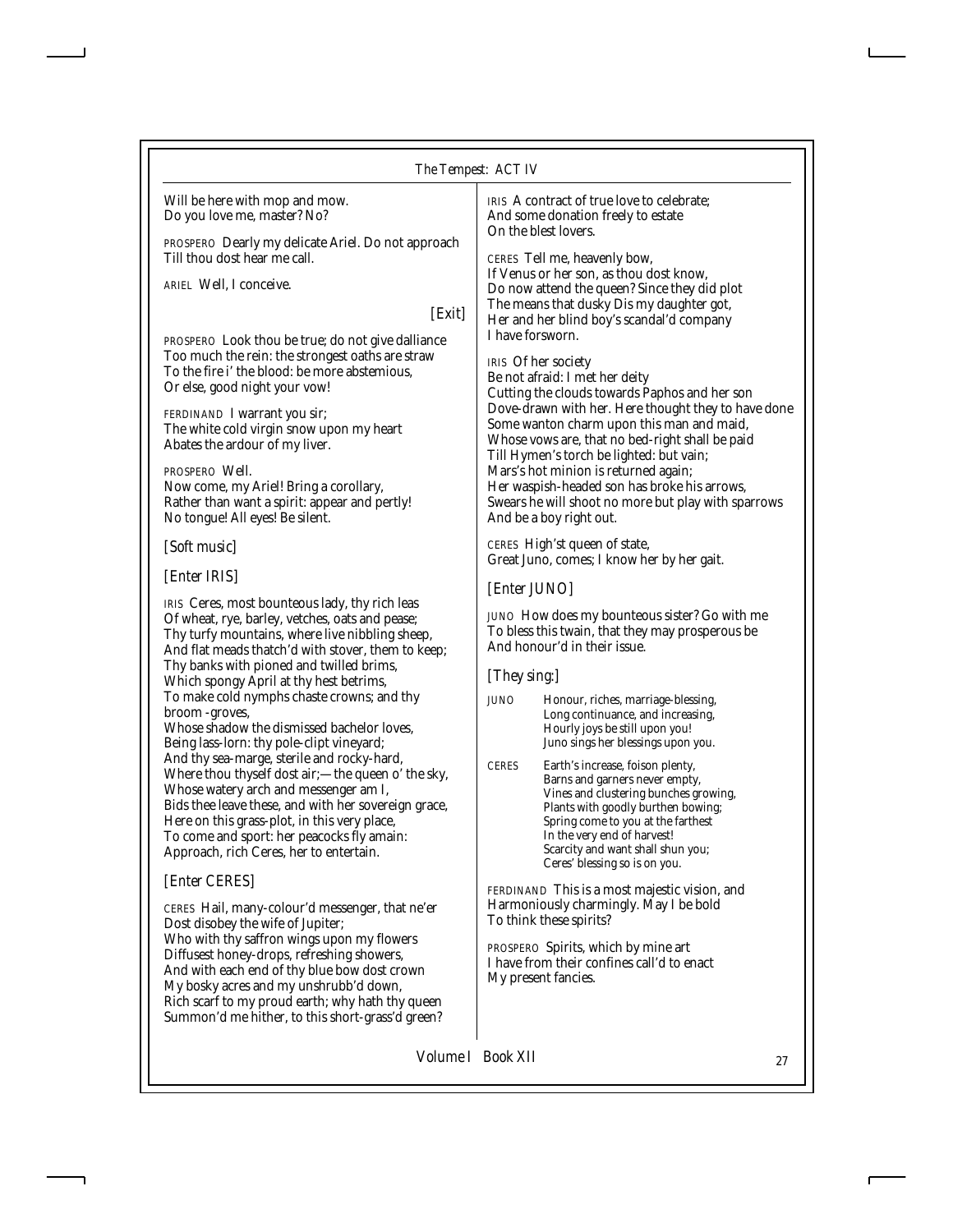*FERDINAND* Let me live here ever; So rare a wonder'd father and a wife Makes this place Paradise.

### *[JUNO and CERES whisper, and send Iris on employment]*

*PROSPERO* Sweet, now, silence! Juno and Ceres whisper seriously; There's something else to do: hush, and be mute, Or else our spell is marr'd.

*IRIS* You nymphs, call'd Naiads, of the windring brooks, With your sedged crowns and ever-harmless looks, Leave your crisp channels and on this green land Answer your summons; Juno does command: Come, temperate nymphs, and help to celebrate A contract of true love; be not too late.

### *[Enter certain Nymphs]*

You sunburnt sicklemen, of August weary, Come hither from the furrow and be merry: Make holiday; your rye-straw hats put on And these fresh nymphs encounter every one In country footing.

*[Enter certain Reapers, properly habited: they join with the Nymphs in a graceful dance; towards the end whereof PROSPERO starts suddenly, and speaks; after which, to a strange, hollow, and confused noise, they heavily vanish]*

*PROSPERO [Aside]* I had forgot that foul conspiracy Of the beast Caliban and his confederates Against my life: the minute of their plot Is almost come.

*[To the Spirits]*

Well done! Avoid; no more!

*FERDINAND* This is strange: your father's in some passion That works him strongly.

*MIRANDA* Never till this day Saw I him touch'd with anger so distemper'd.

*PROSPERO* You do look, my son, in a moved sort, As if you were dismay'd: be cheerful, sir. Our revels now are ended. These our actors, As I foretold you, were all spirits and Are melted into air, into thin air:

And, like the baseless fabric of this vision, The cloud-capp'd towers, the gorgeous palaces, The solemn temples, the great globe itself, Ye all which it inherit, shall dissolve And, like this insubstantial pageant faded, Leave not a rack behind. We are such stuff As dreams are made on, and our little life Is rounded with a sleep. Sir, I am vex'd; Bear with my weakness; my, brain is troubled: Be not disturb'd with my infirmity: If you be pleased, retire into my cell And there repose: a turn or two I'll walk, To still my beating mind.

*MIRANDA*

*FERDINAND* We wish your peace.

*[Exeunt]*

*PROSPERO* Come with a thought. I thank thee, Ariel: come.

*[Enter ARIEL]*

*ARIEL* Thy thoughts I cleave to. What's thy pleasure?

*PROSPERO* Spirit, We must prepare to meet with Caliban.

*ARIEL* Ay, my commander: when I presented Ceres, I thought to have told thee of it, but I fear'd Lest I might anger thee.

*PROSPERO* Say again, where didst thou leave these varlets?

*ARIEL* I told you, sir, they were red-hot with drinking; So fun of valour that they smote the air For breathing in their faces; beat the ground For kissing of their feet; yet always bending Towards their project. Then I beat my tabour; At which, like unback'd colts, they prick'd their ears, Advanced their eyelids, lifted up their noses As they smelt music: so I charm'd their ears That calf-like they my lowing follow'd through Tooth'd briers, sharp furzes, pricking goss and thorns, Which entered their frail shins: at last I left them I' the filthy-mantled pool beyond your cell, There dancing up to the chins, that the foul lake O'erstunk their feet.

*PROSPERO* This was well done, my bird. Thy shape invisible retain thou still: The trumpery in my house, go bring it hither, For stale to catch these thieves.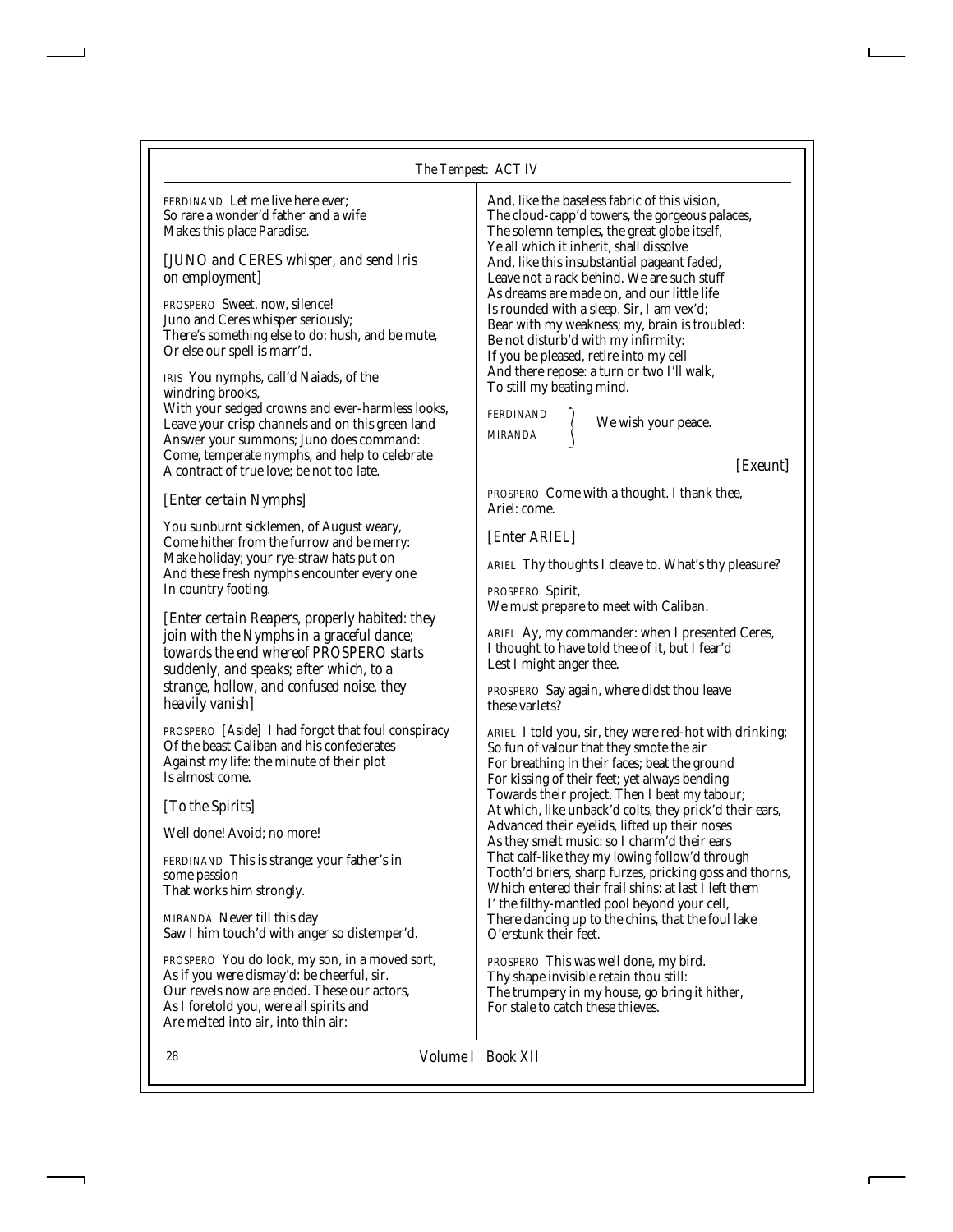|  | The Tempest: ACT IV |  |
|--|---------------------|--|
|--|---------------------|--|

*ARIEL* I go, I go.

#### *[Exit]*

*PROSPERO* A devil, a born devil, on whose nature Nurture can never stick; on whom my pains, Humanely taken, all, all lost, quite lost; And as with age his body uglier grows, So his mind cankers. I will plague them all, Even to roaring.

*[Re-enter ARIEL, loaden with glistering apparel, &c.]*

Come, hang them on this line.

*[PROSPERO and ARIEL remain invisible. Enter CALIBAN, STEPHANO, and TRINCULO, all wet]*

*CALIBAN* Pray you, tread softly, that the blind mole may not Hear a foot fall: we now are near his cell.

*STEPHANO* Monster, your fairy, which you say is a harmless fairy, has done little better than played the Jack with us.

*TRINCULO* Monster, I do smell all horse-piss; at which my nose is in great indignation.

*STEPHANO* So is mine. Do you hear, monster? If I should take a displeasure against you, look you,—

*TRINCULO* Thou wert but a lost monster.

*CALIBAN* Good my lord, give me thy favour still. Be patient, for the prize I'll bring thee to Shall hoodwink this mischance: therefore speak softly. All's hush'd as midnight yet.

*TRINCULO* Ay, but to lose our bottles in the pool,—

*STEPHANO* There is not only disgrace and dishonour in that, monster, but an infinite loss.

*TRINCULO* That's more to me than my wetting: yet this is your harmless fairy, monster.

*STEPHANO* I will fetch off my bottle, though I be o'er ears for my labour.

*CALIBAN* Prithee, my king, be quiet. Seest thou here, This is the mouth o' the cell: no noise, and enter. Do that good mischief which may make this island Thine own for ever, and I, thy Caliban, For aye thy foot-licker.

*STEPHANO* Give me thy hand. I do begin to have bloody thoughts.

*TRINCULO* O king Stephano! O peer! O worthy Stephano! Look what a wardrobe here is for thee!

*CALIBAN* Let it alone, thou fool; it is but trash.

*TRINCULO* O, ho, monster! We know what belongs to a frippery. O king Stephano!

*STEPHANO* Put off that gown, Trinculo; by this hand, I'll have that gown.

*TRINCULO* Thy grace shall have it.

*CALIBAN* The dropsy drown this fool I what do you mean

To dote thus on such luggage? Let's alone And do the murder first: if he awake, From toe to crown he'll fill our skins with pinches, Make us strange stuff.

*STEPHANO* Be you quiet, monster. Mistress line, is not this my jerkin? Now is the jerkin under the line: now, jerkin, you are like to lose your hair and prove a bald jerkin.

*TRINCULO* Do, do: we steal by line and level, an't like your grace.

*STEPHANO* I thank thee for that jest; here's a garment for't: wit shall not go unrewarded while I am king of this country. "Steal by line and level" is an excellent pass of pate; there's another garment for't.

*TRINCULO* Monster, come, put some lime upon your fingers, and away with the rest.

*CALIBAN* I will have none on't: we shall lose our time, And all be turn'd to barnacles, or to apes With foreheads villanous low.

*STEPHANO* Monster, lay-to your fingers: help to bear this away where my hogshead of wine is, or I'll turn you out of my kingdom: go to, carry this.

*TRINCULO* And this.

*STEPHANO* Ay, and this.

*[A noise of hunters heard. Enter divers Spirits, in shape of dogs and hounds, and hunt them about, PROSPERO and ARIEL setting them on]*

*PROSPERO* Hey, Mountain, hey!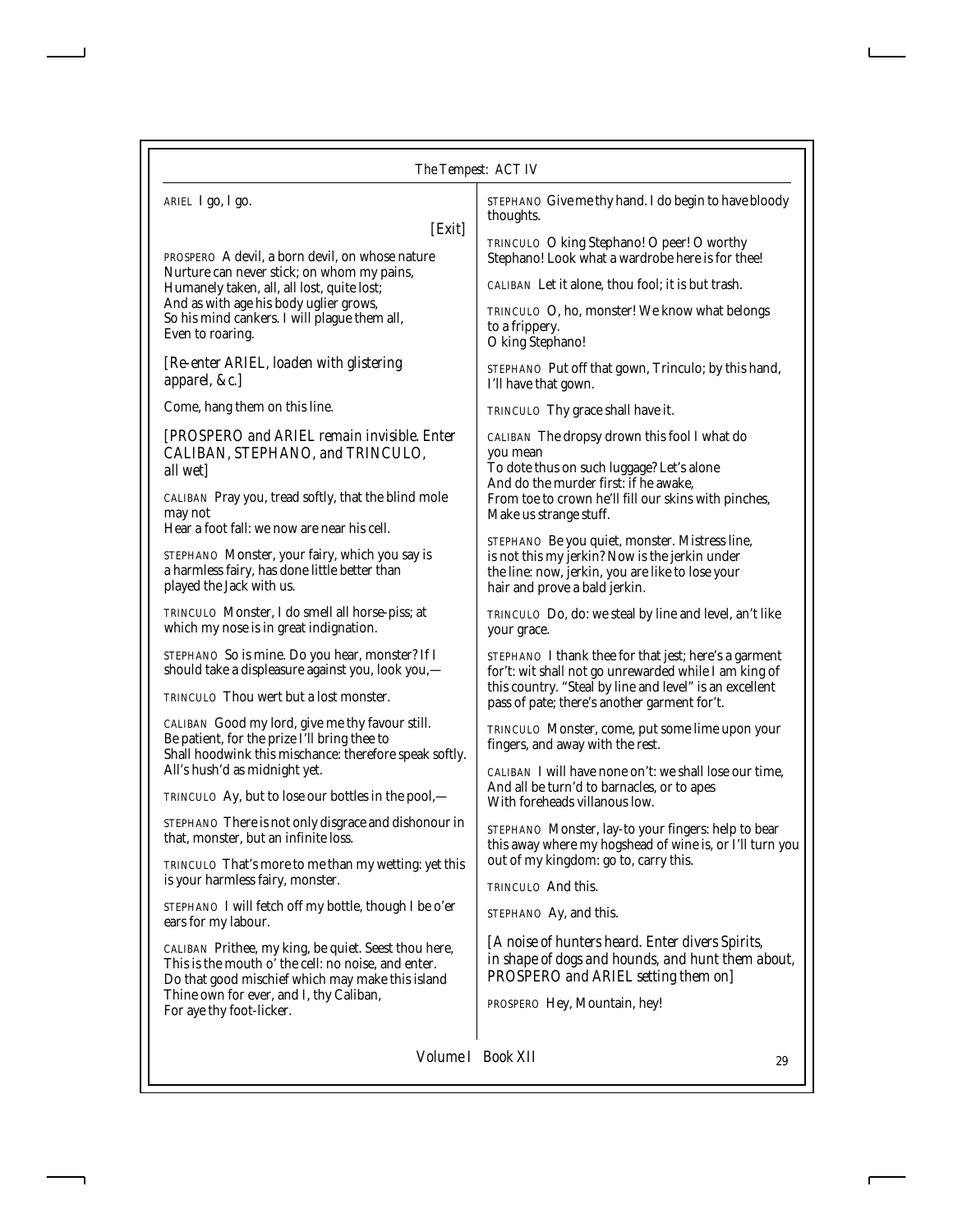*ARIEL* Silver I there it goes, Silver!

*PROSPERO* Fury, Fury! There, Tyrant, there! Hark! Hark!

*[CALIBAN, STEPHANO, and TRINCULO, are driven out]*

Go charge my goblins that they grind their joints With dry convulsions, shorten up their sinews

With aged cramps, and more pinch-spotted make them Than pard or cat o' mountain.

*ARIEL* Hark, they roar!

*PROSPERO* Let them be hunted soundly. At this hour Lie at my mercy all mine enemies: Shortly shall all my labours end, and thou Shalt have the air at freedom: for a little Follow, and do me service.

*[Exeunt]*



# ACT V

#### SCENE I *Before PROSPERO's cell.*

*[Enter PROSPERO in his magic robes, and ARIEL]*

*PROSPERO* Now does my project gather to a head: My charms crack not; my spirits obey; and time Goes upright with his carriage. How's the day?

*ARIEL* On the sixth hour; at which time, my lord, You said our work should cease.

*PROSPERO* I did say so, When first I raised the tempest. Say, my spirit, How fares the king and's followers?

*ARIEL* Confined together In the same fashion as you gave in charge, Just as you left them; all prisoners, sir, In the line-grove which weather-fends your cell; They cannot budge till your release. The king, His brother and yours, abide all three distracted And the remainder mourning over them, Brimful of sorrow and dismay; but chiefly Him that you term'd, sir, "The good old lord Gonzalo;" His tears run down his beard, like winter's drops From eaves of reeds. Your charm so strongly works 'em That if you now beheld them, your affections Would become tender.

*PROSPERO* Dost thou think so, spirit?

*ARIEL* Mine would, sir, were I human.

*PROSPERO* And mine shall. Hast thou, which art but air, a touch, a feeling Of their afflictions, and shall not myself,

One of their kind, that relish all as sharply, Passion as they, be kindlier moved than thou art? Though with their high wrongs I am struck to the quick,

Yet with my nobler reason 'gaitist my fury Do I take part: the rarer action is In virtue than in vengeance: they being penitent, The sole drift of my purpose doth extend Not a frown further. Go release them, Ariel: My charms I'll break, their senses I'll restore, And they shall be themselves.

*ARIEL* I'll fetch them, sir.

*[Exit]*

*PROSPERO* Ye elves of hills, brooks, standing lakes and groves,

And ye that on the sands with printless foot Do chase the ebbing Neptune and do fly him When he comes back; you demi-puppets that By moonshine do the green sour ringlets make, Whereof the ewe not bites, and you whose pastime Is to make midnight mushrooms, that rejoice To hear the solemn curfew; by whose aid, Weak masters though ye be, I have bedimm'd The noontide sun, call'd forth the mutinous winds, And 'twixt the green sea and the azured vault Set roaring war: to the dread rattling thunder Have I given fire and rifted Jove's stout oak With his own bolt; the strong-based promontory Have I made shake and by the spurs pluck'd up The pine and cedar: graves at my command Have waked their sleepers, oped, and let 'em forth By my so potent art. But this rough magic I here abjure, and, when I have required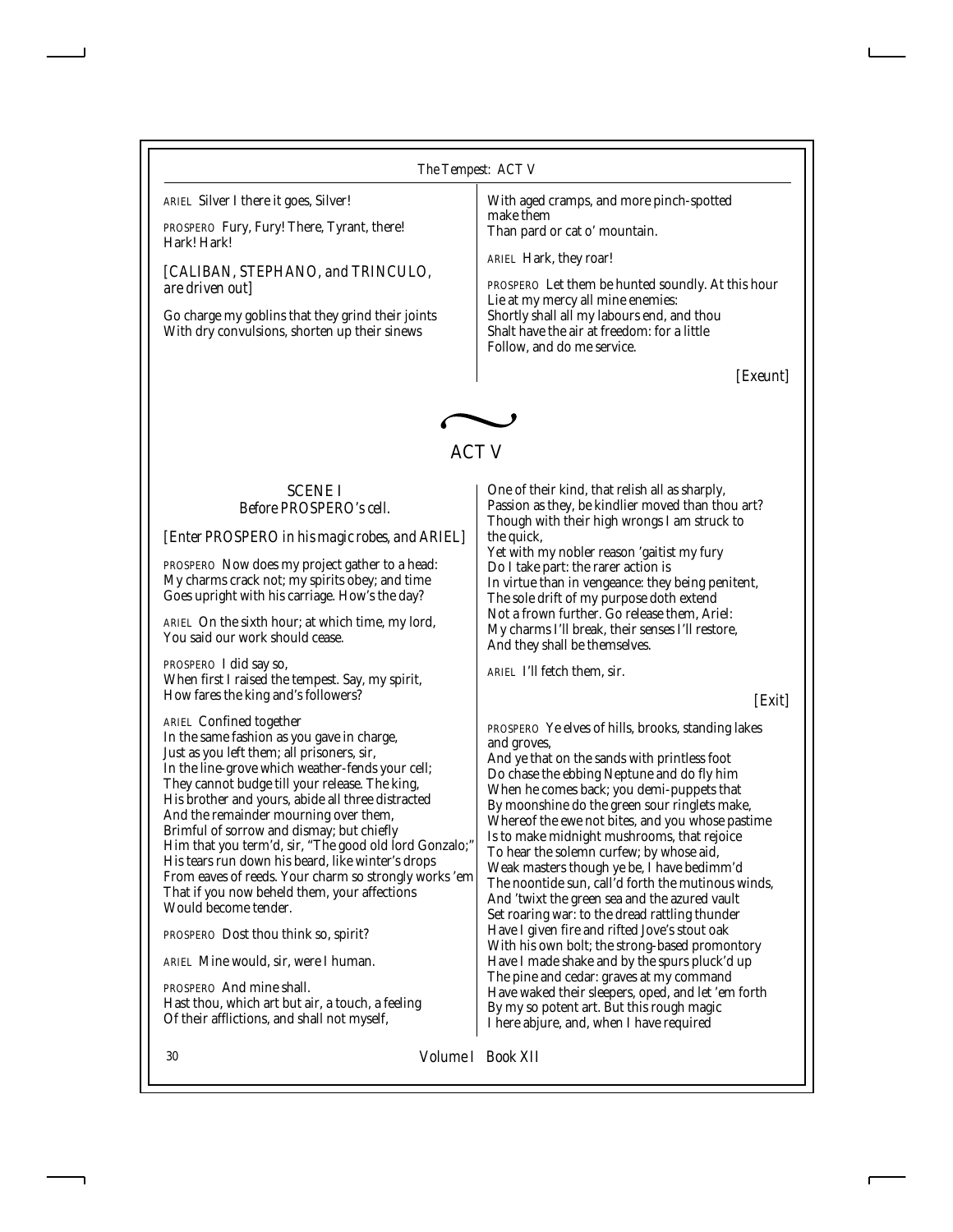Some heavenly music, which even now I do, To work mine end upon their senses that This airy charm is for, I'll break my staff, Bury it certain fathoms in the earth, And deeper than did ever plummet sound I'll drown my book.

### *[Solemn music]*

*[Re-enter ARIEL before: then ALONSO, with a frantic gesture, attended by GONZALO; SEBASTIAN and ANTONIO in like manner, attended by ADRIAN and FRANCISCO they all enter the circle which PROSPERO had made, and there stand charmed; which PROSPERO observing, speaks:]*

A solemn air and the best comforter To an unsettled fancy cure thy brains, Now useless, boil'd within thy skull! There stand, For you are spell-stopp'd. Holy Gonzalo, honourable man, Mine eyes, even sociable to the show of thine, Fall fellowly drops. The charm dissolves apace, And as the morning steals upon the night, Melting the darkness, so their rising senses Begin to chase the ignorant fumes that mantle Their clearer reason. O good Gonzalo, My true preserver, and a loyal sir To him you follow'st! I will pay thy graces Home both in word and deed. Most cruelly Didst thou, Alonso, use me and my daughter: Thy brother was a furtherer in the act. Thou art pinch'd fort now, Sebastian. Flesh and blood, You, brother mine, that entertain'd ambition, Expell'd remorse and nature; who, with Sebastian, Whose inward pinches therefore are most strong, Would here have kill'd your king; I do forgive thee, Unnatural though thou art. Their understanding Begins to swell, and the approaching tide Will shortly fill the reasonable shore That now lies foul and muddy. Not one of them That yet looks on me, or would know me Ariel, Fetch me the hat and rapier in my cell: I will discase me, and myself present As I was sometime Milan: quickly, spirit; Thou shalt ere long be free.

# *[ARIEL sings and helps to attire him]*

Where the bee sucks, there suck I: In a cowslip's bell I lie; There I couch when owls do cry. On the bat's back I do fly After summer merrily.

Merrily, merrily shall I live now Under the blossom that hangs on the bough.

*PROSPERO* Why, that's my dainty Ariel! I shall miss thee: But yet thou shalt have freedom: so, so, so. To the king's ship, invisible as thou art: There shalt thou find the mariners asleep Under the hatches; the master and the boatswain Being awake, enforce them to this place, And presently, I prithee.

*ARIEL* I drink the air before me, and return Or ere your pulse twice beat.

#### *[Exit]*

*GONZALO* All torment, trouble, wonder and amazement Inhabits here: some heavenly power guide us Out of this fearful country!

*PROSPERO* Behold, sir king, The wronged Duke of Milan, Prospero: For more assurance that a living prince Does now speak to thee, I embrace thy body; And to thee and thy company I bid A hearty welcome.

*ALONSO* Whether thou best he or no, Or some enchanted trifle to abuse me, As late I have been, I not know: thy pulse Beats as of flesh and blood; and, since I saw thee, The affliction of my mind amends, with which, I fear, a madness held me: this must crave, An if this be at all, a most strange story. Thy dukedom I resign and do entreat Thou pardon me my wrongs. But how should Prospero Be living and be here?

*PROSPERO* First, noble friend, Let me embrace thine age, whose honour cannot Be measured or confined.

*GONZALO* Whether this be Or be not, I'll not swear.

*PROSPERO* You do yet taste Some subtilties o' the isle, that will not let you Believe things certain. Welcome, my friends all!

# *[Aside to SEBASTIAN and ANTONIO]*

But you, my brace of lords, were I so minded, I here could pluck his highness' frown upon you And justify you traitors: at this time I will tell no tales.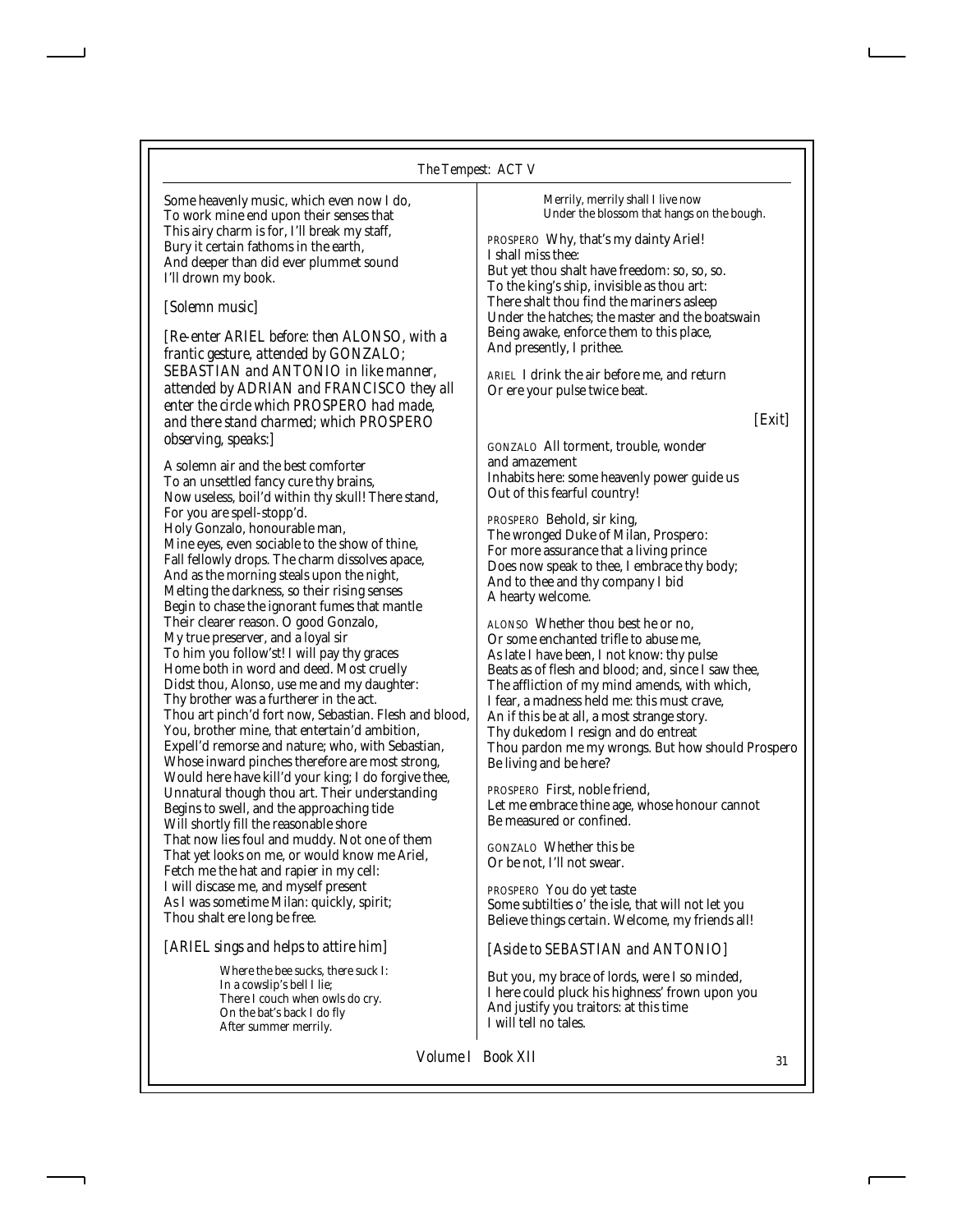*SEBASTIAN [Aside]* The devil speaks in him.

*PROSPERO* No.

For you, most wicked sir, whom to call brother Would even infect my mouth, I do forgive Thy rankest fault; all of them; and require My dukedom of thee, which perforce, I know, Thou must restore.

*ALONSO* If thou be'st Prospero, Give us particulars of thy preservation; How thou hast met us here, who three hours since Were wreck'd upon this shore; where I have lost— How sharp the point of this remembrance is!— My dear son Ferdinand.

*PROSPERO* I am woe for't, sir.

*ALONSO* Irreparable is the loss, and patience Says it is past her cure.

*PROSPERO* I rather think You have not sought her help, of whose soft grace For the like loss I have her sovereign aid And rest myself content.

*ALONSO* You the like loss!

*PROSPERO* As great to me as late; and, supportable To make the dear loss, have I means much weaker Than you may call to comfort you, for I Have lost my daughter.

#### *ALONSO* A daughter?

O heavens, that they were living both in Naples, The king and queen there! That they were, I wish Myself were mudded in that oozy bed Where my son lies. When did you lose your daughter?

*PROSPERO* In this last tempest. I perceive these lords At this encounter do so much admire That they devour their reason and scarce think Their eyes do offices of truth, their words Are natural breath: but, howsoe'er you have Been justled from your senses, know for certain That I am Prospero and that very duke Which was thrust forth of Milan, who most strangely Upon this shore, where you were wreck'd, was landed, To be the lord on't. No more yet of this; For 'tis a chronicle of day by day, Not a relation for a breakfast nor Befitting this first meeting. Welcome, sir; This cell's my court: here have I few attendants And subjects none abroad: pray you, look in. My dukedom since you have given me again, I will requite you with as good a thing;

At least bring forth a wonder, to content ye As much as me my dukedom.

### *[Here PROSPERO discovers FERDINAND and MIRANDA playing at chess]*

*MIRANDA* Sweet lord, you play me false.

*FERDINAND* No, my dear'st love, I would not for the world.

*MIRANDA* Yes, for a score of kingdoms you should wrangle, And I would call it, fair play.

*ALONSO* If this prove A vision of the Island, one dear son Shall I twice lose.

*SEBASTIAN* A most high miracle!

*FERDINAND* Though the seas threaten, they are merciful; I have cursed them without cause.

### *[Kneels]*

*ALONSO* Now all the blessings Of a glad father compass thee about! Arise, and say how thou camest here.

*MIRANDA* O, wonder! How many goodly creatures are there here! How beauteous mankind is! O brave new world, That has such people in't!

*PROSPERO* 'Tis new to thee.

*ALONSO* What is this maid with whom thou wast at play? Your eld'st acquaintance cannot be three hours: Is she the goddess that hath sever'd us, And brought us thus together?

*FERDINAND* Sir, she is mortal; But by immortal Providence she's mine: I chose her when I could not ask my father For his advice, nor thought I had one. She Is daughter to this famous Duke of Milan, Of whom so often I have heard renown, But never saw before; of whom I have Received a second life; and second father This lady makes him to me.

*ALONSO* I am hers: But, O, how oddly will it sound that I Must ask my child forgiveness!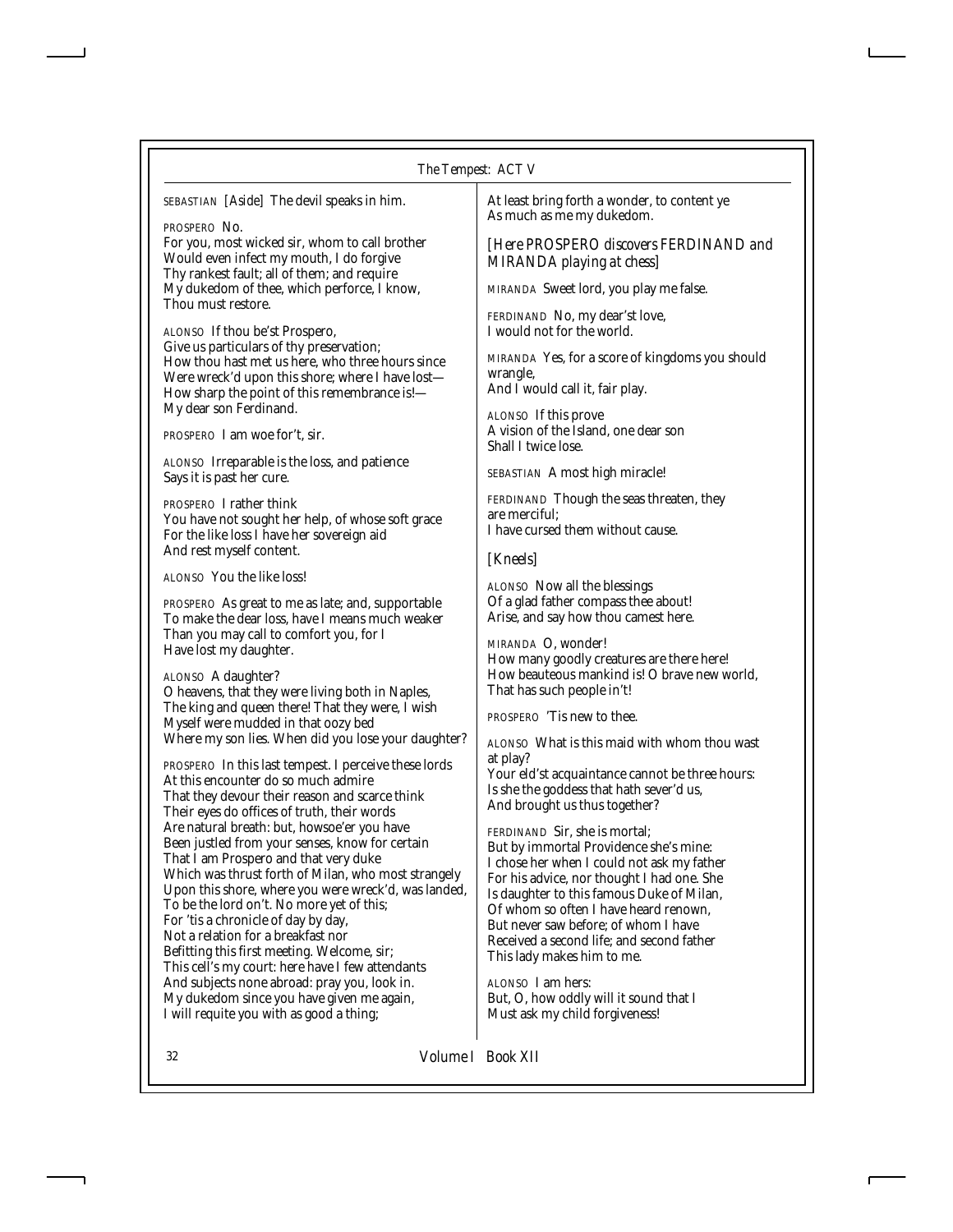#### *The Tempest: ACT V*

| PROSPERO There, sir, stop:<br>Let us not burthen our remembrance with<br>A heaviness that's gone.<br><i>GONZALO</i> I have inly wept,<br>Or should have spoke ere this. Look down, you god,<br>And on this couple drop a blessed crown!<br>For it is you that have chalk'd forth the way<br>Which brought us hither.                                                                                    | We were awaked; straightway, at liberty;<br>Where we, in all her trim, freshly beheld<br>Our royal, good and gallant ship, our master<br>Capering to eye her: on a trice, so please you,<br>Even in a dream, were we divided from them<br>And were brought moping hither.<br>ARIEL [Aside to PROSPERO] Was't well done?<br>PROSPERO [Aside to ARIEL] Bravely, my diligence. |
|---------------------------------------------------------------------------------------------------------------------------------------------------------------------------------------------------------------------------------------------------------------------------------------------------------------------------------------------------------------------------------------------------------|-----------------------------------------------------------------------------------------------------------------------------------------------------------------------------------------------------------------------------------------------------------------------------------------------------------------------------------------------------------------------------|
| ALONSO I say, Amen, Gonzalo!                                                                                                                                                                                                                                                                                                                                                                            | Thou shalt be free.                                                                                                                                                                                                                                                                                                                                                         |
| GONZALO Was Milan thrust from Milan, that his issue<br>Should become kings of Naples? O, rejoice<br>Beyond a common joy, and set it down<br>With gold on lasting pillars: In one voyage<br>Did Claribel her husband find at Tunis,<br>And Ferdinand, her brother, found a wife<br>Where he himself was lost, Prospero his dukedom<br>In a poor isle and all of us ourselves<br>When no man was his own. | <i>ALONSO</i> This is as strange a maze as e'er men trod<br>And there is in this business more than nature<br>Was ever conduct of: some oracle<br>Must rectify our knowledge.<br><i>PROSPERO</i> Sir, my liege,<br>Do not infest your mind with beating on<br>The strangeness of this business; at pick'd leisure<br>Which shall be shortly, single I'll resolve you,       |
| ALONSO [To FERDINAND and MIRANDA] Give me<br>your hands:<br>Let grief and sorrow still embrace his heart<br>That doth not wish you joy!                                                                                                                                                                                                                                                                 | Which to you shall seem probable, of every<br>These happen'd accidents; till when, be cheerful<br>And think of each thing well.<br>[Aside to ARIEL]                                                                                                                                                                                                                         |
| <i>GONZALO</i> Be it so! Amen!<br>[Re-enter ARIEL, with the Master and Boatswain                                                                                                                                                                                                                                                                                                                        | Come hither, spirit:<br>Set Caliban and his companions free;<br>Untie the spell.                                                                                                                                                                                                                                                                                            |
| amazedly following]<br>O, look, sir, look, sir! Here is more of us:                                                                                                                                                                                                                                                                                                                                     | [Exit ARIEL]                                                                                                                                                                                                                                                                                                                                                                |
| I prophesied, if a gallows were on land,<br>This fellow could not drown. Now, blasphemy,<br>That swear'st grace o'erboard, not an oath on shore?<br>Hast thou no mouth by land? What is the news?                                                                                                                                                                                                       | How fares my gracious sir?<br>There are yet missing of your company<br>Some few odd lads that you remember not.                                                                                                                                                                                                                                                             |
| <i>BOATSWAIN</i> The best news is, that we have safely found<br>Our king and company; the next, our ship-<br>Which, but three glasses since, we gave out split-                                                                                                                                                                                                                                         | [Re-enter ARIEL, driving in CALIBAN,<br>STEPHANO and TRINCULO, in their<br>stolen apparel]                                                                                                                                                                                                                                                                                  |
| Is tight and yare and bravely rigg'd as when<br>We first put out to sea.                                                                                                                                                                                                                                                                                                                                | STEPHANO Every man shift for all the rest, and<br>let no man take care for himself; for all is<br>but fortune. Coragio, bully-monster, coragio!                                                                                                                                                                                                                             |
| ARIEL [Aside to PROSPERO] Sir, all this service<br>Have I done since I went.                                                                                                                                                                                                                                                                                                                            | <i>TRINCULO</i> If these be true spies which I wear in my                                                                                                                                                                                                                                                                                                                   |
| PROSPERO [Aside to ARIEL] My tricksy spirit!                                                                                                                                                                                                                                                                                                                                                            | head, here's a goodly sight.                                                                                                                                                                                                                                                                                                                                                |
| ALONSO These are not natural events; they strengthen<br>From strange to stranger. Say, how came you hither?                                                                                                                                                                                                                                                                                             | CALIBAN O Setebos, these be brave spirits indeed!<br>How fine my master is! I am afraid<br>He will chastise me.                                                                                                                                                                                                                                                             |
| BOATSWAIN If I did think, sir, I were well awake,<br>I'ld strive to tell you. We were dead of sleep,<br>And-how we know not-all clapp'd under hatches;<br>Where but even now with strange and several noises                                                                                                                                                                                            | SEBASTIAN Ha, ha!<br>What things are these, my lord Antonio?<br>Will money buy 'em?                                                                                                                                                                                                                                                                                         |

*ANTONIO* Very like; one of them Is a plain fish, and, no doubt, marketable.

*Volume I Book XII* 33

Of roaring, shrieking, howling, jingling chains, And more diversity of sounds, all horrible,